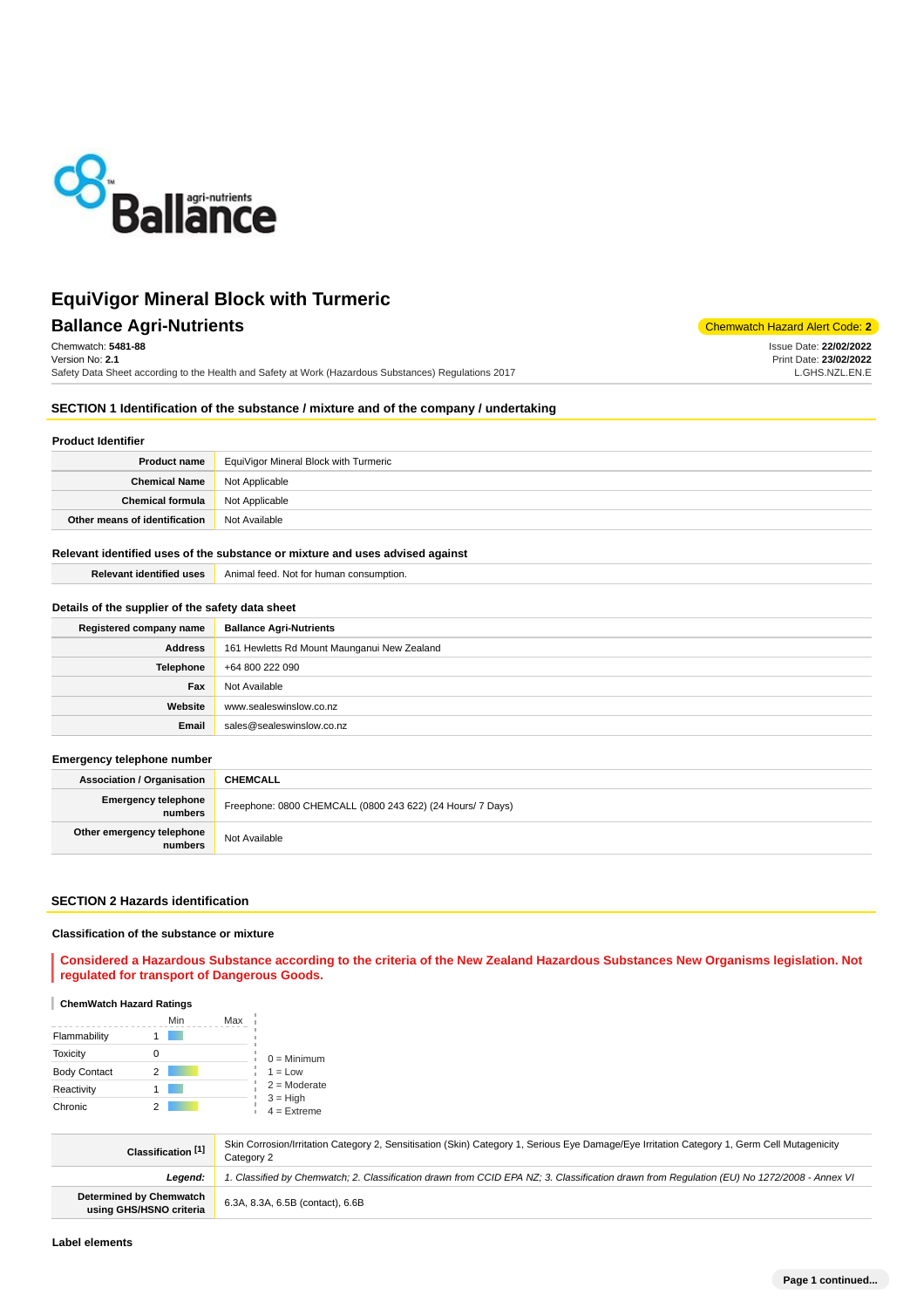

**Signal word Danger**

### **Hazard statement(s)**

| H315 | Causes skin irritation.               |
|------|---------------------------------------|
| H317 | May cause an allergic skin reaction.  |
| H318 | Causes serious eye damage.            |
| H341 | Suspected of causing genetic defects. |

#### **Precautionary statement(s) Prevention**

| P <sub>201</sub> | Obtain special instructions before use.                                          |
|------------------|----------------------------------------------------------------------------------|
| P280             | Wear protective gloves, protective clothing, eye protection and face protection. |
| P <sub>261</sub> | Avoid breathing dust/fumes.                                                      |
| P264             | Wash all exposed external body areas thoroughly after handling.                  |
| P272             | Contaminated work clothing should not be allowed out of the workplace.           |

#### **Precautionary statement(s) Response**

| P305+P351+P338 | IF IN EYES: Rinse cautiously with water for several minutes. Remove contact lenses, if present and easy to do. Continue rinsing. |
|----------------|----------------------------------------------------------------------------------------------------------------------------------|
| P308+P313      | IF exposed or concerned: Get medical advice/attention.                                                                           |
| P310           | Immediately call a POISON CENTER/doctor/physician/first aider.                                                                   |
| P302+P352      | IF ON SKIN: Wash with plenty of water and soap.                                                                                  |
| P333+P313      | If skin irritation or rash occurs: Get medical advice/attention.                                                                 |
| P362+P364      | Take off contaminated clothing and wash it before reuse.                                                                         |

## **Precautionary statement(s) Storage**

**P405** Store locked up.

#### **Precautionary statement(s) Disposal**

**P501** Dispose of contents/container to authorised hazardous or special waste collection point in accordance with any local regulation.

### **SECTION 3 Composition / information on ingredients**

#### **Substances**

See section below for composition of Mixtures

## **Mixtures**

| <b>CAS No</b> | %[weight]                                                                                                                                                                                              | Name                                       |
|---------------|--------------------------------------------------------------------------------------------------------------------------------------------------------------------------------------------------------|--------------------------------------------|
| 8052-35-5     | 40-65                                                                                                                                                                                                  | molasses                                   |
| 7647-14-5     | $6 - 10$                                                                                                                                                                                               | sodium chloride                            |
| 1305-78-8     | $3 - 7$                                                                                                                                                                                                | calcium oxide                              |
| 8001-26-1     | $1 - 5$                                                                                                                                                                                                | linseed oil                                |
| 1309-48-4.    | $2 - 4$                                                                                                                                                                                                | magnesium oxide                            |
| 7757-93-9     | $2 - 4$                                                                                                                                                                                                | calcium phosphate, dibasic                 |
| 8001-22-7     | $1 - 5$                                                                                                                                                                                                | soybean oil                                |
| 3416-24-8     | $0.05 - 0.5$                                                                                                                                                                                           | D-glucosamine                              |
| Not Available | balance                                                                                                                                                                                                | Ingredients determined not to be hazardous |
| Legend:       | 1. Classified by Chemwatch; 2. Classification drawn from CCID EPA NZ; 3. Classification drawn from Requlation (EU) No 1272/2008 - Annex VI;<br>4. Classification drawn from C&L * EU IOEL Vs available |                                            |

## **SECTION 4 First aid measures**

| Description of first aid measures |                                                                                                                                                                                                                                                                                                                                                                                                                                                                                                                                                                                 |  |
|-----------------------------------|---------------------------------------------------------------------------------------------------------------------------------------------------------------------------------------------------------------------------------------------------------------------------------------------------------------------------------------------------------------------------------------------------------------------------------------------------------------------------------------------------------------------------------------------------------------------------------|--|
| <b>Eye Contact</b>                | If this product comes in contact with the eyes:<br>Immediately hold eyelids apart and flush the eye continuously with running water.<br>Ensure complete irrigation of the eye by keeping eyelids apart and away from eye and moving the eyelids by occasionally lifting the upper<br>and lower lids.<br>▶ Continue flushing until advised to stop by the Poisons Information Centre or a doctor, or for at least 15 minutes.<br>Transport to hospital or doctor without delay.<br>Removal of contact lenses after an eye injury should only be undertaken by skilled personnel. |  |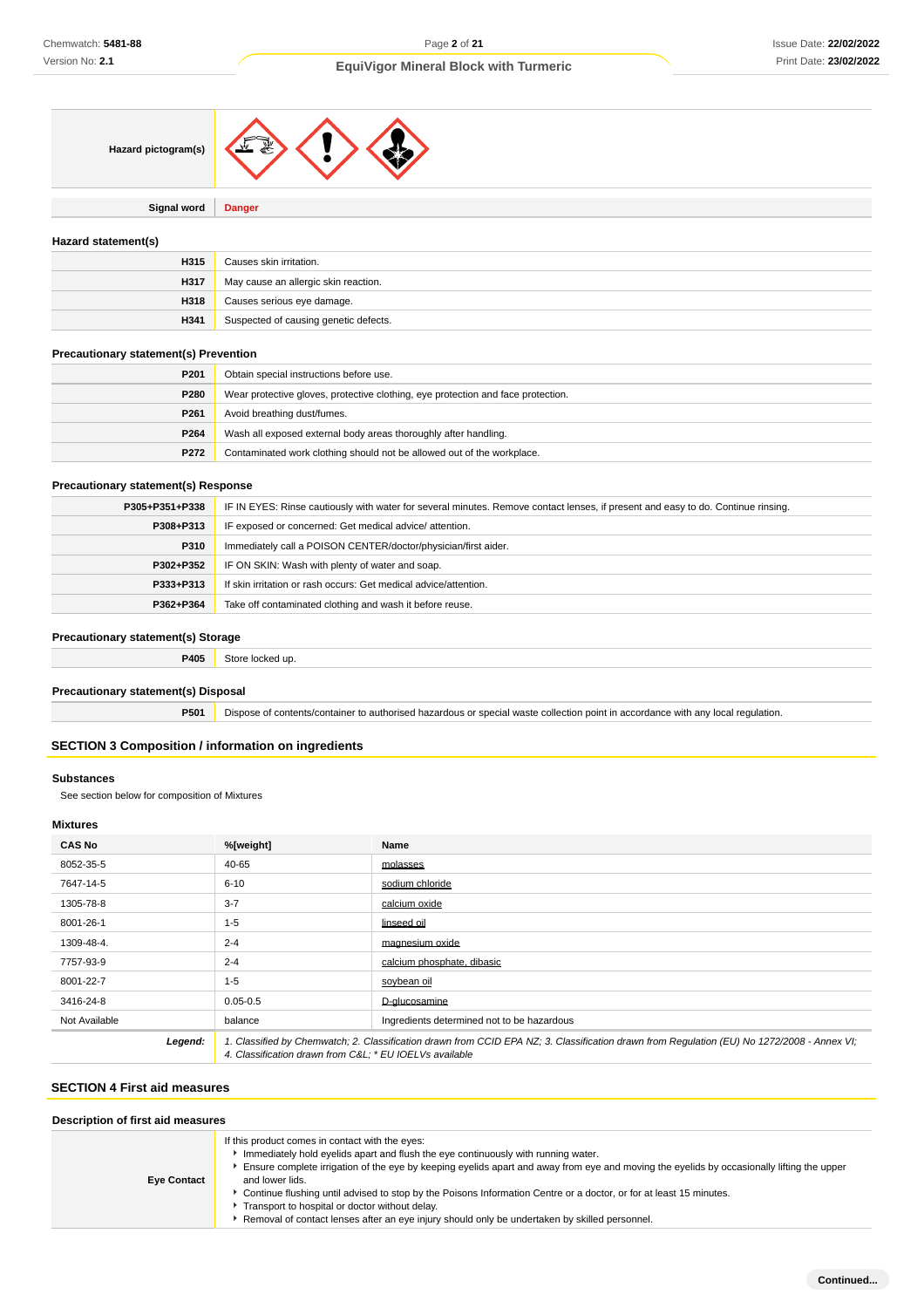Issue Date: **22/02/2022** Print Date: **23/02/2022**

## **EquiVigor Mineral Block with Turmeric**

| <b>Skin Contact</b> | If skin or hair contact occurs:<br>Immediately flush body and clothes with large amounts of water, using safety shower if available.<br>▶ Quickly remove all contaminated clothing, including footwear.<br>▶ Wash skin and hair with running water. Continue flushing with water until advised to stop by the Poisons Information Centre.<br>Transport to hospital, or doctor.                                                                                                                                                                                                                                                                         |
|---------------------|--------------------------------------------------------------------------------------------------------------------------------------------------------------------------------------------------------------------------------------------------------------------------------------------------------------------------------------------------------------------------------------------------------------------------------------------------------------------------------------------------------------------------------------------------------------------------------------------------------------------------------------------------------|
| Inhalation          | If fumes or combustion products are inhaled remove from contaminated area.<br>Lay patient down. Keep warm and rested.<br>▶ Prostheses such as false teeth, which may block airway, should be removed, where possible, prior to initiating first aid procedures.<br>Apply artificial respiration if not breathing, preferably with a demand valve resuscitator, bag-valve mask device, or pocket mask as trained.<br>Perform CPR if necessary.<br>Transport to hospital, or doctor.                                                                                                                                                                     |
| Ingestion           | For advice, contact a Poisons Information Centre or a doctor at once.<br>Urgent hospital treatment is likely to be needed.<br>If swallowed do <b>NOT</b> induce vomiting.<br>If vomiting occurs, lean patient forward or place on left side (head-down position, if possible) to maintain open airway and prevent aspiration.<br>• Observe the patient carefully.<br>▶ Never give liquid to a person showing signs of being sleepy or with reduced awareness; i.e. becoming unconscious.<br>Give water to rinse out mouth, then provide liquid slowly and as much as casualty can comfortably drink.<br>Transport to hospital or doctor without delay. |

## **Indication of any immediate medical attention and special treatment needed**

Treat symptomatically.

## **SECTION 5 Firefighting measures**

### **Extinguishing media**

There is no restriction on the type of extinguisher which may be used. Use extinguishing media suitable for surrounding area.

#### **Special hazards arising from the substrate or mixture**

| <b>Fire Incompatibility</b> | Avoid contamination with oxidising agents i.e. nitrates, oxidising acids, chlorine bleaches, pool chlorine etc. as ignition may result |
|-----------------------------|----------------------------------------------------------------------------------------------------------------------------------------|
|                             |                                                                                                                                        |

| <b>Advice for firefighters</b> |                                                                                                                                                                                                                                                                                                                                                                                                                                                                                                                                                                                                                                                                                                                                                                                                                                                                                                                                                                                                                                                                                                                                                                                                                                                                                                                                                                                                                                                                                                                                                                                                                                                                                                                                                                                                                                                                                                                                                                                                                     |
|--------------------------------|---------------------------------------------------------------------------------------------------------------------------------------------------------------------------------------------------------------------------------------------------------------------------------------------------------------------------------------------------------------------------------------------------------------------------------------------------------------------------------------------------------------------------------------------------------------------------------------------------------------------------------------------------------------------------------------------------------------------------------------------------------------------------------------------------------------------------------------------------------------------------------------------------------------------------------------------------------------------------------------------------------------------------------------------------------------------------------------------------------------------------------------------------------------------------------------------------------------------------------------------------------------------------------------------------------------------------------------------------------------------------------------------------------------------------------------------------------------------------------------------------------------------------------------------------------------------------------------------------------------------------------------------------------------------------------------------------------------------------------------------------------------------------------------------------------------------------------------------------------------------------------------------------------------------------------------------------------------------------------------------------------------------|
| <b>Fire Fighting</b>           | Alert Fire Brigade and tell them location and nature of hazard.<br>▶ Wear breathing apparatus plus protective gloves in the event of a fire.<br>Prevent, by any means available, spillage from entering drains or water courses.<br>Use fire fighting procedures suitable for surrounding area.<br>DO NOT approach containers suspected to be hot.<br>Cool fire exposed containers with water spray from a protected location.<br>If safe to do so, remove containers from path of fire.<br>Equipment should be thoroughly decontaminated after use.                                                                                                                                                                                                                                                                                                                                                                                                                                                                                                                                                                                                                                                                                                                                                                                                                                                                                                                                                                                                                                                                                                                                                                                                                                                                                                                                                                                                                                                                |
| <b>Fire/Explosion Hazard</b>   | Solid which exhibits difficult combustion or is difficult to ignite.<br>Avoid generating dust, particularly clouds of dust in a confined or unventilated space as dusts may form an explosive mixture with air, and<br>any source of ignition, i.e. flame or spark, will cause fire or explosion.<br>▶ Dust clouds generated by the fine grinding of the solid are a particular hazard; accumulations of fine dust (420 micron or less) may burn<br>rapidly and fiercely if ignited; once initiated larger particles up to 1400 microns diameter will contribute to the propagation of an explosion.<br>A dust explosion may release large quantities of gaseous products; this in turn creates a subsequent pressure rise of explosive force capable<br>of damaging plant and buildings and injuring people.<br>▶ Usually the initial or primary explosion takes place in a confined space such as plant or machinery, and can be of sufficient force to damage<br>or rupture the plant. If the shock wave from the primary explosion enters the surrounding area, it will disturb any settled dust layers, forming a<br>second dust cloud, and often initiate a much larger secondary explosion. All large scale explosions have resulted from chain reactions of this<br>type.<br>▶ Dry dust can also be charged electrostatically by turbulence, pneumatic transport, pouring, in exhaust ducts and during transport.<br>Build-up of electrostatic charge may be prevented by bonding and grounding.<br>▶ Powder handling equipment such as dust collectors, dryers and mills may require additional protection measures such as explosion venting.<br>All movable parts coming in contact with this material should have a speed of less than 1-metre/sec.<br>Combustion products include:<br>carbon monoxide (CO)<br>carbon dioxide (CO2)<br>nitrogen oxides (NOx)<br>metal oxides<br>other pyrolysis products typical of burning organic material.<br>May emit poisonous fumes.<br>May emit corrosive fumes. |

## **SECTION 6 Accidental release measures**

## **Personal precautions, protective equipment and emergency procedures**

See section 8

#### **Environmental precautions**

See section 12

## **Methods and material for containment and cleaning up**

| <b>Minor Spills</b> | Clean up all spills immediately.<br>Avoid breathing dust and contact with skin and eyes.<br>Wear protective clothing, gloves, safety glasses and dust respirator.<br>▶ Use dry clean up procedures and avoid generating dust.<br>Sweep up, shovel up or |
|---------------------|---------------------------------------------------------------------------------------------------------------------------------------------------------------------------------------------------------------------------------------------------------|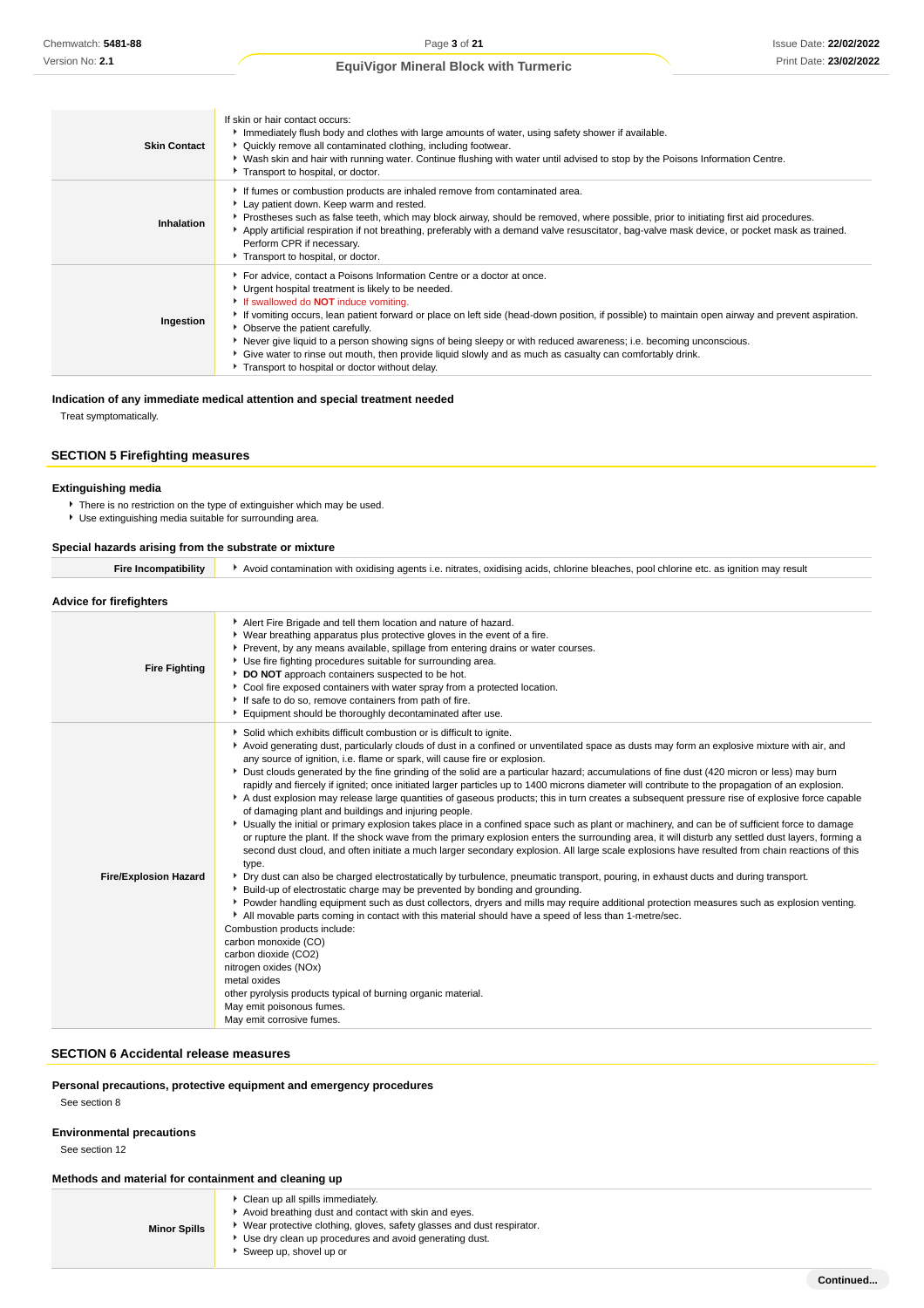|                     | ▶ Vacuum up (consider explosion-proof machines designed to be grounded during storage and use).<br>Place spilled material in clean, dry, sealable, labelled container.                                                                                                                                                                                                                                                                                                                                                                                                                                                                                                                                                                 |
|---------------------|----------------------------------------------------------------------------------------------------------------------------------------------------------------------------------------------------------------------------------------------------------------------------------------------------------------------------------------------------------------------------------------------------------------------------------------------------------------------------------------------------------------------------------------------------------------------------------------------------------------------------------------------------------------------------------------------------------------------------------------|
| <b>Major Spills</b> | Moderate hazard.<br>CAUTION: Advise personnel in area.<br>Alert Emergency Services and tell them location and nature of hazard.<br>• Control personal contact by wearing protective clothing.<br>▶ Prevent, by any means available, spillage from entering drains or water courses.<br>Recover product wherever possible.<br>FIF DRY: Use dry clean up procedures and avoid generating dust. Collect residues and place in sealed plastic bags or other containers for<br>disposal. <b>IF WET:</b> Vacuum/shovel up and place in labelled containers for disposal.<br>ALWAYS: Wash area down with large amounts of water and prevent runoff into drains.<br>If contamination of drains or waterways occurs, advise Emergency Services. |

Personal Protective Equipment advice is contained in Section 8 of the SDS.

## **SECTION 7 Handling and storage**

## **Precautions for safe handling**

| ▶ Wear protective clothing when risk of exposure occurs.<br>Use in a well-ventilated area.<br>Prevent concentration in hollows and sumps.<br>DO NOT enter confined spaces until atmosphere has been checked.<br>DO NOT allow material to contact humans, exposed food or food utensils.<br>Avoid contact with incompatible materials.<br>When handling, DO NOT eat, drink or smoke.<br>Keep containers securely sealed when not in use.<br>Avoid physical damage to containers.<br>Always wash hands with soap and water after handling.<br>• Work clothes should be laundered separately. Launder contaminated clothing before re-use.<br>Use good occupational work practice.<br>▶ Observe manufacturer's storage and handling recommendations contained within this SDS.<br>Atmosphere should be regularly checked against established exposure standards to ensure safe working conditions are maintained.<br>▶ Organic powders when finely divided over a range of concentrations regardless of particulate size or shape and suspended in air or some<br>other oxidizing medium may form explosive dust-air mixtures and result in a fire or dust explosion (including secondary explosions)<br>Minimise airborne dust and eliminate all ignition sources. Keep away from heat, hot surfaces, sparks, and flame.<br>Safe handling<br>Establish good housekeeping practices.<br>▶ Remove dust accumulations on a regular basis by vacuuming or gentle sweeping to avoid creating dust clouds.<br>▶ Use continuous suction at points of dust generation to capture and minimise the accumulation of dusts. Particular attention should be given<br>to overhead and hidden horizontal surfaces to minimise the probability of a "secondary" explosion. According to NFPA Standard 654, dust<br>layers 1/32 in. (0.8 mm) thick can be sufficient to warrant immediate cleaning of the area.<br>▶ Do not use air hoses for cleaning.<br>Minimise dry sweeping to avoid generation of dust clouds. Vacuum dust-accumulating surfaces and remove to a chemical disposal area.<br>Vacuums with explosion-proof motors should be used. |
|-------------------------------------------------------------------------------------------------------------------------------------------------------------------------------------------------------------------------------------------------------------------------------------------------------------------------------------------------------------------------------------------------------------------------------------------------------------------------------------------------------------------------------------------------------------------------------------------------------------------------------------------------------------------------------------------------------------------------------------------------------------------------------------------------------------------------------------------------------------------------------------------------------------------------------------------------------------------------------------------------------------------------------------------------------------------------------------------------------------------------------------------------------------------------------------------------------------------------------------------------------------------------------------------------------------------------------------------------------------------------------------------------------------------------------------------------------------------------------------------------------------------------------------------------------------------------------------------------------------------------------------------------------------------------------------------------------------------------------------------------------------------------------------------------------------------------------------------------------------------------------------------------------------------------------------------------------------------------------------------------------------------------------------------------------------------------------------------------------------------------------------|
|                                                                                                                                                                                                                                                                                                                                                                                                                                                                                                                                                                                                                                                                                                                                                                                                                                                                                                                                                                                                                                                                                                                                                                                                                                                                                                                                                                                                                                                                                                                                                                                                                                                                                                                                                                                                                                                                                                                                                                                                                                                                                                                                     |
|                                                                                                                                                                                                                                                                                                                                                                                                                                                                                                                                                                                                                                                                                                                                                                                                                                                                                                                                                                                                                                                                                                                                                                                                                                                                                                                                                                                                                                                                                                                                                                                                                                                                                                                                                                                                                                                                                                                                                                                                                                                                                                                                     |
|                                                                                                                                                                                                                                                                                                                                                                                                                                                                                                                                                                                                                                                                                                                                                                                                                                                                                                                                                                                                                                                                                                                                                                                                                                                                                                                                                                                                                                                                                                                                                                                                                                                                                                                                                                                                                                                                                                                                                                                                                                                                                                                                     |
|                                                                                                                                                                                                                                                                                                                                                                                                                                                                                                                                                                                                                                                                                                                                                                                                                                                                                                                                                                                                                                                                                                                                                                                                                                                                                                                                                                                                                                                                                                                                                                                                                                                                                                                                                                                                                                                                                                                                                                                                                                                                                                                                     |
|                                                                                                                                                                                                                                                                                                                                                                                                                                                                                                                                                                                                                                                                                                                                                                                                                                                                                                                                                                                                                                                                                                                                                                                                                                                                                                                                                                                                                                                                                                                                                                                                                                                                                                                                                                                                                                                                                                                                                                                                                                                                                                                                     |
|                                                                                                                                                                                                                                                                                                                                                                                                                                                                                                                                                                                                                                                                                                                                                                                                                                                                                                                                                                                                                                                                                                                                                                                                                                                                                                                                                                                                                                                                                                                                                                                                                                                                                                                                                                                                                                                                                                                                                                                                                                                                                                                                     |
|                                                                                                                                                                                                                                                                                                                                                                                                                                                                                                                                                                                                                                                                                                                                                                                                                                                                                                                                                                                                                                                                                                                                                                                                                                                                                                                                                                                                                                                                                                                                                                                                                                                                                                                                                                                                                                                                                                                                                                                                                                                                                                                                     |
|                                                                                                                                                                                                                                                                                                                                                                                                                                                                                                                                                                                                                                                                                                                                                                                                                                                                                                                                                                                                                                                                                                                                                                                                                                                                                                                                                                                                                                                                                                                                                                                                                                                                                                                                                                                                                                                                                                                                                                                                                                                                                                                                     |
|                                                                                                                                                                                                                                                                                                                                                                                                                                                                                                                                                                                                                                                                                                                                                                                                                                                                                                                                                                                                                                                                                                                                                                                                                                                                                                                                                                                                                                                                                                                                                                                                                                                                                                                                                                                                                                                                                                                                                                                                                                                                                                                                     |
|                                                                                                                                                                                                                                                                                                                                                                                                                                                                                                                                                                                                                                                                                                                                                                                                                                                                                                                                                                                                                                                                                                                                                                                                                                                                                                                                                                                                                                                                                                                                                                                                                                                                                                                                                                                                                                                                                                                                                                                                                                                                                                                                     |
|                                                                                                                                                                                                                                                                                                                                                                                                                                                                                                                                                                                                                                                                                                                                                                                                                                                                                                                                                                                                                                                                                                                                                                                                                                                                                                                                                                                                                                                                                                                                                                                                                                                                                                                                                                                                                                                                                                                                                                                                                                                                                                                                     |
|                                                                                                                                                                                                                                                                                                                                                                                                                                                                                                                                                                                                                                                                                                                                                                                                                                                                                                                                                                                                                                                                                                                                                                                                                                                                                                                                                                                                                                                                                                                                                                                                                                                                                                                                                                                                                                                                                                                                                                                                                                                                                                                                     |
|                                                                                                                                                                                                                                                                                                                                                                                                                                                                                                                                                                                                                                                                                                                                                                                                                                                                                                                                                                                                                                                                                                                                                                                                                                                                                                                                                                                                                                                                                                                                                                                                                                                                                                                                                                                                                                                                                                                                                                                                                                                                                                                                     |
|                                                                                                                                                                                                                                                                                                                                                                                                                                                                                                                                                                                                                                                                                                                                                                                                                                                                                                                                                                                                                                                                                                                                                                                                                                                                                                                                                                                                                                                                                                                                                                                                                                                                                                                                                                                                                                                                                                                                                                                                                                                                                                                                     |
|                                                                                                                                                                                                                                                                                                                                                                                                                                                                                                                                                                                                                                                                                                                                                                                                                                                                                                                                                                                                                                                                                                                                                                                                                                                                                                                                                                                                                                                                                                                                                                                                                                                                                                                                                                                                                                                                                                                                                                                                                                                                                                                                     |
|                                                                                                                                                                                                                                                                                                                                                                                                                                                                                                                                                                                                                                                                                                                                                                                                                                                                                                                                                                                                                                                                                                                                                                                                                                                                                                                                                                                                                                                                                                                                                                                                                                                                                                                                                                                                                                                                                                                                                                                                                                                                                                                                     |
|                                                                                                                                                                                                                                                                                                                                                                                                                                                                                                                                                                                                                                                                                                                                                                                                                                                                                                                                                                                                                                                                                                                                                                                                                                                                                                                                                                                                                                                                                                                                                                                                                                                                                                                                                                                                                                                                                                                                                                                                                                                                                                                                     |
|                                                                                                                                                                                                                                                                                                                                                                                                                                                                                                                                                                                                                                                                                                                                                                                                                                                                                                                                                                                                                                                                                                                                                                                                                                                                                                                                                                                                                                                                                                                                                                                                                                                                                                                                                                                                                                                                                                                                                                                                                                                                                                                                     |
|                                                                                                                                                                                                                                                                                                                                                                                                                                                                                                                                                                                                                                                                                                                                                                                                                                                                                                                                                                                                                                                                                                                                                                                                                                                                                                                                                                                                                                                                                                                                                                                                                                                                                                                                                                                                                                                                                                                                                                                                                                                                                                                                     |
|                                                                                                                                                                                                                                                                                                                                                                                                                                                                                                                                                                                                                                                                                                                                                                                                                                                                                                                                                                                                                                                                                                                                                                                                                                                                                                                                                                                                                                                                                                                                                                                                                                                                                                                                                                                                                                                                                                                                                                                                                                                                                                                                     |
|                                                                                                                                                                                                                                                                                                                                                                                                                                                                                                                                                                                                                                                                                                                                                                                                                                                                                                                                                                                                                                                                                                                                                                                                                                                                                                                                                                                                                                                                                                                                                                                                                                                                                                                                                                                                                                                                                                                                                                                                                                                                                                                                     |
|                                                                                                                                                                                                                                                                                                                                                                                                                                                                                                                                                                                                                                                                                                                                                                                                                                                                                                                                                                                                                                                                                                                                                                                                                                                                                                                                                                                                                                                                                                                                                                                                                                                                                                                                                                                                                                                                                                                                                                                                                                                                                                                                     |
|                                                                                                                                                                                                                                                                                                                                                                                                                                                                                                                                                                                                                                                                                                                                                                                                                                                                                                                                                                                                                                                                                                                                                                                                                                                                                                                                                                                                                                                                                                                                                                                                                                                                                                                                                                                                                                                                                                                                                                                                                                                                                                                                     |
|                                                                                                                                                                                                                                                                                                                                                                                                                                                                                                                                                                                                                                                                                                                                                                                                                                                                                                                                                                                                                                                                                                                                                                                                                                                                                                                                                                                                                                                                                                                                                                                                                                                                                                                                                                                                                                                                                                                                                                                                                                                                                                                                     |
|                                                                                                                                                                                                                                                                                                                                                                                                                                                                                                                                                                                                                                                                                                                                                                                                                                                                                                                                                                                                                                                                                                                                                                                                                                                                                                                                                                                                                                                                                                                                                                                                                                                                                                                                                                                                                                                                                                                                                                                                                                                                                                                                     |
| ▶ Control sources of static electricity. Dusts or their packages may accumulate static charges, and static discharge can be a source of ignition.                                                                                                                                                                                                                                                                                                                                                                                                                                                                                                                                                                                                                                                                                                                                                                                                                                                                                                                                                                                                                                                                                                                                                                                                                                                                                                                                                                                                                                                                                                                                                                                                                                                                                                                                                                                                                                                                                                                                                                                   |
| Solids handling systems must be designed in accordance with applicable standards (e.g. NFPA including 654 and 77) and other national                                                                                                                                                                                                                                                                                                                                                                                                                                                                                                                                                                                                                                                                                                                                                                                                                                                                                                                                                                                                                                                                                                                                                                                                                                                                                                                                                                                                                                                                                                                                                                                                                                                                                                                                                                                                                                                                                                                                                                                                |
| quidance.                                                                                                                                                                                                                                                                                                                                                                                                                                                                                                                                                                                                                                                                                                                                                                                                                                                                                                                                                                                                                                                                                                                                                                                                                                                                                                                                                                                                                                                                                                                                                                                                                                                                                                                                                                                                                                                                                                                                                                                                                                                                                                                           |
| ▶ Do not empty directly into flammable solvents or in the presence of flammable vapors.                                                                                                                                                                                                                                                                                                                                                                                                                                                                                                                                                                                                                                                                                                                                                                                                                                                                                                                                                                                                                                                                                                                                                                                                                                                                                                                                                                                                                                                                                                                                                                                                                                                                                                                                                                                                                                                                                                                                                                                                                                             |
| The operator, the packaging container and all equipment must be grounded with electrical bonding and grounding systems. Plastic bags and                                                                                                                                                                                                                                                                                                                                                                                                                                                                                                                                                                                                                                                                                                                                                                                                                                                                                                                                                                                                                                                                                                                                                                                                                                                                                                                                                                                                                                                                                                                                                                                                                                                                                                                                                                                                                                                                                                                                                                                            |
| plastics cannot be grounded, and antistatic bags do not completely protect against development of static charges.                                                                                                                                                                                                                                                                                                                                                                                                                                                                                                                                                                                                                                                                                                                                                                                                                                                                                                                                                                                                                                                                                                                                                                                                                                                                                                                                                                                                                                                                                                                                                                                                                                                                                                                                                                                                                                                                                                                                                                                                                   |
| Empty containers may contain residual dust which has the potential to accumulate following settling. Such dusts may explode in the presence of                                                                                                                                                                                                                                                                                                                                                                                                                                                                                                                                                                                                                                                                                                                                                                                                                                                                                                                                                                                                                                                                                                                                                                                                                                                                                                                                                                                                                                                                                                                                                                                                                                                                                                                                                                                                                                                                                                                                                                                      |
| an appropriate ignition source.                                                                                                                                                                                                                                                                                                                                                                                                                                                                                                                                                                                                                                                                                                                                                                                                                                                                                                                                                                                                                                                                                                                                                                                                                                                                                                                                                                                                                                                                                                                                                                                                                                                                                                                                                                                                                                                                                                                                                                                                                                                                                                     |
| Do NOT cut, drill, grind or weld such containers.                                                                                                                                                                                                                                                                                                                                                                                                                                                                                                                                                                                                                                                                                                                                                                                                                                                                                                                                                                                                                                                                                                                                                                                                                                                                                                                                                                                                                                                                                                                                                                                                                                                                                                                                                                                                                                                                                                                                                                                                                                                                                   |
| In addition ensure such activity is not performed near full, partially empty or empty containers without appropriate workplace safety                                                                                                                                                                                                                                                                                                                                                                                                                                                                                                                                                                                                                                                                                                                                                                                                                                                                                                                                                                                                                                                                                                                                                                                                                                                                                                                                                                                                                                                                                                                                                                                                                                                                                                                                                                                                                                                                                                                                                                                               |
| authorisation or permit.                                                                                                                                                                                                                                                                                                                                                                                                                                                                                                                                                                                                                                                                                                                                                                                                                                                                                                                                                                                                                                                                                                                                                                                                                                                                                                                                                                                                                                                                                                                                                                                                                                                                                                                                                                                                                                                                                                                                                                                                                                                                                                            |
| Store in original containers.                                                                                                                                                                                                                                                                                                                                                                                                                                                                                                                                                                                                                                                                                                                                                                                                                                                                                                                                                                                                                                                                                                                                                                                                                                                                                                                                                                                                                                                                                                                                                                                                                                                                                                                                                                                                                                                                                                                                                                                                                                                                                                       |
| Keep containers securely sealed.                                                                                                                                                                                                                                                                                                                                                                                                                                                                                                                                                                                                                                                                                                                                                                                                                                                                                                                                                                                                                                                                                                                                                                                                                                                                                                                                                                                                                                                                                                                                                                                                                                                                                                                                                                                                                                                                                                                                                                                                                                                                                                    |
| Store in a cool, dry area protected from environmental extremes.                                                                                                                                                                                                                                                                                                                                                                                                                                                                                                                                                                                                                                                                                                                                                                                                                                                                                                                                                                                                                                                                                                                                                                                                                                                                                                                                                                                                                                                                                                                                                                                                                                                                                                                                                                                                                                                                                                                                                                                                                                                                    |
| Store away from incompatible materials and foodstuff containers.                                                                                                                                                                                                                                                                                                                                                                                                                                                                                                                                                                                                                                                                                                                                                                                                                                                                                                                                                                                                                                                                                                                                                                                                                                                                                                                                                                                                                                                                                                                                                                                                                                                                                                                                                                                                                                                                                                                                                                                                                                                                    |
| ▶ Protect containers against physical damage and check regularly for leaks.                                                                                                                                                                                                                                                                                                                                                                                                                                                                                                                                                                                                                                                                                                                                                                                                                                                                                                                                                                                                                                                                                                                                                                                                                                                                                                                                                                                                                                                                                                                                                                                                                                                                                                                                                                                                                                                                                                                                                                                                                                                         |
| <b>Other information</b><br>▶ Observe manufacturer's storage and handling recommendations contained within this SDS.                                                                                                                                                                                                                                                                                                                                                                                                                                                                                                                                                                                                                                                                                                                                                                                                                                                                                                                                                                                                                                                                                                                                                                                                                                                                                                                                                                                                                                                                                                                                                                                                                                                                                                                                                                                                                                                                                                                                                                                                                |
| For major quantities:                                                                                                                                                                                                                                                                                                                                                                                                                                                                                                                                                                                                                                                                                                                                                                                                                                                                                                                                                                                                                                                                                                                                                                                                                                                                                                                                                                                                                                                                                                                                                                                                                                                                                                                                                                                                                                                                                                                                                                                                                                                                                                               |
| ▶ Consider storage in bunded areas - ensure storage areas are isolated from sources of community water (including stormwater, ground water,                                                                                                                                                                                                                                                                                                                                                                                                                                                                                                                                                                                                                                                                                                                                                                                                                                                                                                                                                                                                                                                                                                                                                                                                                                                                                                                                                                                                                                                                                                                                                                                                                                                                                                                                                                                                                                                                                                                                                                                         |
| lakes and streams}.                                                                                                                                                                                                                                                                                                                                                                                                                                                                                                                                                                                                                                                                                                                                                                                                                                                                                                                                                                                                                                                                                                                                                                                                                                                                                                                                                                                                                                                                                                                                                                                                                                                                                                                                                                                                                                                                                                                                                                                                                                                                                                                 |
| Ensure that accidental discharge to air or water is the subject of a contingency disaster management plan; this may require consultation with                                                                                                                                                                                                                                                                                                                                                                                                                                                                                                                                                                                                                                                                                                                                                                                                                                                                                                                                                                                                                                                                                                                                                                                                                                                                                                                                                                                                                                                                                                                                                                                                                                                                                                                                                                                                                                                                                                                                                                                       |
| local authorities.                                                                                                                                                                                                                                                                                                                                                                                                                                                                                                                                                                                                                                                                                                                                                                                                                                                                                                                                                                                                                                                                                                                                                                                                                                                                                                                                                                                                                                                                                                                                                                                                                                                                                                                                                                                                                                                                                                                                                                                                                                                                                                                  |

#### **Conditions for safe storage, including any incompatibilities**

| Suitable container             |    | Polyethylene or polypropylene container.<br>Check all containers are clearly labelled and free from leaks. |  |  |  |  |
|--------------------------------|----|------------------------------------------------------------------------------------------------------------|--|--|--|--|
| <b>Storage incompatibility</b> |    | Avoid reaction with oxidising agents                                                                       |  |  |  |  |
| X                              | №ೊ | - 22<br>X                                                                                                  |  |  |  |  |

**X** — Must not be stored together

**0** — May be stored together with specific preventions

**+** — May be stored together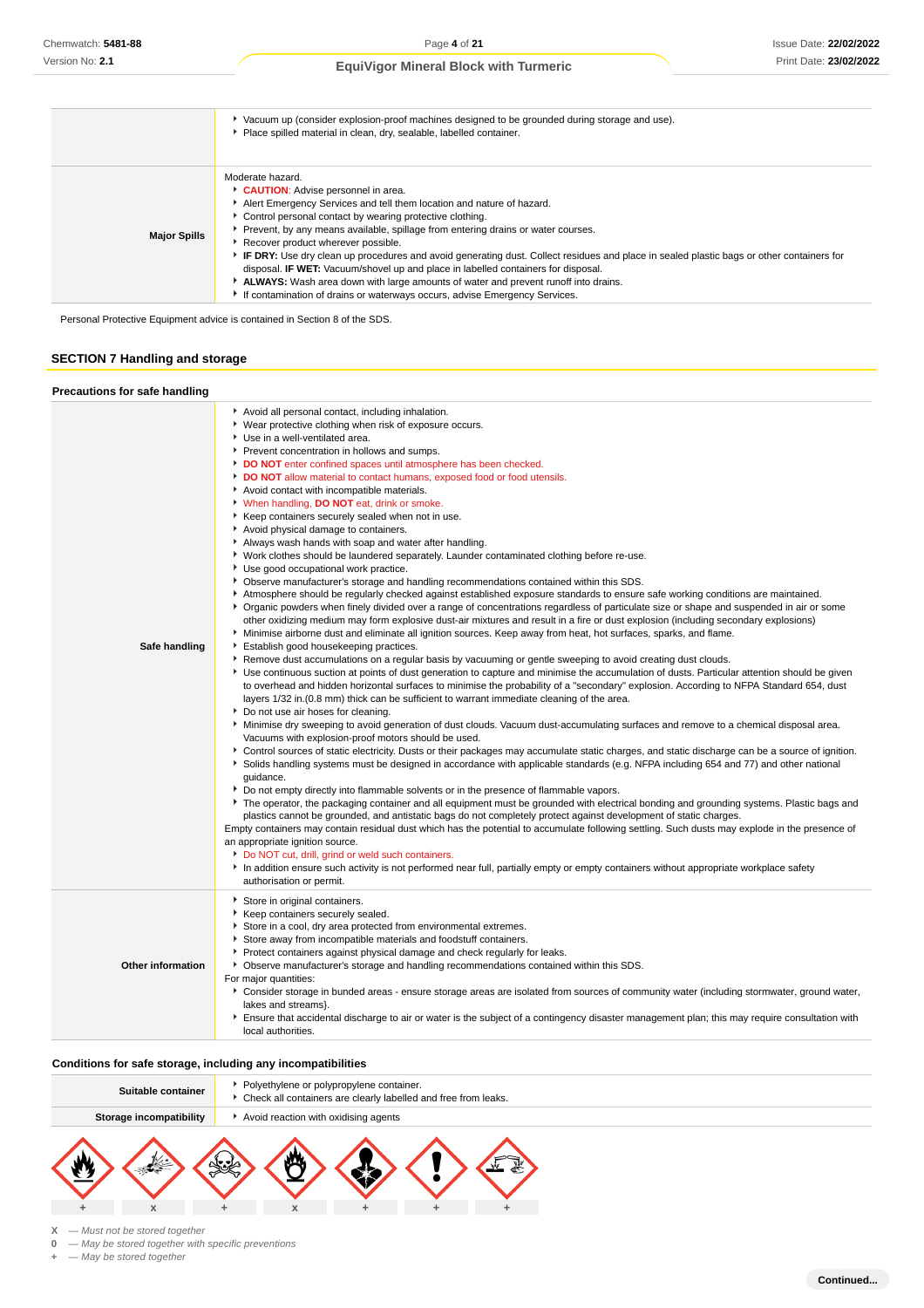Note: Depending on other risk factors, compatibility assessment based on the table above may not be relevant to storage situations, particularly where large volumes of dangerous goods are stored and handled. Reference should be made to the Safety Data Sheets for each substance or article and risks assessed accordingly.

## **SECTION 8 Exposure controls / personal protection**

#### **Control parameters**

## **Occupational Exposure Limits (OEL)**

#### **INGREDIENT DATA**

| Source                                            | Ingredient      | <b>Material name</b> | <b>TWA</b>          | <b>STEL</b>   | Peak          | <b>Notes</b>  |
|---------------------------------------------------|-----------------|----------------------|---------------------|---------------|---------------|---------------|
| New Zealand Workplace<br>Exposure Standards (WES) | calcium oxide   | Calcium oxide l      | $2 \text{ mg/m}$    | Not Available | Not Available | Not Available |
| New Zealand Workplace<br>Exposure Standards (WES) | magnesium oxide | Magnesium oxide fume | $10 \text{ mg/m}$ 3 | Not Available | Not Available | Not Available |

### **Emergency Limits**

| Ingredient      | TEEL-1             | TEEL-2               | TEEL-3    |
|-----------------|--------------------|----------------------|-----------|
| sodium chloride | $0.5$ ppm          | 2 ppm                | 20 ppm    |
| calcium oxide   | $6 \text{ mg/m}$ 3 | $110 \text{ ma/m}$ 3 | 660 mg/m3 |
| magnesium oxide | $30 \text{ mg/m}$  | $120 \text{ mg/m}$   | 730 mg/m3 |

| Ingredient                 | <b>Original IDLH</b> | <b>Revised IDLH</b> |
|----------------------------|----------------------|---------------------|
| molasses                   | Not Available        | Not Available       |
| sodium chloride            | Not Available        | Not Available       |
| calcium oxide              | $25 \text{ mg/m}$ 3  | Not Available       |
| linseed oil                | Not Available        | Not Available       |
| magnesium oxide            | 750 mg/m3            | Not Available       |
| calcium phosphate, dibasic | Not Available        | Not Available       |
| soybean oil                | Not Available        | Not Available       |
| D-glucosamine              | Not Available        | Not Available       |

#### **Occupational Exposure Banding**

| Ingredient                 | <b>Occupational Exposure Band Rating</b>                                                                                                  | <b>Occupational Exposure Band Limit</b> |  |  |
|----------------------------|-------------------------------------------------------------------------------------------------------------------------------------------|-----------------------------------------|--|--|
| sodium chloride            |                                                                                                                                           | $\leq 0.01$ mg/m <sup>3</sup>           |  |  |
| linseed oil                |                                                                                                                                           | $\leq 0.1$ ppm                          |  |  |
| calcium phosphate, dibasic | ►                                                                                                                                         | $\leq$ 0.01 mg/m <sup>3</sup>           |  |  |
| soybean oil                |                                                                                                                                           | $\leq 0.1$ ppm                          |  |  |
| Notes:                     | Occupational exposure banding is a process of assigning chemicals into specific categories or bands based on a chemical's potency and the |                                         |  |  |

adverse health outcomes associated with exposure. The output of this process is an occupational exposure band (OEB), which corresponds to a range of exposure concentrations that are expected to protect worker health.

## **MATERIAL DATA**

#### **Exposure controls**

| Appropriate engineering<br>controls                 | Engineering controls are used to remove a hazard or place a barrier between the worker and the hazard. Well-designed engineering controls can<br>be highly effective in protecting workers and will typically be independent of worker interactions to provide this high level of protection.<br>The basic types of engineering controls are:<br>Process controls which involve changing the way a job activity or process is done to reduce the risk.<br>Enclosure and/or isolation of emission source which keeps a selected hazard "physically" away from the worker and ventilation that strategically<br>"adds" and "removes" air in the work environment. Ventilation can remove or dilute an air contaminant if designed properly. The design of a<br>ventilation system must match the particular process and chemical or contaminant in use.<br>Employers may need to use multiple types of controls to prevent employee overexposure.<br>▶ Local exhaust ventilation is required where solids are handled as powders or crystals; even when particulates are relatively large, a certain<br>proportion will be powdered by mutual friction.<br>If in spite of local exhaust an adverse concentration of the substance in air could occur, respiratory protection should be considered.<br>Such protection might consist of:<br>(a): particle dust respirators, if necessary, combined with an absorption cartridge;<br>(b): filter respirators with absorption cartridge or canister of the right type;<br>(c): fresh-air hoods or masks. |                                  |  |  |  |
|-----------------------------------------------------|-----------------------------------------------------------------------------------------------------------------------------------------------------------------------------------------------------------------------------------------------------------------------------------------------------------------------------------------------------------------------------------------------------------------------------------------------------------------------------------------------------------------------------------------------------------------------------------------------------------------------------------------------------------------------------------------------------------------------------------------------------------------------------------------------------------------------------------------------------------------------------------------------------------------------------------------------------------------------------------------------------------------------------------------------------------------------------------------------------------------------------------------------------------------------------------------------------------------------------------------------------------------------------------------------------------------------------------------------------------------------------------------------------------------------------------------------------------------------------------------------------------------------------------------------------|----------------------------------|--|--|--|
|                                                     | Air contaminants generated in the workplace possess varying "escape" velocities which, in turn, determine the "capture velocities" of fresh<br>circulating air required to effectively remove the contaminant.                                                                                                                                                                                                                                                                                                                                                                                                                                                                                                                                                                                                                                                                                                                                                                                                                                                                                                                                                                                                                                                                                                                                                                                                                                                                                                                                      |                                  |  |  |  |
|                                                     | Type of Contaminant:                                                                                                                                                                                                                                                                                                                                                                                                                                                                                                                                                                                                                                                                                                                                                                                                                                                                                                                                                                                                                                                                                                                                                                                                                                                                                                                                                                                                                                                                                                                                | Air Speed:                       |  |  |  |
|                                                     | direct spray, spray painting in shallow booths, drum filling, conveyer loading, crusher dusts, gas discharge (active<br>generation into zone of rapid air motion)                                                                                                                                                                                                                                                                                                                                                                                                                                                                                                                                                                                                                                                                                                                                                                                                                                                                                                                                                                                                                                                                                                                                                                                                                                                                                                                                                                                   | 1-2.5 m/s (200-500<br>f/min.     |  |  |  |
|                                                     | grinding, abrasive blasting, tumbling, high speed wheel generated dusts (released at high initial velocity into zone<br>2.5-10 m/s (500-2000<br>of very high rapid air motion).<br>f/min.                                                                                                                                                                                                                                                                                                                                                                                                                                                                                                                                                                                                                                                                                                                                                                                                                                                                                                                                                                                                                                                                                                                                                                                                                                                                                                                                                           |                                  |  |  |  |
| Within each range the appropriate value depends on: |                                                                                                                                                                                                                                                                                                                                                                                                                                                                                                                                                                                                                                                                                                                                                                                                                                                                                                                                                                                                                                                                                                                                                                                                                                                                                                                                                                                                                                                                                                                                                     |                                  |  |  |  |
|                                                     | Lower end of the range                                                                                                                                                                                                                                                                                                                                                                                                                                                                                                                                                                                                                                                                                                                                                                                                                                                                                                                                                                                                                                                                                                                                                                                                                                                                                                                                                                                                                                                                                                                              | Upper end of the range           |  |  |  |
|                                                     | 1: Room air currents minimal or favourable to capture                                                                                                                                                                                                                                                                                                                                                                                                                                                                                                                                                                                                                                                                                                                                                                                                                                                                                                                                                                                                                                                                                                                                                                                                                                                                                                                                                                                                                                                                                               | 1: Disturbing room air currents  |  |  |  |
|                                                     | 2: Contaminants of low toxicity or of nuisance value only.                                                                                                                                                                                                                                                                                                                                                                                                                                                                                                                                                                                                                                                                                                                                                                                                                                                                                                                                                                                                                                                                                                                                                                                                                                                                                                                                                                                                                                                                                          | 2: Contaminants of high toxicity |  |  |  |
|                                                     |                                                                                                                                                                                                                                                                                                                                                                                                                                                                                                                                                                                                                                                                                                                                                                                                                                                                                                                                                                                                                                                                                                                                                                                                                                                                                                                                                                                                                                                                                                                                                     |                                  |  |  |  |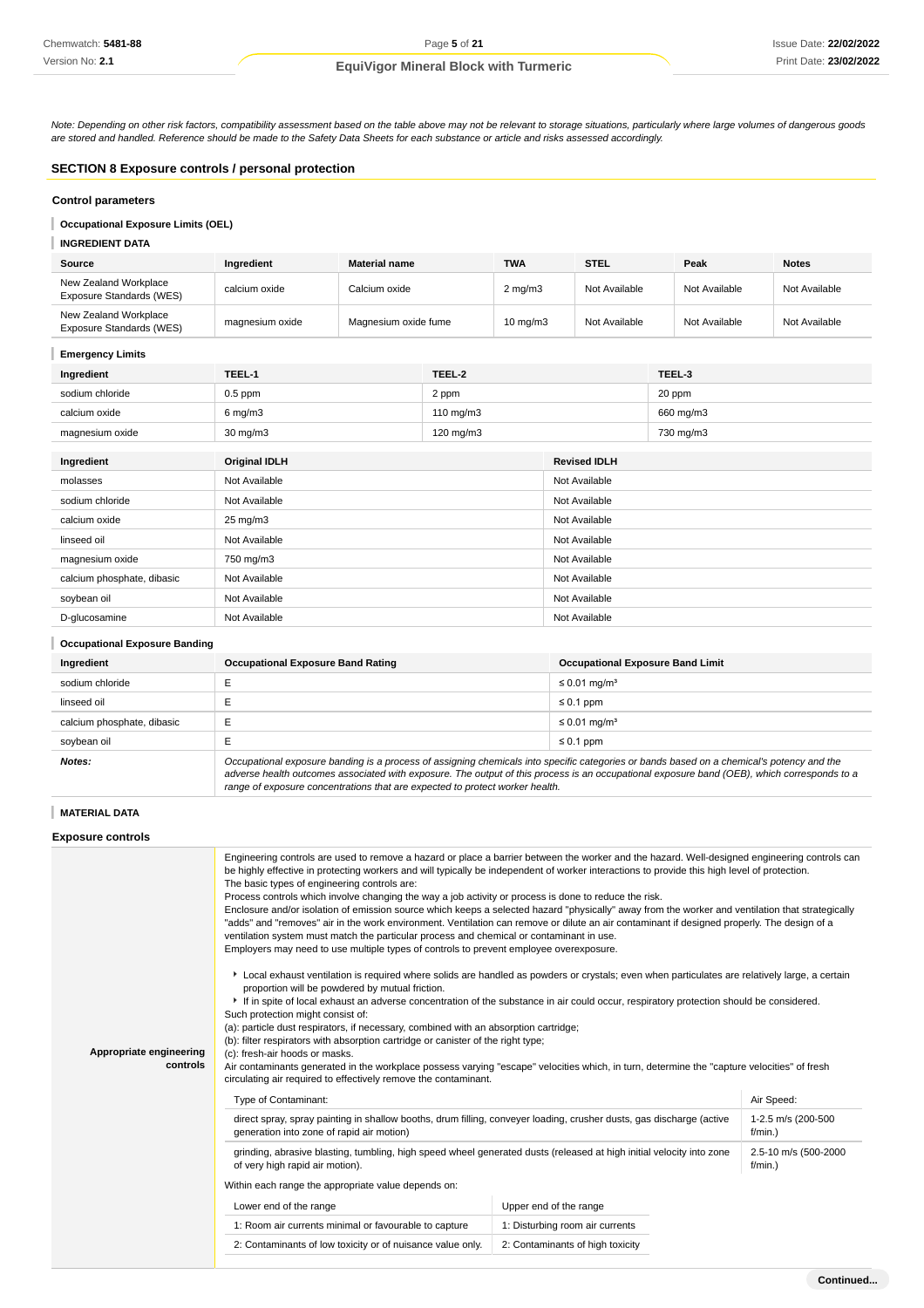|                            | 3: Intermittent, low production.                                                                                                                                                                                                                                                                                                                                                                                                                                                                                                                                                                                                                                                                                                                                                                                                                                                                                                                                                                                                                                                                                                                                                                                                                                                                                                                                                                                                                                                                                                                                                                                                                                                                                                                                                                                                                                     | 3: High production, heavy use                                                                                                                                                                                                                                                                                                                                                                                                                                                                                                                                                                                                                                                                                                                                                                                                                                                                                                                                                                                                                                                                                                                                                                                                                                                                                                                                                                                                                                                                                                                                                                                                                                                                                                                                                                                                                                                                                                                                                                                                                                                                                                                                                                                                                                                                                                                                |  |  |  |
|----------------------------|----------------------------------------------------------------------------------------------------------------------------------------------------------------------------------------------------------------------------------------------------------------------------------------------------------------------------------------------------------------------------------------------------------------------------------------------------------------------------------------------------------------------------------------------------------------------------------------------------------------------------------------------------------------------------------------------------------------------------------------------------------------------------------------------------------------------------------------------------------------------------------------------------------------------------------------------------------------------------------------------------------------------------------------------------------------------------------------------------------------------------------------------------------------------------------------------------------------------------------------------------------------------------------------------------------------------------------------------------------------------------------------------------------------------------------------------------------------------------------------------------------------------------------------------------------------------------------------------------------------------------------------------------------------------------------------------------------------------------------------------------------------------------------------------------------------------------------------------------------------------|--------------------------------------------------------------------------------------------------------------------------------------------------------------------------------------------------------------------------------------------------------------------------------------------------------------------------------------------------------------------------------------------------------------------------------------------------------------------------------------------------------------------------------------------------------------------------------------------------------------------------------------------------------------------------------------------------------------------------------------------------------------------------------------------------------------------------------------------------------------------------------------------------------------------------------------------------------------------------------------------------------------------------------------------------------------------------------------------------------------------------------------------------------------------------------------------------------------------------------------------------------------------------------------------------------------------------------------------------------------------------------------------------------------------------------------------------------------------------------------------------------------------------------------------------------------------------------------------------------------------------------------------------------------------------------------------------------------------------------------------------------------------------------------------------------------------------------------------------------------------------------------------------------------------------------------------------------------------------------------------------------------------------------------------------------------------------------------------------------------------------------------------------------------------------------------------------------------------------------------------------------------------------------------------------------------------------------------------------------------|--|--|--|
|                            | 4: Large hood or large air mass in motion                                                                                                                                                                                                                                                                                                                                                                                                                                                                                                                                                                                                                                                                                                                                                                                                                                                                                                                                                                                                                                                                                                                                                                                                                                                                                                                                                                                                                                                                                                                                                                                                                                                                                                                                                                                                                            | 4: Small hood-local control only                                                                                                                                                                                                                                                                                                                                                                                                                                                                                                                                                                                                                                                                                                                                                                                                                                                                                                                                                                                                                                                                                                                                                                                                                                                                                                                                                                                                                                                                                                                                                                                                                                                                                                                                                                                                                                                                                                                                                                                                                                                                                                                                                                                                                                                                                                                             |  |  |  |
|                            | more when extraction systems are installed or used.                                                                                                                                                                                                                                                                                                                                                                                                                                                                                                                                                                                                                                                                                                                                                                                                                                                                                                                                                                                                                                                                                                                                                                                                                                                                                                                                                                                                                                                                                                                                                                                                                                                                                                                                                                                                                  | Simple theory shows that air velocity falls rapidly with distance away from the opening of a simple extraction pipe. Velocity generally decreases<br>with the square of distance from the extraction point (in simple cases). Therefore the air speed at the extraction point should be adjusted,<br>accordingly, after reference to distance from the contaminating source. The air velocity at the extraction fan, for example, should be a minimum of<br>4-10 m/s (800-2000 f/min) for extraction of crusher dusts generated 2 metres distant from the extraction point. Other mechanical considerations,<br>producing performance deficits within the extraction apparatus, make it essential that theoretical air velocities are multiplied by factors of 10 or                                                                                                                                                                                                                                                                                                                                                                                                                                                                                                                                                                                                                                                                                                                                                                                                                                                                                                                                                                                                                                                                                                                                                                                                                                                                                                                                                                                                                                                                                                                                                                                         |  |  |  |
| <b>Personal protection</b> |                                                                                                                                                                                                                                                                                                                                                                                                                                                                                                                                                                                                                                                                                                                                                                                                                                                                                                                                                                                                                                                                                                                                                                                                                                                                                                                                                                                                                                                                                                                                                                                                                                                                                                                                                                                                                                                                      |                                                                                                                                                                                                                                                                                                                                                                                                                                                                                                                                                                                                                                                                                                                                                                                                                                                                                                                                                                                                                                                                                                                                                                                                                                                                                                                                                                                                                                                                                                                                                                                                                                                                                                                                                                                                                                                                                                                                                                                                                                                                                                                                                                                                                                                                                                                                                              |  |  |  |
| Eye and face protection    | Chemical goggles.<br>Full face shield may be required for supplementary but never for primary protection of eyes.<br>Contact lenses may pose a special hazard; soft contact lenses may absorb and concentrate irritants. A written policy document, describing<br>the wearing of lenses or restrictions on use, should be created for each workplace or task. This should include a review of lens absorption<br>and adsorption for the class of chemicals in use and an account of injury experience. Medical and first-aid personnel should be trained in<br>their removal and suitable equipment should be readily available. In the event of chemical exposure, begin eye irrigation immediately and<br>remove contact lens as soon as practicable. Lens should be removed at the first signs of eye redness or irritation - lens should be removed in<br>a clean environment only after workers have washed hands thoroughly. [CDC NIOSH Current Intelligence Bulletin 59], [AS/NZS 1336 or<br>national equivalent]                                                                                                                                                                                                                                                                                                                                                                                                                                                                                                                                                                                                                                                                                                                                                                                                                                             |                                                                                                                                                                                                                                                                                                                                                                                                                                                                                                                                                                                                                                                                                                                                                                                                                                                                                                                                                                                                                                                                                                                                                                                                                                                                                                                                                                                                                                                                                                                                                                                                                                                                                                                                                                                                                                                                                                                                                                                                                                                                                                                                                                                                                                                                                                                                                              |  |  |  |
| <b>Skin protection</b>     | See Hand protection below                                                                                                                                                                                                                                                                                                                                                                                                                                                                                                                                                                                                                                                                                                                                                                                                                                                                                                                                                                                                                                                                                                                                                                                                                                                                                                                                                                                                                                                                                                                                                                                                                                                                                                                                                                                                                                            |                                                                                                                                                                                                                                                                                                                                                                                                                                                                                                                                                                                                                                                                                                                                                                                                                                                                                                                                                                                                                                                                                                                                                                                                                                                                                                                                                                                                                                                                                                                                                                                                                                                                                                                                                                                                                                                                                                                                                                                                                                                                                                                                                                                                                                                                                                                                                              |  |  |  |
| Hands/feet protection      | <b>NOTE:</b><br>equipment, to avoid all possible skin contact.<br>Contaminated leather items, such as shoes, belts and watch-bands should be removed and destroyed.<br>and has therefore to be checked prior to the application.<br>making a final choice.<br>washed and dried thoroughly. Application of a non-perfumed moisturiser is recommended.<br>Suitability and durability of glove type is dependent on usage. Important factors in the selection of gloves include:<br>frequency and duration of contact,<br>· chemical resistance of glove material,<br>glove thickness and<br>- dexterity<br>Select gloves tested to a relevant standard (e.g. Europe EN 374, US F739, AS/NZS 2161.1 or national equivalent).<br>minutes according to EN 374, AS/NZS 2161.10.1 or national equivalent) is recommended.<br>374, AS/NZS 2161.10.1 or national equivalent) is recommended.<br>. Contaminated gloves should be replaced.<br>As defined in ASTM F-739-96 in any application, gloves are rated as:<br>. Excellent when breakthrough time > 480 min<br>Good when breakthrough time > 20 min<br>Fair when breakthrough time < 20 min<br>· Poor when glove material degrades<br>For general applications, gloves with a thickness typically greater than 0.35 mm, are recommended.<br>consideration of the task requirements and knowledge of breakthrough times.<br>data should always be taken into account to ensure selection of the most appropriate glove for the task.<br>likely to give short duration protection and would normally be just for single use applications, then disposed of.<br>puncture potential<br>moisturiser is recommended.<br>particles are not present.<br>polychloroprene.<br>initrile rubber.<br>butyl rubber.<br>fluorocaoutchouc.<br>polyvinyl chloride.<br>Gloves should be examined for wear and/ or degradation constantly. | The material may produce skin sensitisation in predisposed individuals. Care must be taken, when removing gloves and other protective<br>The selection of suitable gloves does not only depend on the material, but also on further marks of quality which vary from manufacturer to<br>manufacturer. Where the chemical is a preparation of several substances, the resistance of the glove material can not be calculated in advance<br>The exact break through time for substances has to be obtained from the manufacturer of the protective gloves and has to be observed when<br>Personal hygiene is a key element of effective hand care. Gloves must only be worn on clean hands. After using gloves, hands should be<br>When prolonged or frequently repeated contact may occur, a glove with a protection class of 5 or higher (breakthrough time greater than 240<br>· When only brief contact is expected, a glove with a protection class of 3 or higher (breakthrough time greater than 60 minutes according to EN<br>. Some glove polymer types are less affected by movement and this should be taken into account when considering gloves for long-term use.<br>It should be emphasised that glove thickness is not necessarily a good predictor of glove resistance to a specific chemical, as the permeation<br>efficiency of the glove will be dependent on the exact composition of the glove material. Therefore, glove selection should also be based on<br>Glove thickness may also vary depending on the glove manufacturer, the glove type and the glove model. Therefore, the manufacturers technical<br>Note: Depending on the activity being conducted, gloves of varying thickness may be required for specific tasks. For example:<br>Thinner gloves (down to 0.1 mm or less) may be required where a high degree of manual dexterity is needed. However, these gloves are only<br>Thicker gloves (up to 3 mm or more) may be required where there is a mechanical (as well as a chemical) risk i.e. where there is abrasion or<br>Gloves must only be worn on clean hands. After using gloves, hands should be washed and dried thoroughly. Application of a non-perfumed<br>Experience indicates that the following polymers are suitable as glove materials for protection against undissolved, dry solids, where abrasive |  |  |  |
| <b>Body protection</b>     | See Other protection below                                                                                                                                                                                                                                                                                                                                                                                                                                                                                                                                                                                                                                                                                                                                                                                                                                                                                                                                                                                                                                                                                                                                                                                                                                                                                                                                                                                                                                                                                                                                                                                                                                                                                                                                                                                                                                           |                                                                                                                                                                                                                                                                                                                                                                                                                                                                                                                                                                                                                                                                                                                                                                                                                                                                                                                                                                                                                                                                                                                                                                                                                                                                                                                                                                                                                                                                                                                                                                                                                                                                                                                                                                                                                                                                                                                                                                                                                                                                                                                                                                                                                                                                                                                                                              |  |  |  |
| Other protection           | • Overalls.<br>▶ P.V.C apron.<br>▶ Barrier cream.<br>Skin cleansing cream.<br>▶ Eye wash unit.                                                                                                                                                                                                                                                                                                                                                                                                                                                                                                                                                                                                                                                                                                                                                                                                                                                                                                                                                                                                                                                                                                                                                                                                                                                                                                                                                                                                                                                                                                                                                                                                                                                                                                                                                                       |                                                                                                                                                                                                                                                                                                                                                                                                                                                                                                                                                                                                                                                                                                                                                                                                                                                                                                                                                                                                                                                                                                                                                                                                                                                                                                                                                                                                                                                                                                                                                                                                                                                                                                                                                                                                                                                                                                                                                                                                                                                                                                                                                                                                                                                                                                                                                              |  |  |  |

## **Recommended material(s)**

**GLOVE SELECTION INDEX**

Glove selection is based on a modified presentation of the:

## **Respiratory protection**

Type A-P Filter of sufficient capacity. (AS/NZS 1716 & 1715, EN 143:2000 & 149:2001, ANSI Z88 or national equivalent)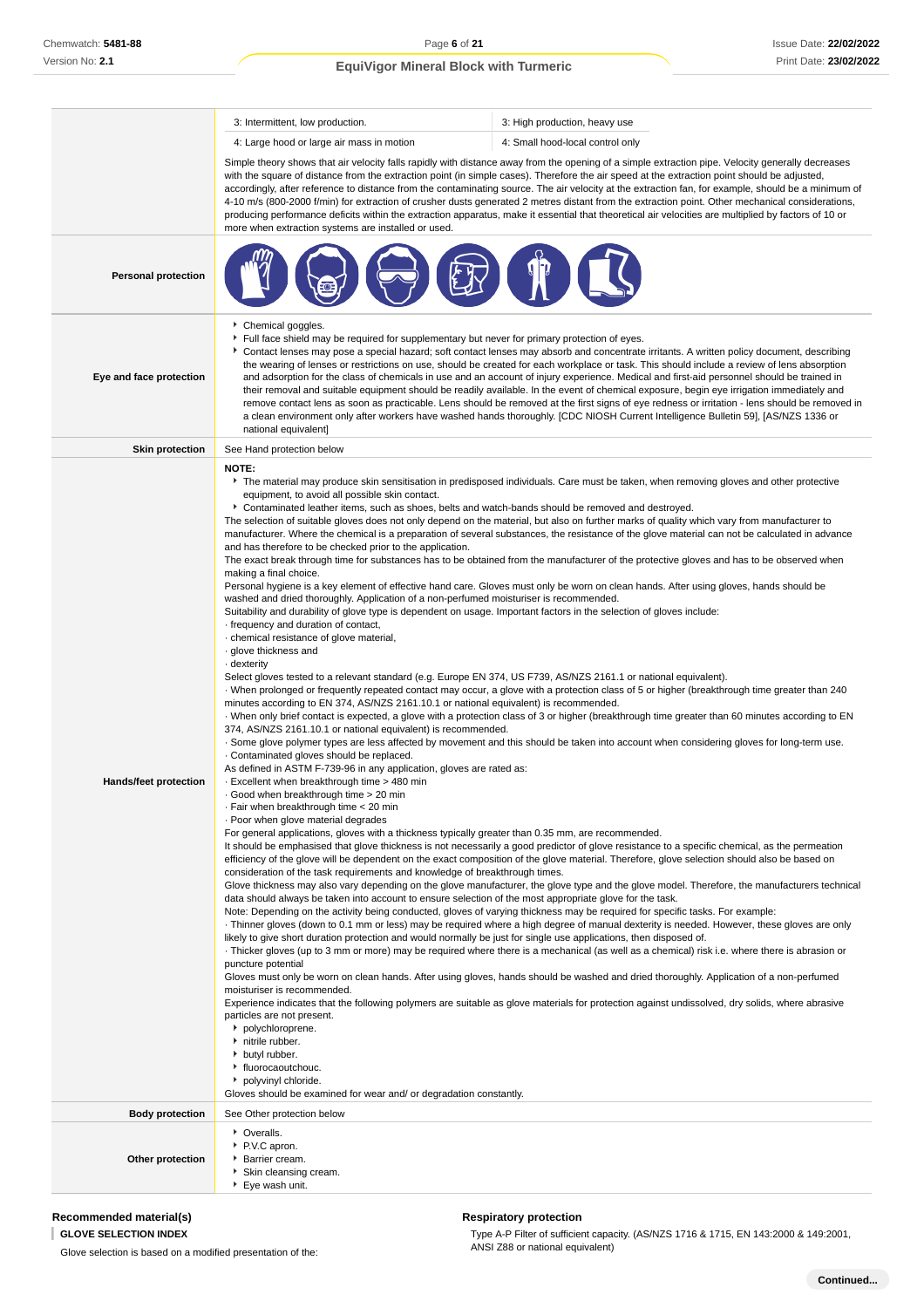Version No: **2.1**

## **EquiVigor Mineral Block with Turmeric**

#### **"Forsberg Clothing Performance Index".**

The effect(s) of the following substance(s) are taken into account in the **computergenerated** selection: EquiVigor Mineral Block with Turmeric

| Material         | CPI |
|------------------|-----|
| NATURAL RUBBER   | Α   |
| NATURAL+NEOPRENE | Α   |
| <b>NITRILE</b>   | А   |

\* CPI - Chemwatch Performance Index

A: Best Selection

B: Satisfactory; may degrade after 4 hours continuous immersion

C: Poor to Dangerous Choice for other than short term immersion

**NOTE**: As a series of factors will influence the actual performance of the glove, a final selection must be based on detailed observation. -

\* Where the glove is to be used on a short term, casual or infrequent basis, factors such as "feel" or convenience (e.g. disposability), may dictate a choice of gloves which might otherwise be unsuitable following long-term or frequent use. A qualified practitioner should be consulted.

| <b>Required Minimum</b><br><b>Protection Factor</b> | <b>Half-Face</b><br>Respirator | <b>Full-Face</b><br>Respirator | <b>Powered Air</b><br>Respirator |
|-----------------------------------------------------|--------------------------------|--------------------------------|----------------------------------|
| up to $10 \times ES$                                | A P <sub>1</sub><br>Air-line*  | -                              | A PAPR-P1                        |
| up to $50 \times ES$                                | Air-line**                     | A P <sub>2</sub>               | A PAPR-P2                        |
| up to $100 \times ES$                               | -                              | A <sub>P3</sub>                | ۰                                |
|                                                     |                                | Air-line*                      |                                  |
| $100 + x ES$                                        |                                | Air-line**                     | A PAPR-P3                        |

#### \* - Negative pressure demand \*\* - Continuous flow

A(All classes) = Organic vapours, B AUS or B1 = Acid gasses, B2 = Acid gas or hydrogen cyanide(HCN), B3 = Acid gas or hydrogen cyanide(HCN), E = Sulfur dioxide(SO2), G = Agricultural chemicals, K = Ammonia(NH3), Hg = Mercury, NO = Oxides of nitrogen,  $MB =$  Methyl bromide,  $AX =$  Low boiling point organic compounds(below 65 degC)

· Respirators may be necessary when engineering and administrative controls do not adequately prevent exposures.

· The decision to use respiratory protection should be based on professional judgment that takes into account toxicity information, exposure measurement data, and frequency and likelihood of the worker's exposure - ensure users are not subject to high thermal loads which may result in heat stress or distress due to personal protective equipment (powered, positive flow, full face apparatus may be an option).

· Published occupational exposure limits, where they exist, will assist in determining the adequacy of the selected respiratory protection. These may be government mandated or vendor recommended.

· Certified respirators will be useful for protecting workers from inhalation of particulates when properly selected and fit tested as part of a complete respiratory protection program.

· Where protection from nuisance levels of dusts are desired, use type N95 (US) or type P1 (EN143) dust masks. Use respirators and components tested and approved under appropriate government standards such as NIOSH (US) or CEN (EU)

· Use approved positive flow mask if significant quantities of dust becomes airborne. · Try to avoid creating dust conditions.

Class P2 particulate filters are used for protection against mechanically and thermally generated particulates or both.

P2 is a respiratory filter rating under various international standards, Filters at least 94% of airborne particles

Suitable for:

· Relatively small particles generated by mechanical processes eg. grinding, cutting, sanding, drilling, sawing.

· Sub-micron thermally generated particles e.g. welding fumes, fertilizer and bushfire smoke.

· Biologically active airborne particles under specified infection control applications e.g. viruses, bacteria, COVID-19, SARS

#### **SECTION 9 Physical and chemical properties**

#### **Information on basic physical and chemical properties**

| Appearance                                      | Brown or black solid block, insoluble in water. |                                            |                |
|-------------------------------------------------|-------------------------------------------------|--------------------------------------------|----------------|
|                                                 |                                                 |                                            |                |
| <b>Physical state</b>                           | Solid                                           | Relative density (Water = 1)               | Not Available  |
| Odour                                           | Not Available                                   | Partition coefficient n-octanol<br>/ water | Not Available  |
| <b>Odour threshold</b>                          | Not Available                                   | Auto-ignition temperature (°C)             | Not Applicable |
| pH (as supplied)                                | Not Applicable                                  | <b>Decomposition temperature</b>           | Not Available  |
| Melting point / freezing point<br>(°C)          | Not Available                                   | Viscosity (cSt)                            | Not Applicable |
| Initial boiling point and boiling<br>range (°C) | Not Applicable                                  | Molecular weight (g/mol)                   | Not Applicable |
| Flash point (°C)                                | Not Applicable                                  | <b>Taste</b>                               | Not Available  |
| <b>Evaporation rate</b>                         | Not Available                                   | <b>Explosive properties</b>                | Not Available  |
| Flammability                                    | Not Applicable                                  | <b>Oxidising properties</b>                | Not Available  |
| Upper Explosive Limit (%)                       | Not Applicable                                  | Surface Tension (dyn/cm or<br>mN/m         | Not Applicable |
| Lower Explosive Limit (%)                       | Not Applicable                                  | <b>Volatile Component (%vol)</b>           | Not Available  |
| Vapour pressure (kPa)                           | Not Applicable                                  | Gas group                                  | Not Available  |
| Solubility in water                             | Immiscible                                      | pH as a solution (Not<br>Available%)       | Not Applicable |
| Vapour density $(Air = 1)$                      | Not Available                                   | VOC g/L                                    | Not Available  |

**SECTION 10 Stability and reactivity**

**Reactivity** See section 7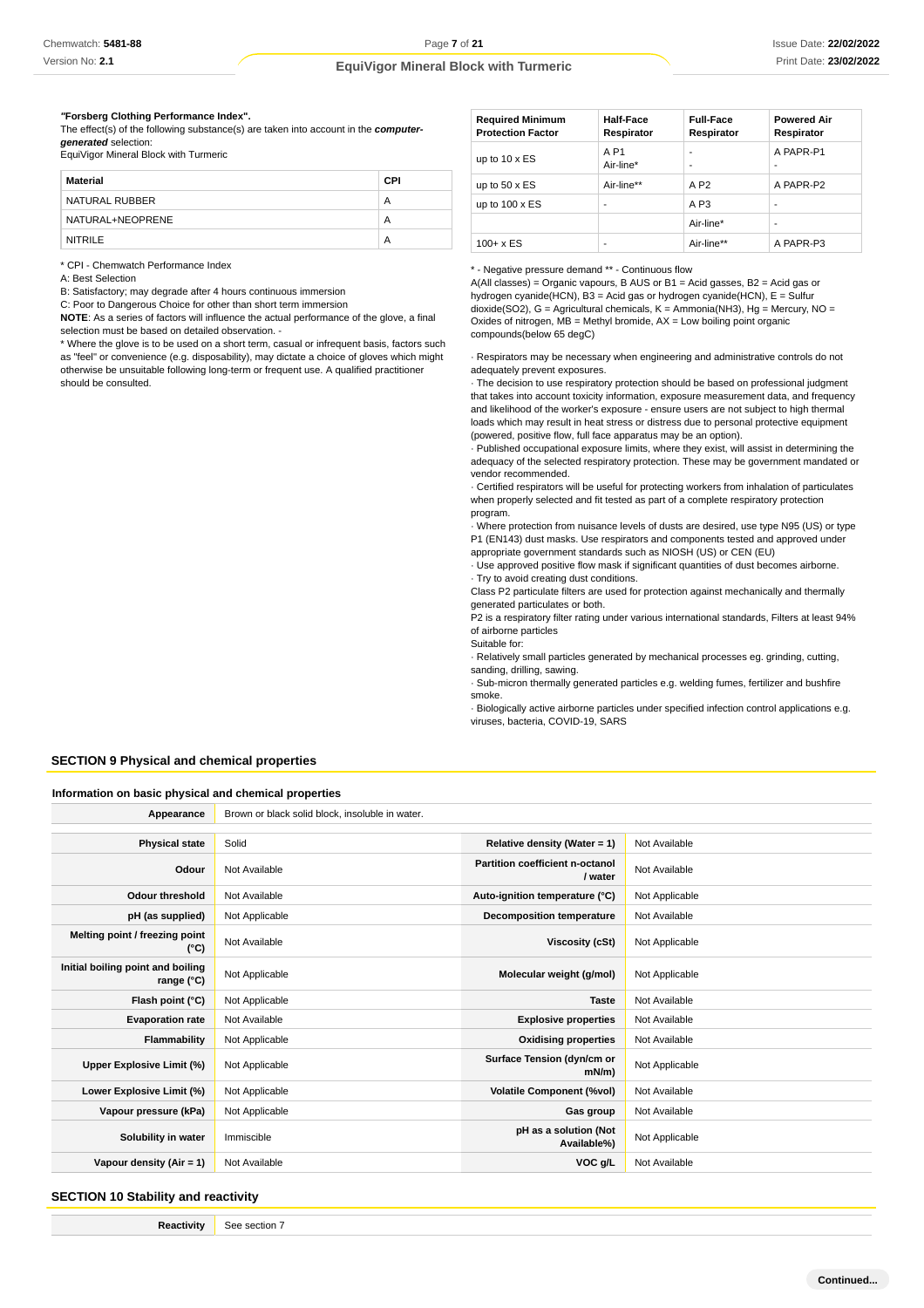**Chronic**

### **EquiVigor Mineral Block with Turmeric**

| <b>Chemical stability</b>                                                           | Unstable in the presence of incompatible materials.<br>Product is considered stable.<br>Hazardous polymerisation will not occur.                                                                                                                                                                                                                                                                                                                                                                                                                    |
|-------------------------------------------------------------------------------------|-----------------------------------------------------------------------------------------------------------------------------------------------------------------------------------------------------------------------------------------------------------------------------------------------------------------------------------------------------------------------------------------------------------------------------------------------------------------------------------------------------------------------------------------------------|
| Possibility of hazardous<br>reactions                                               | See section 7                                                                                                                                                                                                                                                                                                                                                                                                                                                                                                                                       |
| <b>Conditions to avoid</b>                                                          | See section 7                                                                                                                                                                                                                                                                                                                                                                                                                                                                                                                                       |
| Incompatible materials                                                              | See section 7                                                                                                                                                                                                                                                                                                                                                                                                                                                                                                                                       |
| <b>Hazardous decomposition</b><br>products                                          | See section 5                                                                                                                                                                                                                                                                                                                                                                                                                                                                                                                                       |
| <b>SECTION 11 Toxicological information</b><br>Information on toxicological effects |                                                                                                                                                                                                                                                                                                                                                                                                                                                                                                                                                     |
| Inhaled                                                                             | The material has NOT been classified by EC Directives or other classification systems as "harmful by inhalation" nor has it been designated as<br>"irritating to the respiratory system". This is because of the lack of corroborating animal or human evidence. In the absence of such evidence,<br>care should be taken nevertheless to ensure exposure is kept to a minimum and that suitable control measures be used, in an occupational<br>setting to control dusts and fumes.<br>Not normally a hazard due to non-volatile nature of product |

**Ingestion** The material has **NOT** been classified by EC Directives or other classification systems as "harmful by ingestion". This is because of the lack of corroborating animal or human evidence. The material may still be damaging to the health of the individual, following ingestion, especially where pre-existing organ (e.g liver, kidney) damage is evident. Present definitions of harmful or toxic substances are generally based on doses producing mortality rather than those producing morbidity (disease, ill-health). Gastrointestinal tract discomfort may produce nausea and vomiting. In an occupational setting however, ingestion of insignificant quantities is not thought to be cause for concern. Open cuts, abraded or irritated skin should not be exposed to this material Entry into the blood-stream through, for example, cuts, abrasions, puncture wounds or lesions, may produce systemic injury with harmful effects. Examine the skin prior to the use of the material and ensure that any external damage is suitably protected.

#### **Skin Contact** Evidence exists, or practical experience predicts, that the material either produces inflammation of the skin in a substantial number of individuals following direct contact, and/or produces significant inflammation when applied to the healthy intact skin of animals, for up to four hours, such inflammation being present twenty-four hours or more after the end of the exposure period. Skin irritation may also be present after prolonged or repeated exposure; this may result in a form of contact dermatitis (nonallergic). The dermatitis is often characterised by skin redness (erythema) and swelling (oedema) which may progress to blistering (vesiculation), scaling and thickening of the epidermis. At the microscopic level there may be intercellular oedema of the spongy layer of the skin (spongiosis) and intracellular oedema of the epidermis. **Eye** When applied to the eye(s) of animals, the material produces severe ocular lesions which are present twenty-four hours or more after instillation.

Strong evidence exists that the substance may cause irreversible but non-lethal mutagenic effects following a single exposure. Practical experience shows that skin contact with the material is capable either of inducing a sensitisation reaction in a substantial number of

individuals, and/or of producing a positive response in experimental animals. Substances that can cause occupational asthma (also known as asthmagens and respiratory sensitisers) can induce a state of specific airway hyper-responsiveness via an immunological, irritant or other mechanism. Once the airways have become hyper-responsive, further exposure to the substance, sometimes even to tiny quantities, may cause respiratory symptoms. These symptoms can range in severity from a runny nose to asthma. Not all workers who are exposed to a sensitiser will become hyper-responsive and it is impossible to identify in advance who are likely to become hyper-responsive.

Substances than can cuase occupational asthma should be distinguished from substances which may trigger the symptoms of asthma in people with pre-existing air-way hyper-responsiveness. The latter substances are not classified as asthmagens or respiratory sensitisers

Wherever it is reasonably practicable, exposure to substances that can cuase occupational asthma should be prevented. Where this is not possible the primary aim is to apply adequate standards of control to prevent workers from becoming hyper-responsive.

Activities giving rise to short-term peak concentrations should receive particular attention when risk management is being considered. Health surveillance is appropriate for all employees exposed or liable to be exposed to a substance which may cause occupational asthma and there should be appropriate consultation with an occupational health professional over the degree of risk and level of surveillance.

Prolonged inhalation of high concentrations of magnesite (magnesium carbonate) dust caused pulmonary deposition and retention. Roasted magnesite (magnesium oxide) produced a greater degree of fibrosis than did crude magnesite. No cases of human systemic poisoning due to exposure to magnesite have been recorded. Pneumoconiosis was found in about 2% of workers exposed to high concentrations of dust from crude or roasted magnesite that also contained 1-3% silicon dioxide. Exposure periods ranged from 6-20 years. This condition occurred mainly in workers exposed to roasted (calcined) magnesite. The pneumoconiosis appeared to be "benign" and was often associated with chronic bronchitis and lung emphysema.

In other reports the severity of the pneumoconiosis was associated with the crystalline silica content of the dust or in a case of magnesium carbonate used in insulating materials, the severity of the disease depended on the asbestos content.

Complaints of coughing are rare amongst magnesite workers, and more frequent among dianase and grog (crushed refractory materials) workers.

Airborne dust concentrations were lowest in dianase facilities but crystalline silica was high. Chronic bronchitis then, appears to increase where concentrations of crystalline silica are highest

Studies indicate that diets containing large amounts of non-absorbable polysaccharides, such as cellulose, might decrease absorption of calcium, magnesium, zinc and phosphorus.

Polysaccharides are polymeric carbohydrates that consist of monosaccharide units, which are connected together with glycosidic bonds. Due to the structural variation of different monosaccharides as well as the innumerable ways that these building blocks link with each other, polysaccharides can be considered as structurally complex biomacromolecules. Polysaccharides originating from plants (e.g., starch and guar gum), microbes (e.g., xanthan), algae (e.g., alginates and carrageenans) and animals (e.g., glycogen and chitin) are frequently used in food. Starch, a high molar mass compound consisting of (1->4)-linked alpha-D-glucopyranosyl units, is an important energy nutrient that is abundant in

common foods, such as cereals and root crops. Although many other food polysaccharides are not digested in the upper gastrointestinal tract of humans, they often serve functions other than being components giving nutritional value. For example, plant cell-wall polysaccharides, such as arabinoxylans and beta-glucan, exist in cereal-based foods, and "plant gums" are used as thickeners, emulsifiers, emulsion stabilizers, gelling agents and encapsulating agents. These non-digestible polysaccharides are important for health because they are considered as dietary fibre, which promote colon health, regulate post-prandial blood glucose levels and reduce serum cholesterol levels.

Despite the fact that nature provides various sources of polysaccharides, and that scientific research on their exploitation as food materials is increasingly active, a relatively low number of polysaccharides are authorized for use as food ingredients. For example, in the European Union (EU) and in Switzerland, among the permitted food additives (identified by an E number) only a small percentage are polysaccharide-based (native or structurally modified). The difference between other food ingredients and food additives is mainly the quantity used in any given product. Food ingredients can be consumed alone as food (e.g., starch), whereas food additives (e.g., carboxymethyl cellulose) are used in small quantities (usually less than 2%) relative to the total food composition but they, nonetheless, play an important role in the food products. Regarding food additive use in Europe, the European Food Safety Authority (EFSA) has an expert Panel on Food Additives and Nutrient Sources Added to Food (ANS), which evaluates the safety of food additives. Similarly, if new ingredients are released into the market, EFSA's Panel on Dietetic Products, Nutrition and Allergies (NDA) has the responsibility of evaluating the safety of Novel Food ingredients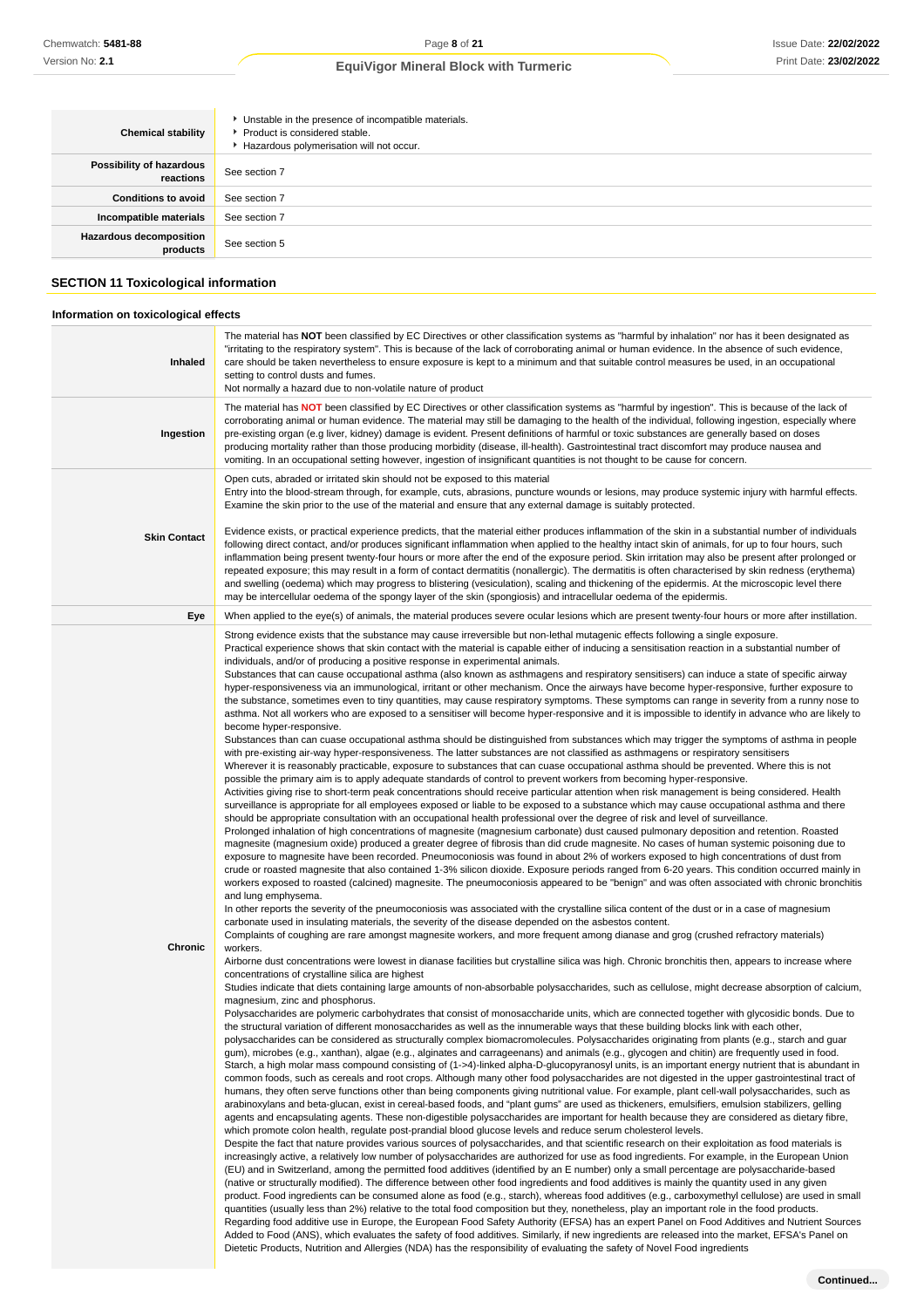|                                     | The vast majority of polysaccharides used as food ingredients are plant-based. In addition to the cellulosic polysaccharides, other types of<br>food-grade ingredients or additives, such as, vanillin aroma, glycerol esters of wood rosins (E445), xylitol (E967) and steryls/stanols, are derived<br>from wood. The main components of wood are polysaccharides: cellulose (40–50 wt%) and hemicelluloses (20–35%), while lignin comprises<br>15-30% of wood mass.<br>Limited evidence suggests that repeated or long-term occupational exposure may produce cumulative health effects involving organs or<br>biochemical systems. |                                                                                                                                                                                                                                                                                                                                                                                                                                   |  |  |
|-------------------------------------|---------------------------------------------------------------------------------------------------------------------------------------------------------------------------------------------------------------------------------------------------------------------------------------------------------------------------------------------------------------------------------------------------------------------------------------------------------------------------------------------------------------------------------------------------------------------------------------------------------------------------------------|-----------------------------------------------------------------------------------------------------------------------------------------------------------------------------------------------------------------------------------------------------------------------------------------------------------------------------------------------------------------------------------------------------------------------------------|--|--|
| <b>EquiVigor Mineral Block with</b> | <b>TOXICITY</b>                                                                                                                                                                                                                                                                                                                                                                                                                                                                                                                                                                                                                       | <b>IRRITATION</b>                                                                                                                                                                                                                                                                                                                                                                                                                 |  |  |
| Turmeric                            | Not Available                                                                                                                                                                                                                                                                                                                                                                                                                                                                                                                                                                                                                         | Not Available                                                                                                                                                                                                                                                                                                                                                                                                                     |  |  |
| molasses                            | <b>TOXICITY</b>                                                                                                                                                                                                                                                                                                                                                                                                                                                                                                                                                                                                                       | <b>IRRITATION</b>                                                                                                                                                                                                                                                                                                                                                                                                                 |  |  |
|                                     | Not Available                                                                                                                                                                                                                                                                                                                                                                                                                                                                                                                                                                                                                         | Not Available                                                                                                                                                                                                                                                                                                                                                                                                                     |  |  |
|                                     | <b>TOXICITY</b>                                                                                                                                                                                                                                                                                                                                                                                                                                                                                                                                                                                                                       | <b>IRRITATION</b>                                                                                                                                                                                                                                                                                                                                                                                                                 |  |  |
|                                     | Dermal (rabbit) LD50: >10000 mg/kg <sup>[1]</sup>                                                                                                                                                                                                                                                                                                                                                                                                                                                                                                                                                                                     | Eye (rabbit): 10 mg - moderate                                                                                                                                                                                                                                                                                                                                                                                                    |  |  |
| sodium chloride                     | Inhalation(Rat) LC50; $>10.5$ mg/l4h <sup>[1]</sup>                                                                                                                                                                                                                                                                                                                                                                                                                                                                                                                                                                                   | Eye (rabbit):100 mg/24h - moderate                                                                                                                                                                                                                                                                                                                                                                                                |  |  |
|                                     | Oral (Rat) LD50; 3000 mg/kg <sup>[2]</sup>                                                                                                                                                                                                                                                                                                                                                                                                                                                                                                                                                                                            | Skin (rabbit): 500 mg/24h - mild                                                                                                                                                                                                                                                                                                                                                                                                  |  |  |
|                                     | <b>TOXICITY</b>                                                                                                                                                                                                                                                                                                                                                                                                                                                                                                                                                                                                                       | <b>IRRITATION</b>                                                                                                                                                                                                                                                                                                                                                                                                                 |  |  |
|                                     | dermal (rat) LD50: >2000 mg/kg <sup>[1]</sup>                                                                                                                                                                                                                                                                                                                                                                                                                                                                                                                                                                                         | Eye: adverse effect observed (irreversible damage)[1]                                                                                                                                                                                                                                                                                                                                                                             |  |  |
| calcium oxide                       | Inhalation(Rat) LC50; $>3$ mg/l4h <sup>[1]</sup>                                                                                                                                                                                                                                                                                                                                                                                                                                                                                                                                                                                      | Skin: adverse effect observed (irritating)[1]                                                                                                                                                                                                                                                                                                                                                                                     |  |  |
|                                     | Oral (Rat) LD50; >2000 mg/kg <sup>[1]</sup>                                                                                                                                                                                                                                                                                                                                                                                                                                                                                                                                                                                           |                                                                                                                                                                                                                                                                                                                                                                                                                                   |  |  |
|                                     | <b>TOXICITY</b>                                                                                                                                                                                                                                                                                                                                                                                                                                                                                                                                                                                                                       | <b>IRRITATION</b>                                                                                                                                                                                                                                                                                                                                                                                                                 |  |  |
|                                     | Oral (Rat) LD50; >2000 mg/kg <sup>[2]</sup>                                                                                                                                                                                                                                                                                                                                                                                                                                                                                                                                                                                           | Eye: no adverse effect observed (not irritating)[1]                                                                                                                                                                                                                                                                                                                                                                               |  |  |
| linseed oil                         |                                                                                                                                                                                                                                                                                                                                                                                                                                                                                                                                                                                                                                       | Skin (human):300 mg/3days-moderate                                                                                                                                                                                                                                                                                                                                                                                                |  |  |
|                                     |                                                                                                                                                                                                                                                                                                                                                                                                                                                                                                                                                                                                                                       | Skin: no adverse effect observed (not irritating)[1]                                                                                                                                                                                                                                                                                                                                                                              |  |  |
| magnesium oxide                     | <b>TOXICITY</b>                                                                                                                                                                                                                                                                                                                                                                                                                                                                                                                                                                                                                       | <b>IRRITATION</b>                                                                                                                                                                                                                                                                                                                                                                                                                 |  |  |
|                                     | Not Available                                                                                                                                                                                                                                                                                                                                                                                                                                                                                                                                                                                                                         | Not Available                                                                                                                                                                                                                                                                                                                                                                                                                     |  |  |
|                                     | <b>TOXICITY</b>                                                                                                                                                                                                                                                                                                                                                                                                                                                                                                                                                                                                                       | <b>IRRITATION</b>                                                                                                                                                                                                                                                                                                                                                                                                                 |  |  |
|                                     | Dermal (rabbit) LD50: >7940 mg/kg <sup>[2]</sup>                                                                                                                                                                                                                                                                                                                                                                                                                                                                                                                                                                                      | Eye (rabbit): 8 on a scale of 110                                                                                                                                                                                                                                                                                                                                                                                                 |  |  |
| calcium phosphate, dibasic          | Inhalation(Rat) LC50; $>2.6$ mg/l4h <sup>[1]</sup>                                                                                                                                                                                                                                                                                                                                                                                                                                                                                                                                                                                    | Eye: no adverse effect observed (not irritating)[1]                                                                                                                                                                                                                                                                                                                                                                               |  |  |
|                                     | Oral (Rat) LD50; >10000 mg/kg <sup>[2]</sup>                                                                                                                                                                                                                                                                                                                                                                                                                                                                                                                                                                                          | Skin (rabbit): 0 on a scale of 8                                                                                                                                                                                                                                                                                                                                                                                                  |  |  |
|                                     |                                                                                                                                                                                                                                                                                                                                                                                                                                                                                                                                                                                                                                       | Skin: no adverse effect observed (not irritating)[1]                                                                                                                                                                                                                                                                                                                                                                              |  |  |
|                                     | <b>TOXICITY</b>                                                                                                                                                                                                                                                                                                                                                                                                                                                                                                                                                                                                                       | <b>IRRITATION</b>                                                                                                                                                                                                                                                                                                                                                                                                                 |  |  |
| soybean oil                         | Not Available                                                                                                                                                                                                                                                                                                                                                                                                                                                                                                                                                                                                                         | Not Available                                                                                                                                                                                                                                                                                                                                                                                                                     |  |  |
|                                     | <b>TOXICITY</b>                                                                                                                                                                                                                                                                                                                                                                                                                                                                                                                                                                                                                       | <b>IRRITATION</b>                                                                                                                                                                                                                                                                                                                                                                                                                 |  |  |
| D-glucosamine                       | Not Available                                                                                                                                                                                                                                                                                                                                                                                                                                                                                                                                                                                                                         | Not Available                                                                                                                                                                                                                                                                                                                                                                                                                     |  |  |
| Legend:                             | 1. Value obtained from Europe ECHA Registered Substances - Acute toxicity 2.* Value obtained from manufacturer's SDS. Unless otherwise<br>specified data extracted from RTECS - Register of Toxic Effect of chemical Substances                                                                                                                                                                                                                                                                                                                                                                                                       |                                                                                                                                                                                                                                                                                                                                                                                                                                   |  |  |
|                                     |                                                                                                                                                                                                                                                                                                                                                                                                                                                                                                                                                                                                                                       |                                                                                                                                                                                                                                                                                                                                                                                                                                   |  |  |
| <b>SODIUM CHLORIDE</b>              | conjunctivitis.<br>spongy layer (spongiosis) and intracellular oedema of the epidermis.                                                                                                                                                                                                                                                                                                                                                                                                                                                                                                                                               | The material may produce moderate eye irritation leading to inflammation. Repeated or prolonged exposure to irritants may produce<br>The material may cause skin irritation after prolonged or repeated exposure and may produce a contact dermatitis (nonallergic). This form of<br>dermatitis is often characterised by skin redness (erythema) and swelling epidermis. Histologically there may be intercellular oedema of the |  |  |

|                    | dermatitis is often characterised by skin redness (erythema) and swelling epidermis. Histologically there may be intercellular oedema of the<br>spongy layer (spongiosis) and intracellular oedema of the epidermis.                                                                                                                                                                                                                                                                                                                                                                                                                                                                                                                                                                                                                                                                                                                                                                                                                                                                                                                                                                                                                                                                                                                                                                                                                                                                                                                                                                                                                                                                                                                                                                                                                                                                                      |
|--------------------|-----------------------------------------------------------------------------------------------------------------------------------------------------------------------------------------------------------------------------------------------------------------------------------------------------------------------------------------------------------------------------------------------------------------------------------------------------------------------------------------------------------------------------------------------------------------------------------------------------------------------------------------------------------------------------------------------------------------------------------------------------------------------------------------------------------------------------------------------------------------------------------------------------------------------------------------------------------------------------------------------------------------------------------------------------------------------------------------------------------------------------------------------------------------------------------------------------------------------------------------------------------------------------------------------------------------------------------------------------------------------------------------------------------------------------------------------------------------------------------------------------------------------------------------------------------------------------------------------------------------------------------------------------------------------------------------------------------------------------------------------------------------------------------------------------------------------------------------------------------------------------------------------------------|
| <b>LINSEED OIL</b> | * Akzo Nobel SDS<br>For aliphatic fatty acids (and salts)<br>Acute oral (gavage) toxicity:<br>The acute oral LD50 values in rats for both were greater than >2000 mg/kg bw Clinical signs were generally associated with poor condition<br>following administration of high doses (salivation, diarrhoea, staining, piloerection and lethargy). There were no adverse effects on body weight in<br>any study In some studies, excess test substance and/or irritation in the gastrointestinal tract was observed at necropsy.<br>Skin and eye irritation potential, with a few stated exceptions, is chain length dependent and decreases with increasing chain length<br>According to several OECD test regimes the animal skin irritation studies indicate that the C6-10 aliphatic acids are severely irritating or<br>corrosive, while the C12 aliphatic acid is irritating, and the C14-22 aliphatic acids generally are not irritating or mildly irritating.<br>Human skin irritation studies using more realistic exposures (30-minute,1-hour or 24-hours) indicate that the aliphatic acids have sufficient, good<br>or very good skin compatibility.<br>Animal eye irritation studies indicate that among the aliphatic acids, the C8-12 aliphatic acids are irritating to the eye while the C14-22 aliphatic<br>acids are not irritating.<br>Eye irritation potential of the ammonium salts does not follow chain length dependence; the C18 ammonium salts are corrosive to the eyes.<br>Dermal absorption:<br>The in vitro penetration of C10, C12, C14, C16 and C18 fatty acids (as sodium salt solutions) through rat skin decreases with increasing chain<br>length. At 86.73 ug C16/cm2 and 91.84 ug C18/cm2, about 0.23% and less than 0.1% of the C16 and C18 soap solutions is absorbed after 24 h<br>exposure, respectively.<br>Sensitisation:<br>No sensitisation data were located. |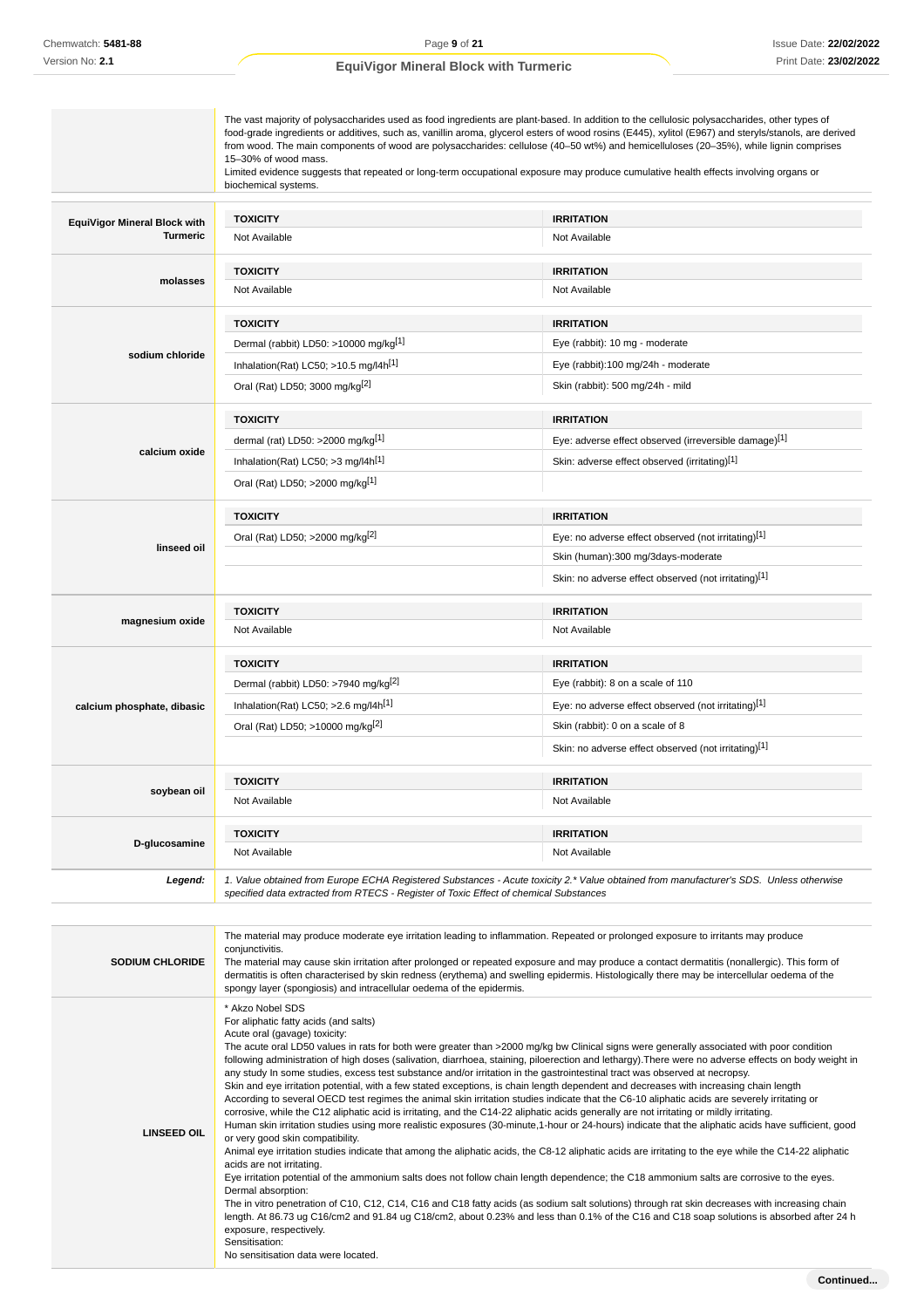Repeat dose toxicity:

Repeated dose oral (gavage or diet) exposure to aliphatic acids did not result in systemic toxicity with NOAELs greater than the limit dose of  $1000$  mg/kg bw.

Mutagenicity

Aliphatic acids do not appear to be mutagenic or clastogenic in vitro or in vivo

**Carcinogenicity** 

No data were located for carcinogenicity of aliphatic fatty acids.

Reproductive toxicity

No effects on fertility or on reproductive organs, or developmental effects were observed in studies on aliphatic acids and the NOAELs correspond to the maximum dose tested. The weight of evidence supports the lack of reproductive and developmental toxicity potential of the aliphatic acids category.

Given the large number of substances in this category, their closely related chemical structure, expected trends in physical chemical properties, and similarity of toxicokinetic properties, both mammalian and aquatic endpoints were filled using read-across to the closest structural analogue, and selecting the most conservative supporting substance effect level.

Structure-activity relationships are not evident for the mammalian toxicity endpoints.That is, the low mammalian toxicity of this category of substances limits the ability to discern structural effects on biological activity. Regardless, the closest structural analogue with the most conservative effect value was selected for read across. Irritation is observed for chain lengths up to a cut-off" at or near 12 carbons). Metabolism:

The aliphatic acids share a common degradation pathway in which they are metabolized to acetyl-CoA or other key metabolites in all living systems. Common biological pathways result in structurally similar breakdown products, and are, together with the physico-chemical properties, responsible for similar environmental behavior and essentially identical hazard profiles with regard to human health.

Differences in metabolism or biodegradability of even and odd numbered carbon chain compounds or saturated/ unsaturated compounds are not expected; even-and odd-numbered carbon chain compounds, and the saturated and unsaturated compounds are naturally occurring and are expected to be metabolized and biodegraded in the same manner.

The acid and alkali salt forms of the homologous aliphatic acid are expected to have many similar physicochemical and toxicological properties when they become bioavailable; therefore,data read across is used for those instances where data are available for the acid form but not the salt, and vice versa. In the gastrointestinal tract, acids and bases are absorbed in the undissociated (non-ionised) form by simple diffusion or by facilitated diffusion. It is expected that both the acids and the salts will be present in (or converted to) the acid form in the stomach. This means that for both aliphatic acid or aliphatic acid salt,the same compounds eventually enter the small intestine, where equilibrium, as a result of increased pH, will shift towards dissociation (ionised form).

Hence, the situation will be similar for compounds originating from acids and therefore no differences in uptake are anticipated Note that the saturation or unsaturation level is not a factor in the toxicity of these substances and is not a critical component of the read across process..

Toxicokinetics:

The turnover of the [14C] surfactants in the rat showed that there was no significant difference in the rate or route of excretion of 14C given by intraperitoneal or subcutaneous administration. The main route of excretion was as 14CO2 in the expired air at 6 h after administration. The remaining material was incorporated in the body. Longer fatty acid chains are more readily incorporated than shorter chains. At ca. 1.55 and 1.64 mg/kg bw, 71% of the C16:0 and 56% of the C18:0 was incorporated and 21% and 38% was excreted as 14CO2, respectively.

Glycidyl fatty acid esters (GEs), one of the main contaminants in processed oils, are mainly formed during the deodorisation step in the refining process of edible oils and therefore occur in almost all refined edible oils. GEs are potential carcinogens, due to the fact that they readily hydrolyze into the free form glycidol in the gastrointestinal tract, which has been found to induce tumours in various rat tissues. Therefore, significant effort has been devoted to inhibit and eliminate the formation of GEs

GEs contain a common terminal epoxide group but exhibit different fatty acid compositions. This class of compounds has been reported in edible oils after overestimation of 3-monochloropropane-1,2-diol (3-MCPD) fatty acid esters analysed by an indirect method , 3-MCPD esters have been studied as food processing contaminants and are found in various food types and food ingredients, particularly in refined edible oils. 3-Monochloropropane-1,2-diol (3-MCPD) and 2-monochloropropane-1,3-diol (2-MCPD) are chlorinated derivatives of glycerol (1,2,3-

propanetriol). 3- and 2-MCPD and their fatty acid esters are among non-volatile chloropropanols, Glycidol is associated with the formation and decomposition of 3- and 2-MCPD. It forms monoesters with fatty acids (GE) during the refining of vegetable oils. Chloropropanols are formed in HVP during the hydrochloric acid-mediated hydrolysis step of the manufacturing process. In food production, chloropropanols form from the reaction of endogenous or added chloride with glycerol or acylglycerol.

Although harmful effects on humans and animals have not been demonstrated, the corresponding hydrolysates, 3-MCPD and glycidol, have been identified as rodent genotoxic carcinogens, ultimately resulting in the formation of kidney tumours (3-MCPD) and tumours at other tissue sites (glycidol). Therefore, 3-MCPD and glycidol have been categorised as ''possible human carcinogens (group 2B) and "probably carcinogenic to humans (group 2A), respectively, by the International Agency for Research on Cancer (IARC).

Diacylglyceride (DAG) based oils produced by one company were banned from the global market due to "high levels" of GEs.

Several reports have also suggested that a bidirectional transformation process may occur not only between glycidol and 3-MCPD but also their esterified forms in the presence of chloride ions. The transformation rate of glycidol to 3-MCPD was higher than that of 3-MCPD to glycidol under acidic conditions in the presence of chloride ion.

Precursors of GEs in refined oils have been identified as partial acylglycerols, that is, DAGs and monoacylglycerides (MAGs); however, whether they also originate from triacylglycerides (TAGs) is still a topic of controversial debates. Several authors noted that pure TAGs were stable during heat treatment (such as 235 deg C) for 3 h and were therefore not involved in the formation of GEs. However, experimental results have shown that small amounts of GEs are present in a heat-treated oil model consisting of almost 100% TAGs. The formation of GEs from TAGs can be attributed to the pyrolysis of TAGs to DAGs and MAGs. In contrast, 3-MCPD esters in refined oils can be obtained from TAG . Presently, the mechanism for the formation of GE intermediates and the relationship between GEs and 3-MCPD esters are still unknown. For triglycerides:

Carboxylic acid esters will undergo enzymatic hydrolysis by ubiquitously expressed GI esterases. The rate of hydrolysis is dependant on the structure of the ester, and may therefore be rapid or rather slow. Thus, due to hydrolysis, predictions on oral absorption based on the physicochemical characteristics of the intact parent substance alone may no longer apply.

When considering the hydrolysis product glycerol, absorption is favoured based on passive and active absorption of glycerol. The Cosmetic Ingredient Review (CIR) Expert Panel has issued three final reports on the safety of 25 triglycerides, i.e., fatty acid triesters of glycerin

High purity is needed for the triglycerides. Previously the Panel published a final report on a diglycerides, and concluded that the ingredients in the diglyceride family are safe in the present practices of use and concentration provided the content of 1,2-diesters is not high enough to induce epidermal hyperplasia. The Panel discussed that there was an increased level of concern because of data regarding the induction of protein kinase C (PKC) and the tumor promotion potential of 1,2-diacylglycerols. The Panel noted that, nominally, glyceryl-1,3-diesters contain 1,2-diesters, raising the concern that 1,2-diesters could potentially induce hyperplasia. The Panel did note that these compounds are more likely to cause these effects when the fatty acid chain length is <=14 carbons, when one fatty acid is saturated and one is not, and when given at high doses, repeatedly. Although minimal percutaneous absorption of triolein has been demonstrated in vivo using guinea pigs (but not hairless mice) and in vitro using full-thickness skin from hairless mice, the Expert Panel recognizes that, reportedly, triolein and tricaprylin can enhance the skin penetration of other chemicals, and recommends that care should be exercised in using these and other glyceryl triesters in cosmetic products. The Panel acknowledged that some of the triglycerides may be formed from plant-derived or animal-derived constituents. The Panel thus expressed concern regarding pesticide residues and heavy metals that may be present in botanical ingredients. They stressed that the cosmetics industry should continue to use the necessary procedures to sufficiently limit amounts of such impurities in an ingredient before blending them into cosmetic formulations. Additionally, the Panel considered the risks inherent in using animal-derived ingredients, namely the transmission of infectious agents. Although tallow may be used in the manufacture of glyceryl tallowate and is clearly animal-derived, the Panel notes that tallow is highly processed, and tallow derivatives even more so. The Panel agrees with determinations by the U.S. FDA that tallow derivatives are not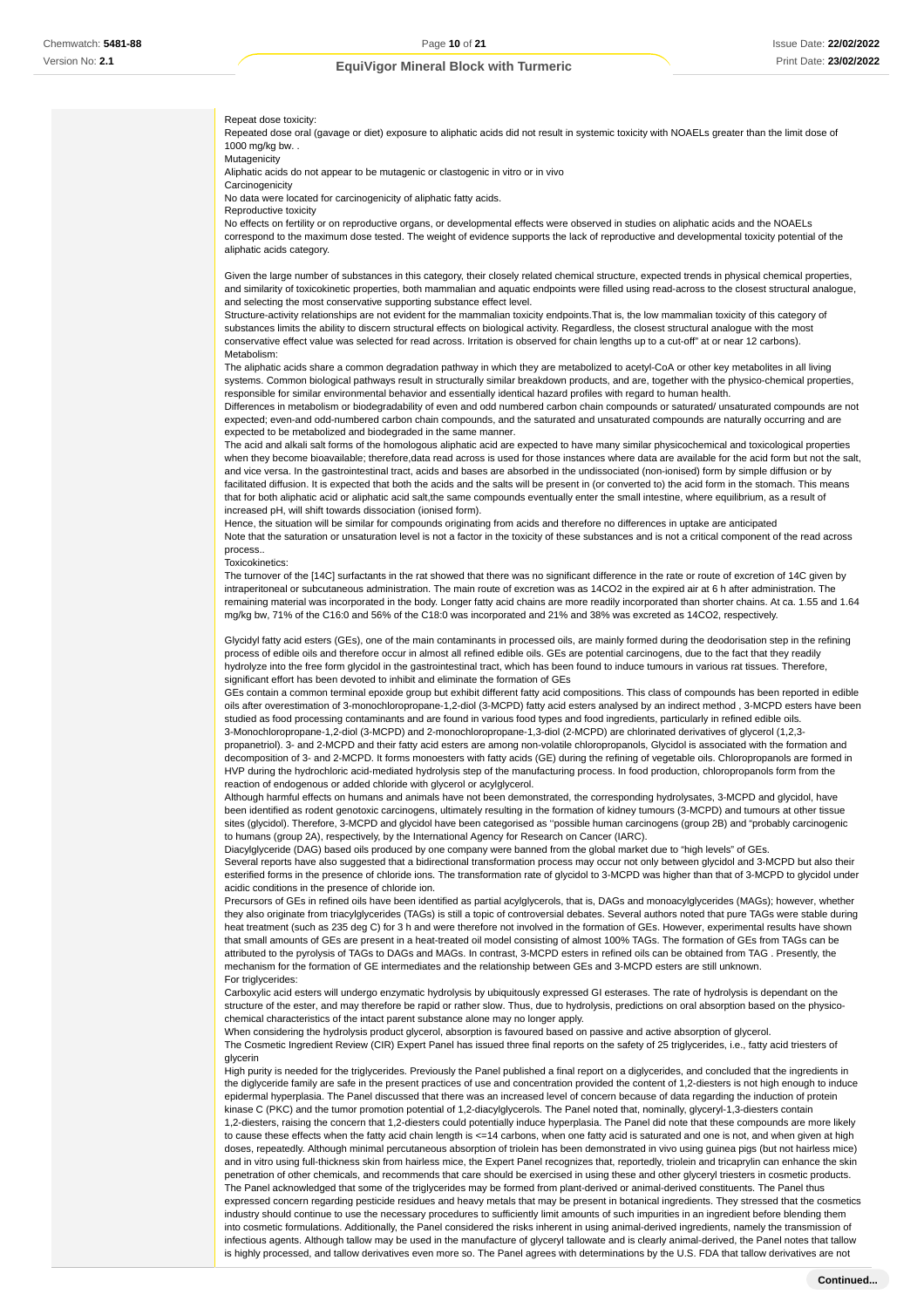|                                             | risk materials for transmission of infectious agents.<br>Finally, the Panel discussed the issue of incidental inhalation exposure, as some of the triglycerides are used in cosmetic sprays and could<br>possibly be inhaled. For example, triethylhexanoin and triisostearin are reported to be used at maximum concentrations of 36% and 30%,<br>respectively, in perfumes, and 14.7% and 10.4%, respectively, in face powders. The Panel noted that in aerosol products, 95% – 99% of<br>droplets/particles would not be respirable to any appreciable amount. Furthermore, droplets/particles deposited in the nasopharyngeal or<br>bronchial regions of the respiratory tract present no toxicological concerns based on the chemical and biological properties of these ingredients.<br>Coupled with the small actual exposure in the breathing zone and the concentrations at which the ingredients are used, the available information<br>indicates that incidental inhalation would not be a significant route of exposure that might lead to local respiratory or systemic effects<br>Cosmetic Ingredient Review (CIR): Amended Safety Assessment of Triglycerides as Used in Cosmetics August 2017<br>Glyceryl triesters are also known as triglycerides; ingested triglycerides are metabolized to monoglycerides, free fatty acids, and glycerol, all of<br>which are absorbed in the intestinal mucosa and undergo further metabolism. Dermal absorption of Triolein in mice was nil; the oil remained at<br>the application site. Only slight absorption was seen in guinea pig skin. Tricaprylin and other glyceryl triesters have been shown to increase the<br>skin penetration of drugs. Little or no acute, subchronic, or chronic oral toxicity was seen in animal studies unless levels approached a significant<br>percentage of caloric intake. Subcutaneous injections of Tricaprylin in rats over a period of 5 weeks caused a granulomatous reaction<br>characterized by oil deposits surrounded by macrophages. Dermal application was not associated with significant irritation in rabbit skin. Ocular<br>exposures were, at most, mildly irritating to rabbit eyes. No evidence of sensitization or photosensitization was seen in a guinea pig maximization<br>test. Most of the genotoxicity test systems were negative. Tricaprylin, Trioctanoin, and Triolein have historically been used as vehicles in<br>carcinogenicity testing of other chemicals. In one study, subcutaneous injection of Tricaprylin in newborn mice produced more tumors in lymphoid<br>tissue than were seen in untreated animals, whereas neither subcutaneous or intraperitoneal injection in 4- to 6-week-old female mice produced<br>any tumors in another study. Trioctanoin injected subcutaneously in hamsters produced no tumors. Trioctanoin injected intraperitoneally in<br>pregnant rats was associated with an increase in mammary tumors in the offspring compared to that seen in offspring of untreated animals, but<br>similar studies in pregnant hamsters and rabbits showed no tumors in the offspring. One study of Triolein injected subcutaneously in rats showed<br>no tumors at the injection site. As part of an effort to evaluate vehicles used in carcinogenicity studies, the National Toxicology Program<br>conducted a 2-year carcinogenicity study in rats given Tricaprylin by gavage. This treatment was associated with a statistically significant<br>dose-related increase in pancreatic acinar cell hyperplasia and adenoma, but there were no acinar carcinomas, the incidence of mononuclear<br>leukemia was less, and nephropathy findings were reduced, all compared to corn oil controls. Overall, the study concluded that Tricaprylin did not<br>offer significant advantages over corn oil as vehicles in carcinogenicity studies. Trilaurin was found to inhibit the formation of neoplasms initiated<br>by dimethylbenzanthracene (DMBA) and promoted by croton oil. Tricaprylin was not teratogenic in mice or rats, but some reproductive effects<br>were seen in rabbits. A low level of fetal eye abnormalities and a small percentage of abnormal sperm were reported in mice injected with<br>Trioctanoin as a vehicle control. Clinical tests of Trilaurin at 36.3% in a commercial product applied to the skin produced no irritation reactions.<br>Trilaurin, Tristearin, and Tribehenin at 40%, 1.68%, and 0.38%, respectively, in commercial products were also negative in repeated-insult patch<br>tests. Tristearin at 0.32% in a commercial product induced transient, mild to moderate, ocular irritation after instillation into the eyes of human<br>subjects. Based on the enhancement of penetration of other chemicals by skin treatment with glyceryl triesters, it is recommended that care be<br>exercised in using them in cosmetic products.<br>Cosmetic Ingredient Review (CIR) Expert Panel: Final Report on the Safety Assessment of Trilaurin etc: Int J Toxicol, 20 Suppl 4, 61-94 2001 |
|---------------------------------------------|-------------------------------------------------------------------------------------------------------------------------------------------------------------------------------------------------------------------------------------------------------------------------------------------------------------------------------------------------------------------------------------------------------------------------------------------------------------------------------------------------------------------------------------------------------------------------------------------------------------------------------------------------------------------------------------------------------------------------------------------------------------------------------------------------------------------------------------------------------------------------------------------------------------------------------------------------------------------------------------------------------------------------------------------------------------------------------------------------------------------------------------------------------------------------------------------------------------------------------------------------------------------------------------------------------------------------------------------------------------------------------------------------------------------------------------------------------------------------------------------------------------------------------------------------------------------------------------------------------------------------------------------------------------------------------------------------------------------------------------------------------------------------------------------------------------------------------------------------------------------------------------------------------------------------------------------------------------------------------------------------------------------------------------------------------------------------------------------------------------------------------------------------------------------------------------------------------------------------------------------------------------------------------------------------------------------------------------------------------------------------------------------------------------------------------------------------------------------------------------------------------------------------------------------------------------------------------------------------------------------------------------------------------------------------------------------------------------------------------------------------------------------------------------------------------------------------------------------------------------------------------------------------------------------------------------------------------------------------------------------------------------------------------------------------------------------------------------------------------------------------------------------------------------------------------------------------------------------------------------------------------------------------------------------------------------------------------------------------------------------------------------------------------------------------------------------------------------------------------------------------------------------------------------------------------------------------------------------------------------------------------------------------------------------------------------------------------------------------------------------------------------------------------------------------------------------------------------------------------------------------------------------------------------------------------------------------------------------------------------------------------------------------------------------------------------------------------------------------------------------------------------------------------------------------------------------------------------------------------------------------------------------------------------------------------------------------------------------------------------------------------------------------------------------------------------------------------------------------------------------------------------------------------------------------------------------------------------------------------------------------------------------------------------------------------------------------------------------------------------------------------------------------------------------------------------------------------------------------------------------------------------------------------------------------------------------------------------------------------------------------------------------------------------------------------------------------------------|
| <b>CALCIUM PHOSPHATE,</b><br><b>DIBASIC</b> | for calcium:<br>Toxicity from calcium is not common because the gastrointestinal tract normally limits the amount of calcium absorbed. Therefore, short-term<br>intake of large amounts of calcium does not generally produce any ill effects aside from constipation and an increased risk of kidney stones.<br>However, more severe toxicity can occur when excess calcium is ingested over long periods, or when calcium is combined with increased<br>amounts of vitamin D, which increases calcium absorption. Calcium toxicity is also sometimes found after excessive intravenous administration of<br>calcium. Toxicity is manifested by abnormal deposition of calcium in tissues and by elevated blood calcium levels (hypercalcaemia). However,<br>hypercalcaemia is often due to other causes, such as abnormally high amounts of parathyroid hormone (PTH). Usually, under these<br>circumstances, bone density is lost and the resulting hypercalcaemia can cause kidney stones and abdominal pain. Some cancers can also<br>cause hypercalcaemia, either by secreting abnormal proteins that act like PTH or by invading and killing bone cells causing them to release<br>calcium. Very high levels of calcium can result in appetite loss, nausea, vomiting, abdominal pain, confusion, seizures, and even coma.<br>for calcium chloride:<br>Acute toxicity: The acute oral toxicity of calcium chloride is low: LD50 in mice is 1940-2045 mg/kg bw, 3798-4179 mg/kg bw in rats, and<br>500-1000 mg/kg bw in rabbits. The acute oral toxicity is attributed to the severe irritating property of the original substance or its<br>high-concentration solutions to the gastrointestinal tract. In humans, however, acute oral toxicity is rare because large single doses induce<br>nausea and vomiting. The dermal acute toxicity is negligible: LD50 in rabbits >5000 mg/kg bw. No significant change was found by gross<br>necropsy examination except skin lesions at or near the site of administration. Hypercalcaemia may occur only when there exists other factors<br>that alter calcium homeostasis, such as renal inefficiency and primary hyperthyroidism.<br>Irritation/corrosiveness studies conducted under OECD test guidelines indicate that calcium chloride is not/slightly irritating to skin but severely<br>irritating to eyes of rabbits. Prolonged exposure and application of moistened material or concentrated solutions resulted in considerable skin<br>irritation, however. Irritating effect of the substance was observed in human skin injuries caused by incidental contact with the substance or its<br>high-concentration solutions.<br>Repeat dose toxicity: A limited oral repeated dose toxicity study shows no adverse effect of calcium chloride on rats fed on 1000-2000 mg/kg<br>bw/day for 12 months. Calcium and chloride are both essential nutrients for humans and a daily intake of more than 1000 mg each of the ions is<br>recommended. The establishment of the ADI for calcium chloride has not been deemed necessary by JECFA (Joint FAO/WHO Expert Committee<br>on Food Additives)<br>Genotoxicity: Genetic toxicity of calcium chloride was negative in the bacterial mutation tests and the mammalian chromosome aberration test.<br>Reproductive and developmental toxicity: No reproductive toxicity study has been reported. A developmental toxicity study equivalent to an<br>OECD Guideline study, on the other hand, reveals no toxic effects on dams or foetuses at doses up to 189 mg/kg bw/day (mice), 176 mg/kg<br>bw/day (rats) and 169 mg/kg bw/day (rabbits).                                                                                                                                                                                                                                                                                                                                                                                                                                                                                                                                                                                                                                                                                                                                                                                                                                                                                                                                                                                                                                                                                                                                                                                                                                                                                                                                                                                                                                |
| <b>SOYBEAN OIL</b>                          | Refined grades are edible. Non irritant.<br>For omega 6 fatty acids and derivatives:<br>Some medical research suggests that excessive levels of certain omega-6 fatty acids relative to certain omega-3 fatty acids may increase the<br>probability of a number of diseases.<br>Modern Western diets typically have ratios of omega-6 to omega-3 in excess of 10 to 1, some as high as 30 to 1; the average ratio of omega-6 to<br>omega-3 in the Western diet is 15:1–16.7:1. Humans are thought to have evolved with a diet of a 1-to-1 ratio of omega-6 to omega-3 and the<br>optimal ratio is thought to be 4 to 1 or lower although some sources suggest ratios as low as 1:1). A ratio of 2-3:1 omega 6 to omega 3 helped<br>reduce inflammation in patients with rheumatoid arthritis. A ratio of 5:1 had a beneficial effect on patients with asthma but a 10:1 ratio had a<br>negative effect. A ratio of 2.5:1 reduced rectal cell proliferation in patients with colorectal cancer, whereas a ratio of 4:1 had no effect.<br>Excess omega-6 fatty acids from vegetable oils interfere with the health benefits of omega-3 fats, in part because they compete for the same<br>rate-limiting enzymes. A high proportion of omega-6 to omega-3 fat in the diet shifts the physiological state in the tissues toward the<br>pathogenesis of many diseases: prothrombotic, proinflammatory and proconstrictive.<br>Chronic excessive production of omega-6 eicosanoids is correlated with arthritis, inflammation, and cancer. Many of the medications used to treat<br>and manage these conditions work by blocking the effects of the COX-2 enzyme. Many steps in formation and action of omega-6 prostaglandins<br>from omega-6 arachidonic acid proceed more vigorously than the corresponding competitive steps in formation and action of omega-3 hormones<br>from omega-3 eicosapentaenoic acid The COX-1 and COX-2 inhibitor medications, used to treat inflammation and pain, work by preventing the<br>COX enzymes from turning arachidonic acid into inflammatory compounds. The LOX inhibitor medications often used to treat asthma work by<br>preventing the LOX enzyme from converting arachidonic acid into the leukotrienes. Many of the anti-mania medications used to treat bipolar<br>disorder work by targeting the arachidonic acid cascade in the brain.                                                                                                                                                                                                                                                                                                                                                                                                                                                                                                                                                                                                                                                                                                                                                                                                                                                                                                                                                                                                                                                                                                                                                                                                                                                                                                                                                                                                                                                                                                                                                                                                                                                                                                                                                                                                                                                                                                                                                                                                                                                                                                                                                                                                                                                                                                                                                                                                                                                                                                                                                                                                                                                                                               |
| <b>D-GLUCOSAMINE</b>                        | Exposure to the material may result in a possible risk of irreversible effects. The material may produce mutagenic effects in man. This concern is<br>raised, generally, on the basis of<br>appropriate studies with similar materials using mammalian somatic cells in vivo. Such findings are often supported by positive results from in<br>vitro mutagenicity studies.                                                                                                                                                                                                                                                                                                                                                                                                                                                                                                                                                                                                                                                                                                                                                                                                                                                                                                                                                                                                                                                                                                                                                                                                                                                                                                                                                                                                                                                                                                                                                                                                                                                                                                                                                                                                                                                                                                                                                                                                                                                                                                                                                                                                                                                                                                                                                                                                                                                                                                                                                                                                                                                                                                                                                                                                                                                                                                                                                                                                                                                                                                                                                                                                                                                                                                                                                                                                                                                                                                                                                                                                                                                                                                                                                                                                                                                                                                                                                                                                                                                                                                                                                                                                                                                                                                                                                                                                                                                                                                                                                                                                                                                                                                          |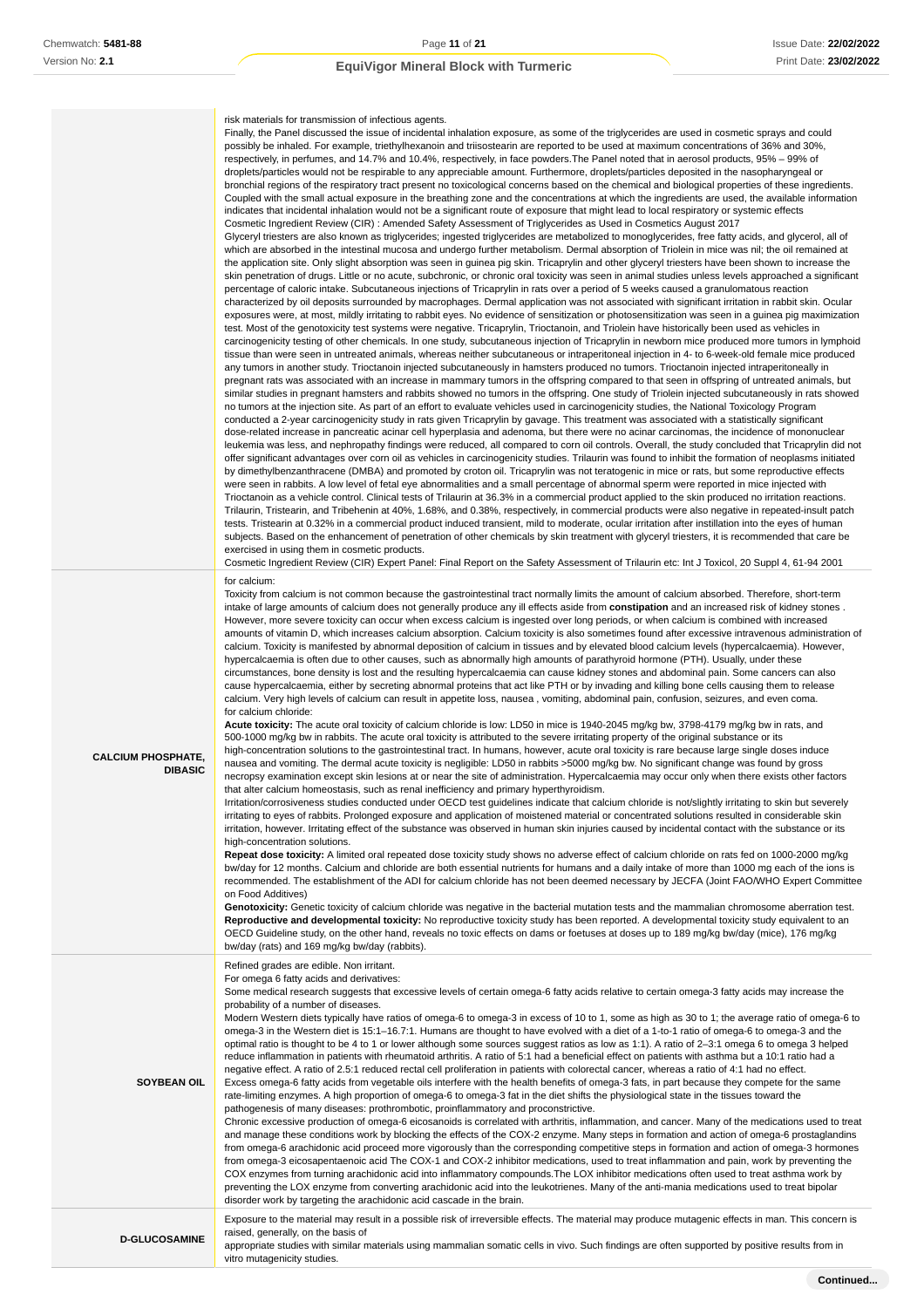#### For glucosamines:

Most studies involving humans have found that short-term use of glucosamine is well-tolerated. Side effects may include drowsiness, headache, insomnia, and mild and temporary digestive complaints such as abdominal pain, poor appetite, nausea, heartburn, constipation, diarrhea, and vomiting. In rare human cases, the combination of glucosamine and chondroitin has been linked with temporarily elevated blood pressure and heart rate and palpitations.

There is some preliminary evidence suggesting that glucosamine, in doses used to treat osteoarthritis, may alter levels of blood sugar, insulin and/or haemoglobin A1C (a test that measures how well blood sugar has been controlled during the previous three months) in people with diabetes or insulin resistance.

Another concern has been that the extra glucosamine could contribute to diabetes by interfering with the normal regulation of the hexosamine biosynthesis pathway but several investigations have found no evidence that this occurs

Glucosamine sulfate may increase the risk of developing insulin resistance and could decrease the metabolic actions of insulin. Although glucosamine and chondroitin sulfate are biochemically classed as carbohydrates (sugars), the body is not able to break them down into glucose, so these compounds do not raise blood sugar by providing an additional source of glucose. Glucosamine does not cause glucose intolerance and has no documented effects on glucose metabolism.

High dosages of glucosamine may cause gastric problems, nausea , diarrhea, indigestion, and heartburn.

#### **Special Precautions and warnings:**

Pregnancy or breast-feeding: There is nott enough reliable information to know if glucosamine sulfate, glucosamine hydrochloride, or N-acetyl glucosamine is safe to use when pregnant or breast-feeding.

Asthma: There is one report linking an asthma attack with taking glucosamine. It is not known for sure if glucosamine was the cause of the asthma attack.

Diabetes: Some early research suggested that glucosamine might raise blood sugar in people with diabetes. But more recent and more reliable research now shows that glucosamine does not seem to affect blood sugar control in people with type 2 diabetes. Glucosamine appears to be safe for most people with diabetes, but blood sugar should be monitored closely.

Glaucoma: Glucosamine might increase the pressure inside the eye and could worsen glaucoma.

High cholesterol: Some early research suggested that glucosamine may increase cholesterol levels. But more recent and reliable research now shows that glucosamine does not seem to increase cholesterol levels.

High blood pressure: Some early research suggested that glucosamine may increase insulin levels. But more recent and reliable research shows that glucosamine does not increase blood pressure..

Shellfish allergy: There is some concern that glucosamine products might cause allergic reactions in people who are sensitive to shellfish. Glucosamine is produced from the shells of shrimp, lobster, and crabs. Allergic reactions in people with shellfish allergy are caused by the meat of shellfish, not the shell. But some people have developed an allergic reaction after using glucosamine supplements. It is possible that some glucosamine products might be contaminated with the part of the shellfish meat that can cause an allergic reaction.

#### **O-GlcNAcylation**

O-GlcNAcylation is the process of adding a single N-acetylglucosamine sugar to the serine or threonine of a protein. Comparable to phosphorylation, addition or removal of N-acetylglucosamine is a means of activating or deactivating enzymes or transcription factors In fact, O-GlcNAcylation and phosphorylation often compete for the same serine/threonine sites. O-GlcNAcylation most often occurs on chromatin proteins, and is often seen as a response to stress.

Hyperglycemia increases O-GlcNAcylation, leading to insulin resistance. Increased O-GlcNAcylation due to hyperglycemia is evidently a dysfunctional form of O-GlcNAcylation. O-GlcNAcylation decline in the brain with age is associated with cognitive decline. When O-GlcNAcylation was increased in the hippocampus of aged mice, spatial learning and memory improved. The mean percent depletion of cysteine and lysine was 1%, interpreted as minimal reactivity in the assay, and yielding a prediction of no sensitization.

**Safety profiles (**Safety Assessment of Glucosamine Ingredients as Used in Cosmetics:.Cosmetic Ingredient Review (CIR): September 13-14, 2021)

The safety of acetyl glucosamine, glucosamine, glucosamine HCl, and glucosamine sulfate as used in cosmetics has been reviewed. Acetyl glucosamine and glucosamine sulfate are reported to function in cosmetics as skin-conditioning agents and glucosamine HCl is reported to function as a pH adjuster

The Norwegian Food Safety Authority calculated Margin of Safety (MoS) values for the use of 10% Glucosamine Sulfate in a body lotion, leg cream, face cream, and from overall exposure from cosmetics. The MoS for each of these formulation types were 35.0, 99.0, 178.0, and 29.2, respectively

#### **Skin penetration**

The penetration ability of acetyl glucosamine was evaluated in split-thickness Caucasian cadaver skin. Approximately 7% of the applied test substance (which contained 2% acetyl glucosamine) permeated the skin after 6 h. An in vitro permeation assay was also performed with glucosamine HCl in human epidermal membranes. Over a 48-h period, glucosamine HCl permeated through the skin with a flux of 1.497 ± 0.42  $\mu$ g/cm2/h, a permeability coefficient of 5.66 ± 1.6 x 10-6 cm/h, and a lag time of 10.9 ± 4.6 h.

In a different study, the skin permeation rate of glucosamine sulfate was determined to be 13.27 ug/cm2/h when evaluated in Sprague-Dawley full-thickness rat skin.Female Beagle dogs were given a single dose of 450 mg glucosamine HCl, and a pharmacokinetic analysis was performed. Glucosamine was detected in the blood up to 8 h post-dose, with a Tmax of 2 h and a Cmax of 9.69 ug/ml. [14C] Glucosamine HCl diluted with unlabeled glucosamine sulfate was given to Sprague-Dawley rats to examine excretion patterns of radioactivity. Radioactivity analysis in tissues and organs revealed that [14C] glucosamine quickly entered into all tissues, included cartilage, reaching a maximum at 8 h.

Bioavailability was also evaluated in humans. Healthy, Chinese, adult males, under fasting conditions, were given a single oral dose of 480 mg glucosamine HCl in a dispersible tablet or capsule form. The mean Cmax, Tmax, and T1/2 values were reported to be 907.1 ng/ml, 3.03 h, and 1.10 h, respectively, for the dispersible tablet form, and 944.40 ng/ml, 3.30 h, and 1.50 h, respectively, for the capsule form. The pharmacokinetics of glucosamine after a single oral administration of glucosamine sulfate and glucosamine HCl were evaluated in 12 healthy

volunteers. Glucosamine was determined at steady state in plasma collected up to 48 h after the last dose by a validated LC-MS/MS method. After glucosamine sulfate administration, peak concentrations and extent of exposure averaged 9.1 ± 6.3 uM and 76.5 ± 23.0 uM/h, respectively. Significantly lower plasma concentrations ( $p= 0.005$ ) were determined after the administration of glucosamine HCl. **Acute toxicity:**

The lowest reported oral LD50s for glucosamine were reported to be >5000 mg/kg in mice, and >8000 mg/kg in rats and rabbits. In a 9-wk study, glucosamine (0.5%) was fed to male Sprague-Dawley and Spontaneously Hypertensive rats (SHR) rats. The systolic blood pressure in treated rats was statistically significantly lower than control animals. No statistically significant histological differences were found in the hearts, kidneys, and livers, among the treated and control groups. Acetyl glucosamine (up to 5%) was fed to F344 rats for 13 weeks. No obvious indications of toxicity were observed in any of the parameters evaluated. The NOAEL was determined to be > 5%. The effect of orally-ingested acetyl glucosamine (1000 mg) was evaluated in healthy Japanese adults. Volunteers ingested the dissolved acetyl glucosamine in water, once a day, for 16 weeks. A control group received green tea extract powder. Routine physical and cardiovascular characteristics, hematology, and blood chemistry, did not show any significant abnormalities between control and treated groups. The potential toxic effects of a tablet containing glucosamine HCl (1500 mg/d), chondroitin sulfate (1200 mg/d), and manganese ascorbate (228 mg/d) in degenerative disease patients was evaluated in a 16-week crossover study. No patients reported symptoms requiring termination of study,and symptom frequency on medication was similar to that at baseline. Vital signs, occult blood testing, and hematologic parameters were similar among the placebo and medicated groups. The chronic toxicity potential of acetyl glucosamine (up to 5%) given in the diet for 52 weeks was evaluated in F344 rats. No toxic effects were observed in any parameter evaluated, however, slight suppression of body weight gain was observed in animals dosed with concentrations of greater than 2.5%.

#### **Reproductive toxicity**

The effects of glucosamine (20 mg) treatment via oral ingestion and peritoneal injection was evaluated in 8-week old and 16-week old adult female C57B1/6 mice. Mice were fed the test substance via diet for 3 week, and injected with glucosamine for 3 consecutive days. On the third day of injection, mice were mated. Pregnancy outcomes were assessed at day 18 of gestation. Fetal weight and length were reduced in glucosamine-treated 16-wk old mice, compared to control animals. In addition, a significantly higher number of abnormal fetuses was present in litters of 16-wk old glucosamine-treated mice compared with all other groups (p < 0.05). The effects of premating glucosamine supplementation via drinking water on Sprague-Dawley rat litter homogeneity, uterine receptivity, and maternal hormones levels were evaluated. Female rats were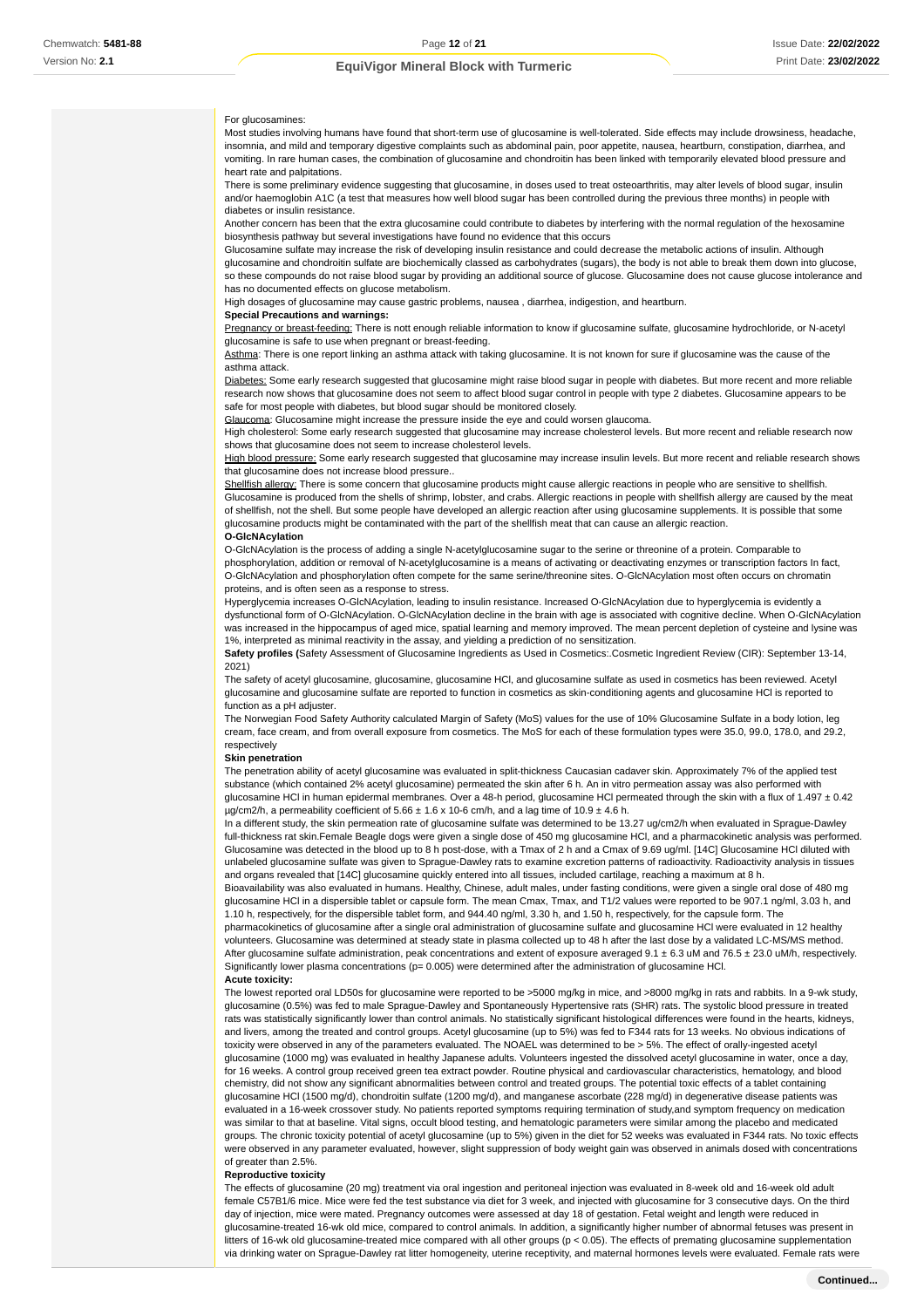given 0.5 mM Glucosamine via drinking water for 2 wk, and then mated. Birth weights and absolute and relative ovary weights were statistically significantly greater in the glucosamine-treated group compared to the control group (P < 0.05). Maternal progesterone, estradiol, and insulin-like growth factor 1 (IGF-1) concentrations on day 19.5 of pregnancy were significantly increased in treated rats, while insulin and total cholesterol levels were significantly decreased compared with control rats. The effects of intrauterine glucosamine (up to 1500 µg) were evaluated in female ICR mice. Ten days after implantation of the glucosamine pellet, mice were mated. Mice that received glucosamine pellets delivered significantly fewer live pups/litter over a 60-d pellet active period than those that received placebo pellets. However, after the 60-day pellet active period, there was no statistically significant difference in litter sizes delivered by glucosamine-treated and placebo-treated mice, except at the highest dose level.

#### **Genotoxicity:**

Acetyl glucosamine (up to 5000 µg/plate) was considered to be non-mutagenic in an Ames assay using S. typhimurium strains TA 1537, TA 1535, TA 98, TA 100, and TA 102, with and without metabolic activation. Similarly, an Ames assay was performed on glucosamine HCl derived from Aspergillus niger. Tester strains (S. typhimurium and E. coli WP2 uvrA) were exposed to up to 5000 ug/plate of the test substance, with and without metabolic activation. No mutagenicity was observed. In an in vivo micronucleus assay, mice (strain not reported) were administered Aspergillus niger-derived glucosamine HCl (up to 2000 mg/kg bw) in water, via gavage. There was no statistically significant decrease in the ratios of polychromatic erythrocytes (PCE) and normochromatic erythrocytes (NCE) at any dose level.

In an in vitro anti-genotoxicity assay, human peripheral lymphocytes were exposed to glucosamine or acetyl glucosamine at concentrations up to 50 mM. DNA damage was induced with hydrogen peroxide. Glucosamine, at all concentrations, showed a significant protective activity (P < 0.001) against hydrogen peroxide-induced DNA damage. Acetyl glucosamine only indicated a slight DNA protection at the highest test concentration. The chemoprotective ability of glucosamine (diets containing up to 150 mg/kg glucosamine; 7 day exposure) against cisplatininduced genotoxicity was evaluated in male Wistar rats. The test substance was considered to be an effective chemoprotector against cisplatininduced DNA damage.

#### **Carcinogenicity:**

The carcinogenic potential of acetyl glucosamine (up to 5% in the diet; 104-week treatment) was evaluated in F344 rats. The test substance was considered to be non-carcinogenic. The anti-proliferative potential of glucosamine (10 mM) was evaluated in human renal cancer cell lines (786-O and caki-1) via an 3-(4,5-dimethylthiazol-2-yl)-2,5-diphenyltetrazolium bromide (MTT) and fluorescein isothiocyanate (FITC)-annexin V/PI assay. The apoptosis rate of both cell lines was up-regulated by the high concentration of glucosamine (10 mM), but down-regulated by low concentrations of glucosamine (1 and 5 mM), as compared with the control groups.

The growth inhibitory effects of glucosamine, glucosamine HCl, and acetyl glucosamine on human haematoma SMMC-721 cells was evaluated in vitro. Tumor cells were exposed to glucosamine, glucosamine HCl, or acetyl glucosamine, at concentrations of up to 1000 ug/ml. Results measured by an MTT assay showed that glucosamine HCl and glucosamine caused a concentration-dependent reduction in hepatoma cell growth.

In an in-vivo anti-carcinogenicity assay, Kunming male mice were inoculated with sarcoma 180 tumor cells. Mice were orally treated with up to 500 mg/kg glucosamine HCl dissolved in saline for 10 d. Glucosamine HCl, at the intermediate dose (250 mg/kg/d), had the highest inhibition ratio (34.02%) on sarcoma 180 tumor growth.

#### **Melanin effects:**

The effect of acetyl glucosamine on melanin production was evaluated in an in vitro assay. Reconstituted human tanned epidermis cells were exposed to up to 5% acetyl glucosamine in water for 10 days. Dose-dependent decreases in melanin content were observed. The whitening effect of acetyl glucosamine (5%) was evaluated in human and brown guinea pig skin subjected to UV-induced pigmentation. A visual reduction in hyperpigmentation was observed 2 week after treatment with the acetyl glucosamine solution, in humans, compared to the

vehicle-treated group .Acetyl glucosamine-treated guinea pig skin had decreased levels of melanin without affecting the number of melanocytes, compared to vehicle-treated skin. The reduction of facial hyperpigmentation after topical treatment on acetyl glucosamine was evaluated in a 10-week trial. Volunteers (101

women/group) were instructed to apply a facial lotion containing 4% niacinamide and 2% acetyl glucosamine twice a day for 8 weeks. A control group applied the lotion vehicle without 4% and 2% acetyl glucosamine. By all parameters measured, the niacinamide and acetyl glucosam formulation regimen caused a significant reduction in the detectable area of facial spots and appearance of pigmentation compared to the controls (P < 0.05). In a similar study, healthy Japanese women (n = 25 women/group) were instructed to apply a facial lotion containing 2% acetyl glucosamine on the side of the face, twice daily, for 8 weeks. A control group applied the vehicle lotion that did not contain acetyl glucosamine. Topical 2% acetyl glucosamine reduced the appearance of facial hyperpigmentation, with an overall directional (p = 0.089) spot area fraction change across the entire study.The effects of a neck cream formulation containing 8% acetyl glucosamine was evaluated in 45 Caucasian women. Applications of the cream occurred once a day, for 16 week. The test cream was well-tolerated with no signs of irritation. One subject experienced an adverse event of contact dermatitis on two separate occasions. No other adverse events were reported. **Allergenicity**:

The effect of glucosamine injections (concentrations up to 1 mg/2.5 µl) on ovalbumin (OVA)-induced atopic dermatitis was evaluated in female BALB/c mice. Clinical dermatitis scores decreased with increasing glucosamine dose (P < 0.001). Concentrations of tissue IL-13 and IL-17 decreased after glucosamine administration (each group: P = 0.002 and P < 0.001, respectively), but the concentrations of tissue IL-4 did not show differences across groups. The anti-allergic effect of glucosamine (concentrations up to 5%) in female BALB/c mice with allergic rhinitis was evaluated. OVA-specific IgE and eosinophils in bronchoalveolar lavage (BAL) fluid were significantly decreased after 5% oral glucosamine treatment compared with the positive control group. In addition, significant improvement of inflammation was apparent in groups treated with glucosamine when compared to the positive control group.

The anti-allergic effects of orally-ingested acetyl glucosamine and glucosamine HCl (up to 1 mg/mouse; 6 day treatment) was also evaluated in BALB/c mice with dinitrofluorobenzene (DNFB)-induced skin sensitization. Oral administration of acetyl glucosamine or glucosamine HCl significantly inhibited DNFB-induced ear swelling in mice at both 6 hours and 24 hours after DNFB challenge (P < 0.05), and reduced the concentration of histamine in both the ear and plasma of DNFB-treated mice (P < 0.05).

The tolerability of orally-ingested, shrimp-derived glucosamine was evaluated in 15 shrimp-allergic individuals. Subjects were given either 1500 mg of synthetically-derived or shrimp-derived glucosamine. All subjects tolerated the 1500 mg glucosamine administration from the shrimpderived and synthetic sources, without any incidences of hypersensitivity.

The effect of orally-administered glucosamine (25 mg/kg) in the treatment of atopic dermatitis was evaluated in an 8-week placebo-controlled, double-blind, clinical trial. Among the 16 patients receiving glucosamine treatment, 15 patients reported clinical improvement of atopic dermatitis symptoms. Three glucosamine-treated patients reported adverse effects, with abdominal pain being the most common adverse effect. **Dermal toxicity:**

Potential skin irritation of acetyl glucosamine was evaluated in an in vitro assay using 3 reconstructed human epidermis samples. Reduction of cell viability was similar in the negative control and treated groups, therefore, the substance was considered to be non-irritating. A Direct Peptide Reactivity Assay (DPRA) was performed according to OECD TG 442C in order to evaluate the sensitization.

This assay is designed to mimic the covalent binding of electrophilic chemicals to nucleophilic centers in skin proteins by quantifying the reactivity of chemicals towards the model synthetic peptides containing cysteine and lysine. The mean percent depletion of cysteine and lysine was 1%, interpreted as minimal reactivity in the assay, and yielding a prediction of no sensitization

#### **Ocular toxicity:**

An in vitro ocular irritation assay was performed in bovine corneas using a saline solution containing 20% acetyl glucosamine. The mean in vitro irritancy scores for the test substance, negative control (saline), and positive control (20% imidazole in saline) were 0.42, 0.70, and 105.42, respectively.

#### **Case Reports**

A 52-year old complained of exacerbation of underlying asthma after beginning treatment with a glucosamine-chondroitin sulfate preparation containing 500 mg glucosamine. Within 24 h of discontinuing glucosamine and chondroitin treatment, the patient s asthma symptoms completely resolved.

A 67-year-old male was referred to a nephrology consultant due to non-proteinuric renal insufficiency and a reduction in GFR supposedly due to glucosamine intake for the past 3 years. After stopping glucosamine for 3 week, GFR increased from 47.5 to 60 ml/min. A 76-year-old woman with arterial hypertension and osteoarthritis was referred for evaluation after an episode of urticaria after glucosamine

sulfate intake. After treatment with antihistamines and corticosteroids, symptoms resolved within 4 hours.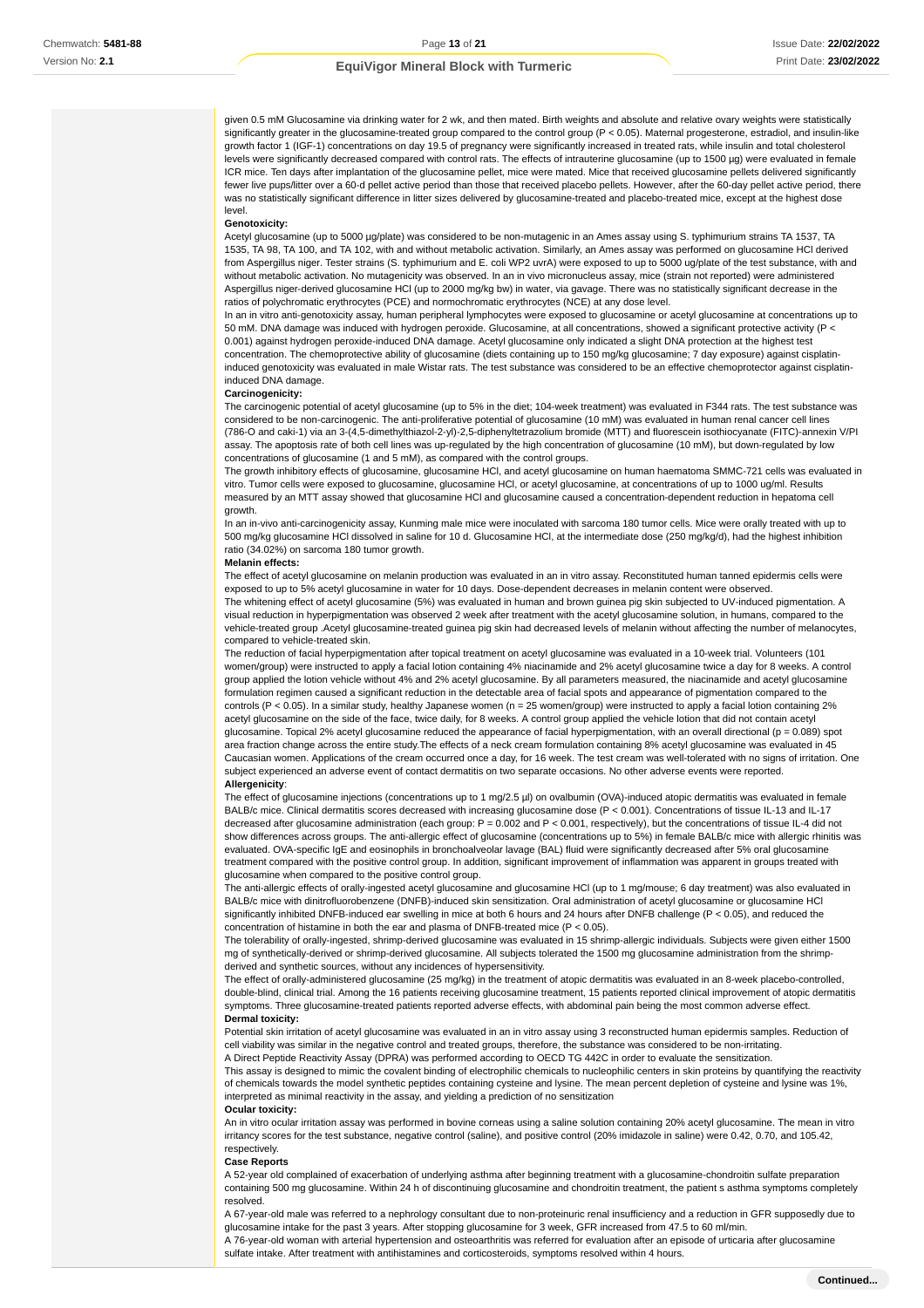|                                                                                                                                                             | The association between glucosamine use and colorectal cancer risk was examined among 113,067 volunteers. Participants were asked to log<br>their glucosamine intake from 2001 - 2011. Current use of glucosamine, modeled using a time-varying exposure, was associate with a lower risk<br>of colon cancer (HR: 0.83, 95% CI: 0.71 - 0.97), compared to those who reported no ingestion of glucosamine.<br>Similarly, the association between lung cancer and glucosamine was evaluated in 76,904 volunteers with no prior history of lung cancer. The<br>participants were queried on their use of glucosamine from the years 2000 - 2010. Compared to non-use, use of glucosamine was associated<br>with a 20% reduction in lung cancer risk (HR: 0.80, 95% CI: 0.65 - 0.99) after multivariable adjustment<br>For HIF ((hypoxia-inducible factor) inhibitors<br>Considering that endothelial HIF-1alpha was shown to be critical for left heart adaptation to overload, systemically targeting HIFs might have<br>unintended consequences for ventricular adaptation in pulmonary hypertension (PH). HIF-2 inhibition appeared to improve right ventricular<br>haemodynamics over a short period, but a detailed functional analysis at later time points would be prudent.<br>Under normoxic conditions, HIF-1alpha and HIF-2alpha are hydroxylated by PHD (prolyl hydroxylase domain) proteins (particularly PHD2),<br>ubiquitinated, and rapidly degraded. PHD activity becomes rate limited during hypoxia, allowing accumulation of HIF-1alpha/2alpha and induction<br>of HIF activity.<br>Additionally, the observation that mice with loss of PHD2 developed severe PH should raise a cautionary flag regarding the clinical use of PHD<br>inhibitors, which are currently in development for chronic anemia. Early clinical trials did not report any major side effects, but assessments were<br>made based on short-term use. Serious pulmonary side effects could be possible with chronic use of PHD inhibitors.                                                                                                                                                                                                                                                                                                                                                                                                                                                                                                                                                                                                                                                                                                                                                                                                                                                                                                                                                                                                                                                                                                                                                                                                                                                                                                                                                                                                                                                                                                                                                                                                                                                                                                                                                                                                                                                                                                                                                                                                                                                                                                                                                                                                                                                                                                                                                                                                                                                                                                                                                                                                                                                                                                                                                                                                                                                                                                                                                                                                                                                                                                                                                                                                                                                                                                                                                                                                                                                                                                                                                                                                                                                                                                                                                                                                                                                                                                                                                                                                                                                                                                                                                                                                     |
|-------------------------------------------------------------------------------------------------------------------------------------------------------------|---------------------------------------------------------------------------------------------------------------------------------------------------------------------------------------------------------------------------------------------------------------------------------------------------------------------------------------------------------------------------------------------------------------------------------------------------------------------------------------------------------------------------------------------------------------------------------------------------------------------------------------------------------------------------------------------------------------------------------------------------------------------------------------------------------------------------------------------------------------------------------------------------------------------------------------------------------------------------------------------------------------------------------------------------------------------------------------------------------------------------------------------------------------------------------------------------------------------------------------------------------------------------------------------------------------------------------------------------------------------------------------------------------------------------------------------------------------------------------------------------------------------------------------------------------------------------------------------------------------------------------------------------------------------------------------------------------------------------------------------------------------------------------------------------------------------------------------------------------------------------------------------------------------------------------------------------------------------------------------------------------------------------------------------------------------------------------------------------------------------------------------------------------------------------------------------------------------------------------------------------------------------------------------------------------------------------------------------------------------------------------------------------------------------------------------------------------------------------------------------------------------------------------------------------------------------------------------------------------------------------------------------------------------------------------------------------------------------------------------------------------------------------------------------------------------------------------------------------------------------------------------------------------------------------------------------------------------------------------------------------------------------------------------------------------------------------------------------------------------------------------------------------------------------------------------------------------------------------------------------------------------------------------------------------------------------------------------------------------------------------------------------------------------------------------------------------------------------------------------------------------------------------------------------------------------------------------------------------------------------------------------------------------------------------------------------------------------------------------------------------------------------------------------------------------------------------------------------------------------------------------------------------------------------------------------------------------------------------------------------------------------------------------------------------------------------------------------------------------------------------------------------------------------------------------------------------------------------------------------------------------------------------------------------------------------------------------------------------------------------------------------------------------------------------------------------------------------------------------------------------------------------------------------------------------------------------------------------------------------------------------------------------------------------------------------------------------------------------------------------------------------------------------------------------------------------------------------------------------------------------------------------------------------------------------------------------------------------------------------------------------------------------------------------------------------------------------------------------------------------------------------------------------------------------------------------------------------------------------------------------------------------------------------------------------------------------------------------------------------------------------------------------------------------------------------------------------------------------------------------------------------------------------------------------------------------------------------------------------------------------------------------------------------------------------------------------------------------------------------------------------------------------------------------------------------------------------------------------------------------------------------------------------------------------------------------------------------------------------------------------------------------------------------------------------------------------------------------------------------------------------------------------------------------------------------------------------------------------------------|
| <b>MOLASSES &amp; LINSEED OIL &amp;</b><br><b>SOYBEAN OIL &amp;</b><br><b>D-GLUCOSAMINE</b>                                                                 | No significant acute toxicological data identified in literature search.                                                                                                                                                                                                                                                                                                                                                                                                                                                                                                                                                                                                                                                                                                                                                                                                                                                                                                                                                                                                                                                                                                                                                                                                                                                                                                                                                                                                                                                                                                                                                                                                                                                                                                                                                                                                                                                                                                                                                                                                                                                                                                                                                                                                                                                                                                                                                                                                                                                                                                                                                                                                                                                                                                                                                                                                                                                                                                                                                                                                                                                                                                                                                                                                                                                                                                                                                                                                                                                                                                                                                                                                                                                                                                                                                                                                                                                                                                                                                                                                                                                                                                                                                                                                                                                                                                                                                                                                                                                                                                                                                                                                                                                                                                                                                                                                                                                                                                                                                                                                                                                                                                                                                                                                                                                                                                                                                                                                                                                                                                                                                                                                                                                                                                                                                                                                                                                                                                                                                                                                                                                                                                                                                              |
| <b>SODIUM CHLORIDE &amp;</b><br><b>CALCIUM OXIDE &amp;</b><br><b>MAGNESIUM OXIDE &amp;</b><br><b>CALCIUM PHOSPHATE,</b><br><b>DIBASIC &amp; SOYBEAN OIL</b> | Asthma-like symptoms may continue for months or even years after exposure to the material ceases. This may be due to a non-allergenic<br>condition known as reactive airways dysfunction syndrome (RADS) which can occur following exposure to high levels of highly irritating<br>compound. Key criteria for the diagnosis of RADS include the absence of preceding respiratory disease, in a non-atopic individual, with abrupt<br>onset of persistent asthma-like symptoms within minutes to hours of a documented exposure to the irritant. A reversible airflow pattern, on<br>spirometry, with the presence of moderate to severe bronchial hyperreactivity on methacholine challenge testing and the lack of minimal<br>lymphocytic inflammation, without eosinophilia, have also been included in the criteria for diagnosis of RADS. RADS (or asthma) following an<br>irritating inhalation is an infrequent disorder with rates related to the concentration of and duration of exposure to the irritating substance.<br>Industrial bronchitis, on the other hand, is a disorder that occurs as result of exposure due to high concentrations of irritating substance (often<br>particulate in nature) and is completely reversible after exposure ceases. The disorder is characterised by dyspnea, cough and mucus<br>production.                                                                                                                                                                                                                                                                                                                                                                                                                                                                                                                                                                                                                                                                                                                                                                                                                                                                                                                                                                                                                                                                                                                                                                                                                                                                                                                                                                                                                                                                                                                                                                                                                                                                                                                                                                                                                                                                                                                                                                                                                                                                                                                                                                                                                                                                                                                                                                                                                                                                                                                                                                                                                                                                                                                                                                                                                                                                                                                                                                                                                                                                                                                                                                                                                                                                                                                                                                                                                                                                                                                                                                                                                                                                                                                                                                                                                                                                                                                                                                                                                                                                                                                                                                                                                                                                                                                                                                                                                                                                                                                                                                                                                                                                                                                                                                                                                                                                                         |
| <b>LINSEED OIL &amp; MAGNESIUM</b><br><b>OXIDE</b>                                                                                                          | The following information refers to contact allergens as a group and may not be specific to this product.<br>Contact allergies quickly manifest themselves as contact eczema, more rarely as urticaria or Quincke's oedema. The pathogenesis of contact<br>eczema involves a cell-mediated (T lymphocytes) immune reaction of the delayed type. Other allergic skin reactions, e.g. contact urticaria,<br>involve antibody-mediated immune reactions. The significance of the contact allergen is not simply determined by its sensitisation potential: the<br>distribution of the substance and the opportunities for contact with it are equally important. A weakly sensitising substance which is widely<br>distributed can be a more important allergen than one with stronger sensitising potential with which few individuals come into contact. From a<br>clinical point of view, substances are noteworthy if they produce an allergic test reaction in more than 1% of the persons tested.                                                                                                                                                                                                                                                                                                                                                                                                                                                                                                                                                                                                                                                                                                                                                                                                                                                                                                                                                                                                                                                                                                                                                                                                                                                                                                                                                                                                                                                                                                                                                                                                                                                                                                                                                                                                                                                                                                                                                                                                                                                                                                                                                                                                                                                                                                                                                                                                                                                                                                                                                                                                                                                                                                                                                                                                                                                                                                                                                                                                                                                                                                                                                                                                                                                                                                                                                                                                                                                                                                                                                                                                                                                                                                                                                                                                                                                                                                                                                                                                                                                                                                                                                                                                                                                                                                                                                                                                                                                                                                                                                                                                                                                                                                                                                                                                                                                                                                                                                                                                                                                                                                                                                                                                                                  |
| LINSEED OIL & SOYBEAN OIL                                                                                                                                   | A high consumption of oxidised polyunsaturated fatty acids (PUFAs), which are found in most types of vegetable oil, may increase the likelihood<br>that postmenopausal women will develop breast cancer. Similar effect was observed on prostate cancer, but the study was performed on mice<br>Another "analysis suggested an inverse association between total polyunsaturated fatty acids and breast cancer risk, but individual<br>polyunsaturated fatty acids behaved differently [from each other]. [] a 20:2 derivative of linoleic acid [] was inversely associated with the risk of<br>breast cancer"<br>PUFAs are prone to spontaneous oxidation/ peroxidation. The feeding of lipid oxidation products and oxidised fats has been reported to cause<br>adverse biological effects on laboratory animals, including growth retardation, teratogenicity, tissue damage and increased liver and kidney<br>weights, as well as cellular damage to the testes and epididymes, increased peroxidation of membrane and tissue lipids and induction of<br>cytochrome P450 activities in the colon and liver.<br>The propensity for PUFAs to oxidise leads to the generation of free radicals and eventually to rancidity.<br>Culinary oils, when heated, undergo important chemical reaction involving self-sustaining, free radical-mediated oxidative deterioration of PUFAs.<br>Such by-products may be cytotoxic, mutagenic, reproductive toxins and may produce chronic disease. Samples of repeatedly used oils collected<br>from fast-food retail outlets and restaurants have confirmed the production of aldehydic lipid oxidation products (LOPs) at levels exceeding 10<br>exp-2 moles per kilogram (mol/kg) during "on-site" frying episodes. Volatile emissions from heated culinary oils used in Chinese-style cooking are<br>mutagenic; exposure to such indoor air pollution may render humans more susceptible to contracting lung or further cancers, together with rhinitis<br>and diminished lung function. The high temperatures used in standard (especially Chinese) frying result in fumes that are rich in volatile LOPs,<br>including acrolein.<br>The end products of lipid peroxidation are reactive aldehydes, such as malondialdehyde (MDA) and 4-hydroxynonenal (HNE), the second one<br>being known also as "second messenger of free radicals" and major bioactive marker of lipid peroxidation, due to its numerous biological<br>activities resembling activities of reactive oxygen species, end-products of lipid peroxidation may be mutagenic and carcinogenic<br>malondialdehyde reacts with deoxyadenosine and deoxyguanosine in DNA, forming DNA adducts. Malondialdehyde produces mutagenic effects<br>in several bioassays.<br>Side products of lipid peroxidation can also exert toxic effects, even at sites distant from the primary oxidation site. Such products (typically<br>malondialdehyde and a large group of hydroxyalkenals - alpha-beta-unsaturated aldehydes) may interact with protein thiols (producing<br>intermolecular cross-links) and, as a result produce functional impairment to enzyme systems, receptors and structural proteins. Aldehydes may<br>also inhibit protein biosynthesis and increase osmotic fragility of lysosymes (releasing hydrolytic enzymes) and other subcellular organelles. They<br>may also react with nucleic acids.<br>The toxicity of lipid hydroperoxides to animals is best illustrated by the lethal phenotype of glutathione peroxidase 4 (GPX4) knockout mice.<br>These animals do not survive past embryonic day 8, indicating that the removal of lipid hydroperoxides is essential for mammalian life.<br>Peroxidised linoleic acid applied to the shaved skin of guinea pigs, in a patch test experiment, produced necrosis and bleeding. When the<br>abdominal skin of guinea pig was patched for 8 days with a cream containing 25 nmol (in terms of malondialdehyde) of lipid peroxides per gram,<br>a thickening of the epidermis was found<br>Lipid peroxidation in cellular membranes may produce several morphological alterations resulting, for example, in membrane aggregation,<br>deformation or breakage. This may result in the release of hydrolytic enzymes which in turn may degrade functional macromolecules and cause<br>secondary damage. In addition membrane-bound enzyme systems may be disrupted.<br>Epoxidation of double bonds is a common bioactivation pathway for alkenes. The allylic epoxides, so formed, were found to possess sensitising<br>capacity in vivo and in vitro and to chemically reactive towards a common hexapeptide containing the most common nucleophilic amino acids.<br>Further-more, a SAR study of potentially prohaptenic alkenes demonstrated that conjugated dienes in or in conjunction with a six-membered ring<br>are prohaptens, whereas related alkenes containing isolated double bonds or an acyclic conjugated diene were weak or nonsensitizing<br>compounds. This difference in sensitizing capacity of conjugated dienes as compared to alkenes with isolated double bonds was found to be due<br>to the high reactivity and sensitizing capacity of the allylic epoxides metabolically formed from conjugated dienes.<br>Allergic Contact Dermatitis--Formation, Structural Requirements, and Reactivity of Skin Sensitizers.<br>Ann-Therese Karlberg et al: Chem. Res. Toxicol. 2008, 21, pp 53-69<br>http://ftp.cdc.gov/pub/Documents/OEL/06.%20Dotson/References/Karlberg_2008.pdf<br>For Group E aliphatic esters (polyol esters):<br>According to a classification scheme described by the American Chemistry Council' Aliphatic Esters Panel, Group E substances are esters of<br>monoacids, mainly common fatty acids, and trihydroxy or polyhydroxyalcohols or polyols, such as pentaerythritol (PE), 2-ethyl-2-(hydroxymethyl)-<br>1,3-propanediol or trimethylolpropane (TMP), and dipentaerythritol (diPE). The Group E substances often are referred to as "polyol esters" The<br>polyol esters are unique in their chemical characteristics since they lack beta-tertiary hydrogen atoms, thus leading to stability against oxidation |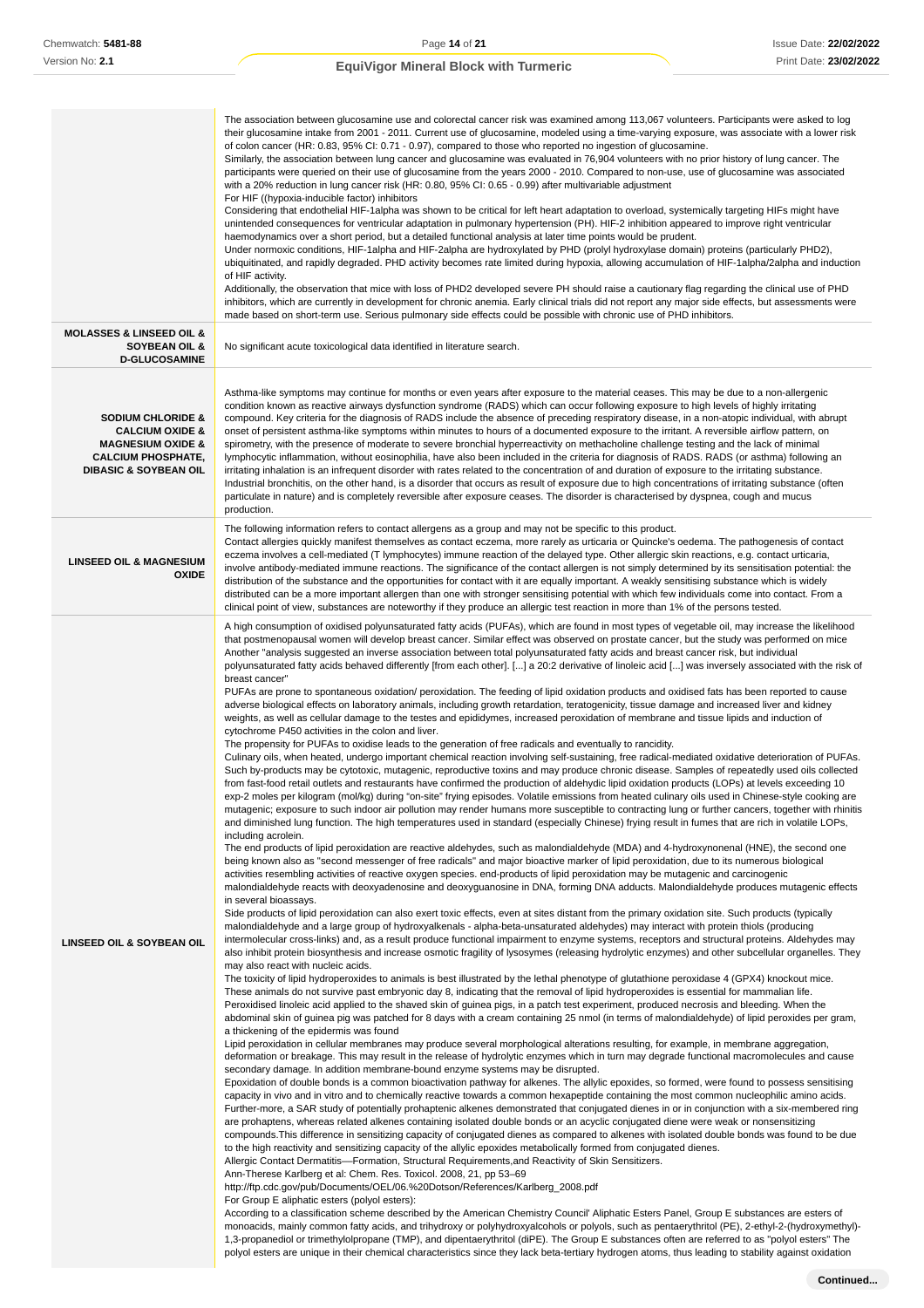and elimination. The fatty acids often range from C5-C10 to as high as C18 (e.g., oleic, stearic, isostearic, tall oil fatty acids) in carbon number and generally are derived from naturally occurring sources. Group E esters may have multiple ester linkages and may include mixed esters derived from different carbon-length fatty acid mixtures. The lack of beta-tertiary hydrogen atoms in the structure of the polyol esters makes them characteristically and chemically stable against oxidation and elimination in comparison to other ester classes or groups. For these reasons, trimethylolpropane (TMP) and pentaerythritol (PE) esters with fatty acids of C5 to C10 carbon-chain length have applications as synthetic lubricants for passenger car motor oil and military and civilian jet engines. TMP and PE esters of C18 acids (e.g., isostearic and oleic acids) also have found use in synthetic lubricant applications, including refrigeration lubricants and hydraulic fluids. Because of their higher thermal stability characteristics, they also find use in a variety of high temperature applications such as industrial oven chain oils, high temperature greases, fire resistant transformer coolants and turbine engines

Polyol esters that are extensively esterified also have greater polarity, less volatility and enhanced lubricity characteristics. **Acute toxicity:** Depending on the degree of esterification, the polyol esters can be resistant or slow towards chemical or enzymatic hydrolysis (i.e., esterase or lipases) as a result of steric hindrance. PE and diPE esters that are capable of being enzymatically hydrolyzed will generate pentaerythritol or dipentaerythritol, and the corresponding fatty acids which, for most of the Group E esters, are comprised mainly of oleic, linoleic and stearic acids as well as the fatty acids in the C5-10 carbon-length. Similarly, TMP esters can undergo metabolism to yield trimethylolpropane (2-ethyl-2-hydroxymethyl-1,3-propanediol) and fatty acid constituents. Pentaerythritol and trimethylolpropane have been reported to have a low order of

toxicity The acute oral LD50 for these substances was greater than 2000 mg/kg indicating a relatively low order of toxicity. The similarity in the low order of toxicity for these substances is consistent with their similar chemical structure and physicochemical properties.

Metabolic studies of polyglyceryl esters indicated that these esters are hydrolyzed in the gastrointestinal (GI) tract, and utilization and digestibility studies supported the assumption that the fatty acid moiety is metabolized in the normal manner. Analytical studies have produced no evidence of accumulation of the polyglycerol moiety in body tissues.

In an acute dermal toxicity study in rats, the LD50 of 1,2,3-propanetriol, homopolymer, diisooctadecanoate was>5000 mg/kg Low toxicity was reported in acute oral studies. In rats, the LD50 >2000 mg/kg for polyglyceryl-3 caprate, polyglyceryl-3 caprylate, polyglyceryl-4 caprate, diisostearoyl polyglyceryl-3 dimer dilinoleate, and the LD50 was >5000 mg/kg for polyglyceryl-3 iso-stearate, polyglyceryl-3-oleate, polyglyceryl-2 diisostearate and polyglyceryl-3 diisostearate.

The ability to enhance skin penetration was examined for several of the polyglyceryl fatty acid esters.

**Repeat dose toxicity:** Polyol esters are generally well tolerated by rats in 28-day oral toxicity studies. NOAEL for these substances was 1000 mg/kg/day in Sprague-Dawley rats. The TMP ester of heptanoic and octanoic acid did not produce signs of overt systemic toxicity at any dose levels tested (i.e., 100, 300, and 1000 mg/kg/day). There were no treatment-related clinical in-life, functional observation battery, or gross postmortem findings. There were no treatment related mortality, and no adverse effects on body weight, food consumption, clinical laboratory parameters, or organ weights. However, there were increased numbers of hyaline droplets in the proximal cortical tubular epithelium of the 300 and 1000 mg/kg/day in male rats. Based on these findings (hyaline droplets), the NOAEL for this polyol ester

was established at 100 mg/kg/day for male rats. Hyaline droplet formation observed in the male kidneys is believed to be a sex/species condition specific to only male rats, which has little relevance to humans.

The results from these repeated dose dermal toxicity studies suggest that polyol esters exhibit a low order of toxicity following repeated application. This may be attributable to similarities in their chemical structures, physicochemical properties, and common metabolic pathways (i.e., esters can be enzymatically hydrolyzed to the corresponding polyalcohol and the corresponding fatty acids) The polyol, hexanedioic acid, mixed esters with decanoic acid, heptanoic acid, octanoic acid and PE, was applied to the skin of groups of 10 (male and female) rats for five days a week for four (4) weeks at dose levels of 0, 125, 500 and 2000 mg/kg/day. Treated animals exhibited no signs indicative of systemic toxicity. No visible signs of irritation were observed a treatment sites. Microscopically, treated skin (viz., greater than or equal to 500 mg/kg/day) exhibited a dose-related increased incidence and severity of hyperplasia and hyperkeratosis of the epidermis and sebaceous gland hyperplasia. These effects were reversible. None of the minor changes in haematology and serum chemistry parameters were considered biologically significant. High dose females (2000 mg/kg/day) exhibited a significant increase in relative adrenal and brain weights when compared to the controls. These differences were attributed to the lower final body weight of the female animals. The NOAEL in this study for systemic toxicity was established as 500 mg /kg/day and 125 mg/kg/day for skin irritation.

Two 28-day study conducted with fatty acids, C5-10, esters with pentaerythritol (CAS RN: 68424-31-7) and dipentaerythritol ester of n-C5/iso-C9 acids (CAS RN: 647028-25-9) showed no signs of overt toxicity. The 90-day study pentaerythritol ester of pentanoic acids and isononanoic acid (CAS RN: 146289-36-3) did not show any signs of overt toxicity. However, increased kidney and liver weights in the male animals was observed. In conclusion, since the effects observed are not considered to be systemic and relevant for humans, the NOAEL was found to exceed 1000 mg/kg bw for all substances based on the result from the 28 and 90-day studies.

**Reproductive and developmental toxicity:** Since metabolism of the polyol esters can occur, leading to the generation of the corresponding fatty acids and the polyol alcohol (such as pentaerthyritol, trimethylolpropane, and dipentaerythritol), the issue of whether these metabolites may pose any potential reproductive/developmental toxicity concerns is important.. However, the polyol alcohols such as pentaerthyritol, trimethylolpropane, and dipentaerythritol, would be expected to undergo further metabolism, conjugation and excretion in the urine. Available evidence indicates that these ester hydrolysates (i.e., hydrolysis products), primarily fatty acids (e.g., heptanoic, octanoic, and decanoic acids) and secondarily the polyol alcohols should exhibit a low order of reproductive toxicity. it can be concluded that this group of high molecular weight polyol esters should not produce profound reproductive effects in rodents.

**Genotoxicity:** Polyols tested for genetic activity in the Salmonella assay, have been found to be inactive. Several polyol esters have been adequately tested for chromosomal mutation in the in vitro mammalian chromosome aberration assay, and all were inactive. Two TMP esters were also tested for in vivo chromosomal aberration in rats, and both demonstrated no activity. Thus, it is unlikely that these substances are chromosomal mutagens.

**Carcinogenicity:** In a 2-yr study, 28 male and 28 female rats were fed 5% polyglyceryl ester in the diet. No adverse effects on body weight, feed consumption, haematology values, or survival rate were noted. Liver function tests and renal function tests performed at 59 and 104 wks of the study were comparable between the test group and a control group fed 5% ground nut oil. The carcass fat contained no polyglycerol, and the levels of free fatty acid, unsaponifiable residue and fatty acid composition of carcass fat were not different from the controls. Organ weights, tumour incidence and tumour distribution were similar in control and test groups. A complete histological examination of major organs showed nothing remarkable

For polyunsaturated fatty acids and oils (triglycerides)

Studies on animals have shown a link between polyunsaturated fat and the incidence of tumours. In some of these studies the incidence of tumours increased with increasing intake of polyunsaturated fat, up to about 5% of total energy, near to the middle of the current dietary intake in humans.

The propensity for polyunsaturated fats to oxidise is another possible risk factor. This leads to the generation of free radicals and eventually to rancidity

Research evidence suggests that consuming high amounts of polyunsaturated fat may increase the risk of cancer spreading.

Researchers found that linoleic acid in polyunsaturated fats produced increasing membrane phase separation, and thereby increased adherence of circulating tumour cells to blood vessel walls and remote organs.

At least one study in mice has shown that consuming high amounts of polyunsaturated fat (but not monounsaturated fat) may increase the risk of metastasis in cancer.

Lipid peroxides with complex components can damage macromolecules, such as DNA, proteins, and membrane lipids. Some components of lipid peroxides, for example, 4,5(E)-epoxy-2(E)-heptenal (EH) can react with L-lysine and damage proteins . 4,5-epoxy-2-alkenals can react with phenylalanine and cause strecker-type degradation of amino acids. Autoxidized methyl linoleate can decrease DNA synthesis in thymocytes Animals consuming oxidized lipids suffered a wide array of biological consequences, such as decreased feed utilization and performance, oxidative stress and tissue lipid oxidation and, most strikingly, adverse effects on redox indices and shelf life of meat. This manifested in malondialdehyde (MDA) content reduced activities of antioxidant enzymes and elevated transcript levels of oxidative stress-responsive genes The intestinal mucosa is directly exposed to oxidized fatty acids of dietary origin and this tissue readily experiences redox imbalances and oxidative stress after the ingestion of large amounts of oxidized fat . As the first line of defense, the intestines with abundant gut-associated lymphoid tissues (GALTs) and lymphocytes play an important role in immune defense. The immune response in the intestinal tract is complex and is impaired by any damage to the mucosal barrier. When oxidative stress of the intestines caused by oxidized fat occurs, its immune competence and responsiveness may be compromised by the peroxides they contain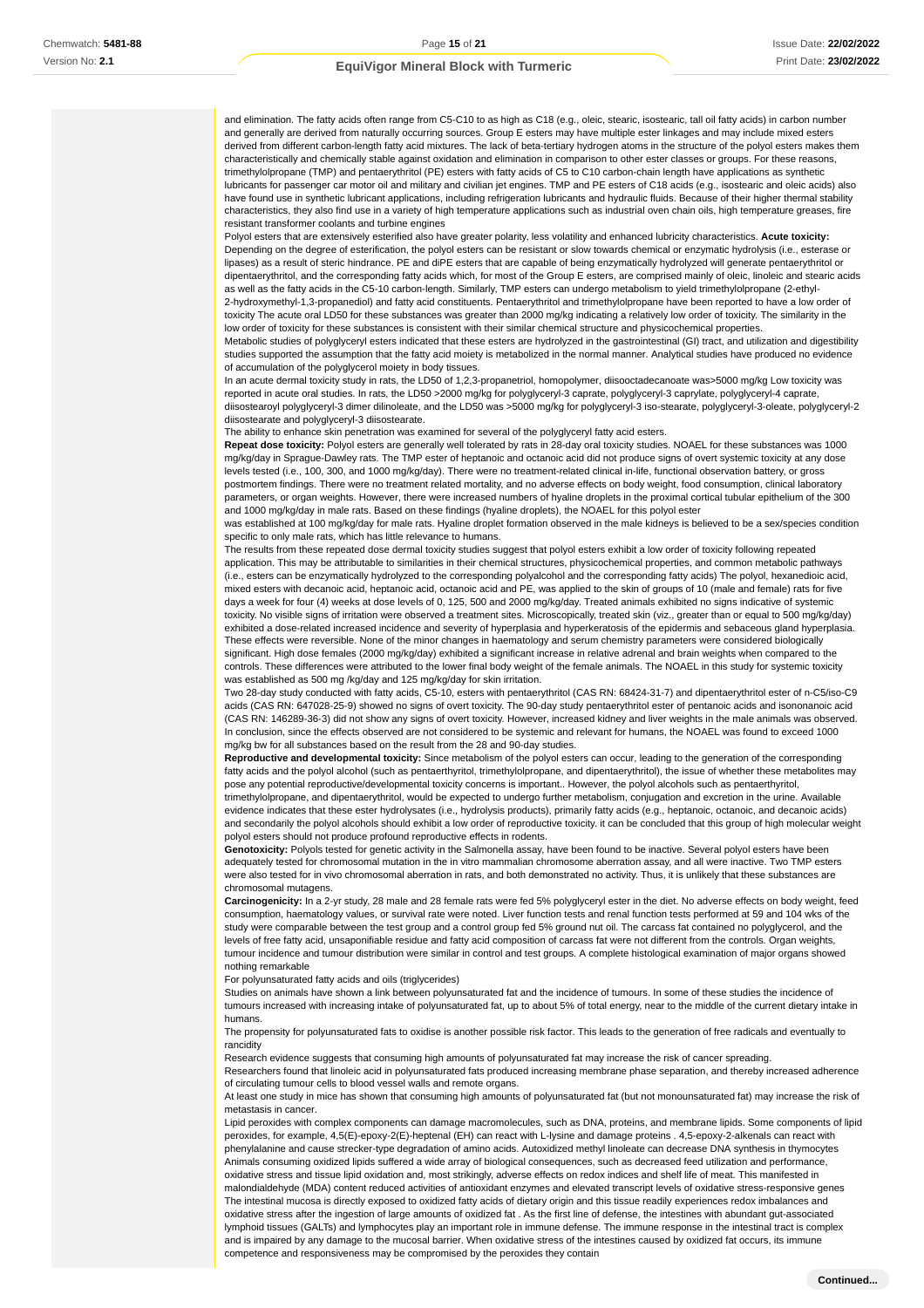When body insulin levels are low, fatty acids flow from the fat cells into the bloodstream and are taken up by various cells and metabolised in a process called beta-oxidation. The end result of beta-oxidation is a molecule called acetyl-coA, and as more fatty acids are released and metabolised, acetyl-coA levels in the cells rise. Liver cells shunt excess acetyl-coA into "ketogenesis", or the making of ketone bodies. When the rate of synthesis of ketone bodies exceeds the rate of utilisation, their concentration in blood increases; this is known as ketonaemia. This is followed by ketonuria – excretion of ketone bodies in urine. The overall picture of ketonaemia and ketonuria is commonly referred as ketosis. Smell of acetone in breath is a common feature in ketosis

For polyunsaturated fatty acids and oils (triglycerides), products of heating and recycling.\*

Culinary oils, when heated, undergo important chemical reaction involving self-sustaining, free radical-mediated oxidative deterioration of polyunsaturated fatty acids (PUFAs). Such by-products may be cytotoxic, mutagenic, reproductive toxins and may produce chronic disease. Saturated fatty acid (SFA)-rich fats also undergo such reactions but to a substantially lower degree.

Samples of repeatedly used oils collected from fast-food retail outlets and restaurants have confirmed the production of aldehydic lipid oxidation products (LOPs, active aldehydes) at levels exceeding 10 exp-2 moles per kilogram (mol/kg) during "on-site" frying episodes. Volatile emissions from heated culinary oils used in Chinese-style cooking are mutagenic; exposure to such indoor air pollution may render humans more susceptible to contracting lung or further cancers, together with rhinitis and diminished lung function. The high temperatures used in standard (especially Chinese) frying result in fumes that are rich in volatile LOPs, including acrolein.

Teratogenic actions. In principle, if aldehydic LOPs induce DNA and chromosomal damage during embryo development, foetal malformations may arise. A study was conducted to investigate the ability of the chain-breaking antioxidant a-tocopherol (a-TOH, vitamin E) to prevent the teratogenic effects of uncontrolled diabetes mellitus in rats (a study based on the hypothesis that diabetic animals have an elevated level of oxidative stress and therefore in vivo lipid peroxidation when expressed relative to that of healthy controls). It found that a PUFA-rich culinary oil (which served as a vehicle for oral administration of a-TOH) increased the rate of malformations and reabsorptions in both normal and diabetic pregnancies. Further investigations revealed that safflower oil subjected to thermal stressing episodes (according to standard frying practices for a period of 20 minutes) markedly enhanced its teratogenic effects. That is, the evidence indicates that the LOPs therein are primarily responsible for these actions.

Further adverse health effects of dietary LOPs. Further documented health effects of LOPs include their pro-inflammatory and gastropathic properties (for the latter, oral administration of the LOP, 4-hydroxy-trans-2-nonenal -HNE- to rats at a dose level of only 0.26 umol·dm-3, a level similar to that of healthy human blood plasma, induced peptic ulcers), and also a significant elevation in systolic blood pressure and an impaired vasorelaxation observed in rats fed pre-heated soy oil

Oxidative degradation process involving culinary oils, can generate extremely toxic conjugated lipid hydroperoxydienes (CHPDs). These are unstable at standard frying temperatures (ca. 180 degrees C) and are degraded to a broad range of secondary products, particularly saturated and unsaturated aldehydes, together with di- and epoxyaldehydes. Such aldehydic fragments also have toxicological properties in humans owing to their high reactivity with critical biomolecules in vivo (proteins such as low-density lipoprotein, amino acids, thiols such as glutathione, DNA, etc.). Despite their reactivities, high levels of CHPDs can remain in PUFA-rich oils which have been subjected to routine frying practices. Thermally stressed PUFA-containing culinary oils contain high levels of alpha,beta-unsaturated aldehydes (including trans-2-alkenals, and cis,trans- and trans,trans-alka-2,4-dienals, the latter including the mutagen trans,trans-2,4-decadienal), and n-alkanals, together with their CHPD and hydroxydiene precursors .

Toxicological and pathogenic properties of dietary LOPS

Potential influence of dietary LOPS on metabolic pathways. As a consequence of their absorption from the gut into the systemic circulation, LOPs may penetrate cellular membranes, allowing their entry into particular intracellular sites/organelles where many critical metabolic processes occur. Literature evidence indicates that feeding thermally stressed or repeatedly used culinary oils to experimental animals induces significant modifications to key liver microsomal pathways and to the mitochondrial respiratory chain, for example. These effects are likely to occur via reactions of LOPs with key enzymes (and more especially their active sites), for example, the oxidation of active methioninyl and cysteinyl residues by CHPDs, or alteration of critical side-chain amino acid amine or thiol groups with aldehydes via Schiff base or Michael addition reactions.

Atherosclerosis. Investigations have revealed that dietary derived LOPs can accelerate all three stages of the development of atherosclerosis (i.e., endothelial injury, accumulation of plaque, and thrombosis). Animal studies have shown that diets containing thermally stressed, PUFA-laden (and hence LOP-rich) oils exhibit a greater atherogenicity than those containing unheated ones . Because cytotoxic aldehydes can be absorbed, they have the capacity to attack and structurally alter the apolipoprotein B component of low density lipoproteins (LDLs). This mechanism can engender uptake of lipid-loaded LDLs by macrophages, which, in turn, transforms them to foam cells, the accumulation of which is responsible for the development of aortic fatty streaks, a hallmark of the aetiology of atherosclerosis and its pathological sequelae. More recently, our co-investigators found that aldehydic LOPs elevated the expression of the CD36 scavenger receptor of macrophages, a phenomenon that also promotes this process .

Mutagenic and carcinogenic properties. Since they are powerful electrophilic alkylating agents, alpha,beta-unsaturated aldehydes can covalently modify DNA base units via a mechanistically complex process that may involve their prior epoxidation in vivo.Such chemically altered bases may therefore be of mutagenic potential. Additionally, these LOPs can inactivate DNA replicating systems, a process that can, at least in principle, elevate the extent of DNA damage. Hence, following cellular uptake, such aldehydes have the potential to cause both DNA and chromosomal damage.

Malondialdehyde (MDA) is also generated by thermally stressing culinary oils, although at concentrations much lower than those of the more reactive alpha,beta-unsaturated aldehydes. MDA and other aldehydes arising from lipid peroxidation (especially acrolein) present a serious carcinogenic hazard. Indeed, adenomas and carcinomas of the thyroid gland, together with adenomas of the pancreatic islet cells, were induced in rats by MDA in a prolonged gavage study; nasal and laryngeal cancers arose in rats and hamsters, respectively, during long-term acetaldehyde inhalation experiments. Hence, both these aldehydes satisfied the NIOSH criteria for classification as carcinogens, and therefore it has set exacting limits for their occupational exposure.

The most obvious solution to the generation of LOPs in culinary oils during frying is to avoid consuming foods fried in PUFA-rich oils as much as possible. Indeed, consumers, together with those involved in the fast-food sector, could employ culinary oils of only a low PUFA content, or mono-unsaturated fatty acids (MUFA) such as canola (a variety of rape seed oil), olive oil, (both oils are rich in oleic acid) selected palm oils (rich in palmitic acid), or coconut oils (an SFA alternative rich in lauric and myristic acids) - for frying MUFAs such as oleoylglycerol adducts are much more resistant to peroxidative degradation than are PUFAs , and hence markedly lower levels of only selected classes of aldehydes are generated during frying.

Previous studies that investigated the prospective health effects or benefits of dietary PUFAs (i.e., those involving feeding trials with humans or animals or, alternatively, related epidemiological ones) should be scrutinized. With hindsight, it seems to us that many of these experimental investigations were flawed since, in addition to some major design faults, they failed to take into account or even consider the nature and concentrations of any cytotoxic LOPs present in the oils or diets involved. Similarly, corresponding epidemiological (or meta-analysis-based) investigations incorporated only the (estimated) total dietary intake of selected PUFAs and further fatty acids, and ignored any LOPs derived or derivable from frying/cooking. Even if PUFA containing culinary oils are unheated, it is virtually impossible to rule out the presence of traces of LOPs within them (analysis of apparently pure PUFAs or their corresponding triglycerides obtained from reputable commercial sources has revealed that these materials contain traces of CHPDs and/or aldehydes

As expected, the levels of total aldehydes generated increase proportionately with oil PUFA content, and over half are the more highly cytotoxic alpha,beta-unsaturated classes, which include acrolein and 4-hydroxy-trans-2-nonenal (HNE), as well as 4-hydroperoxy-, 4-hydroxy-, and 4,5-epoxy-trans-2-alkenals. Total alpha,beta-unsaturated aldehyde concentrations in culinary oils (heated at 180 deg C for 30-90 minutes or longer) are often higher than 20 mmol/kg and can sometimes approach 50 mmol/kg. Furthermore, relatively low concentrations of detectable aldehydes and their CHPD precursors are even found in newly purchased unheated culinary oils.

Acrylamide (which can exert toxic effects on the nervous system and fertility, and may also be carcinogenic) can also arise from an acrolein source when asparagine-rich foods are deep-fried in PUFA-rich oils. The levels of acrylamide generated in foods during high-temperature cooking/frying processes are substantially lower than those recorded for aldehydes formed in PUFA-rich culinary oils during frying episodes (to date, the very highest reported levels are only ca. 4 ppm, equivalent to 56 umol/kg).

Acrolein is just one of the alpha,beta-unsaturated aldehydes generated in thermally stressed PUFA-rich oils: Many others generated in this manner have comparable toxicological properties The foregoing considerations exclude possible toxicological properties of their isomeric CHPD precursors (also present in the high millimolar range in thermally stressed oils) in a typical fried food meal. Indeed, in one early investigation, a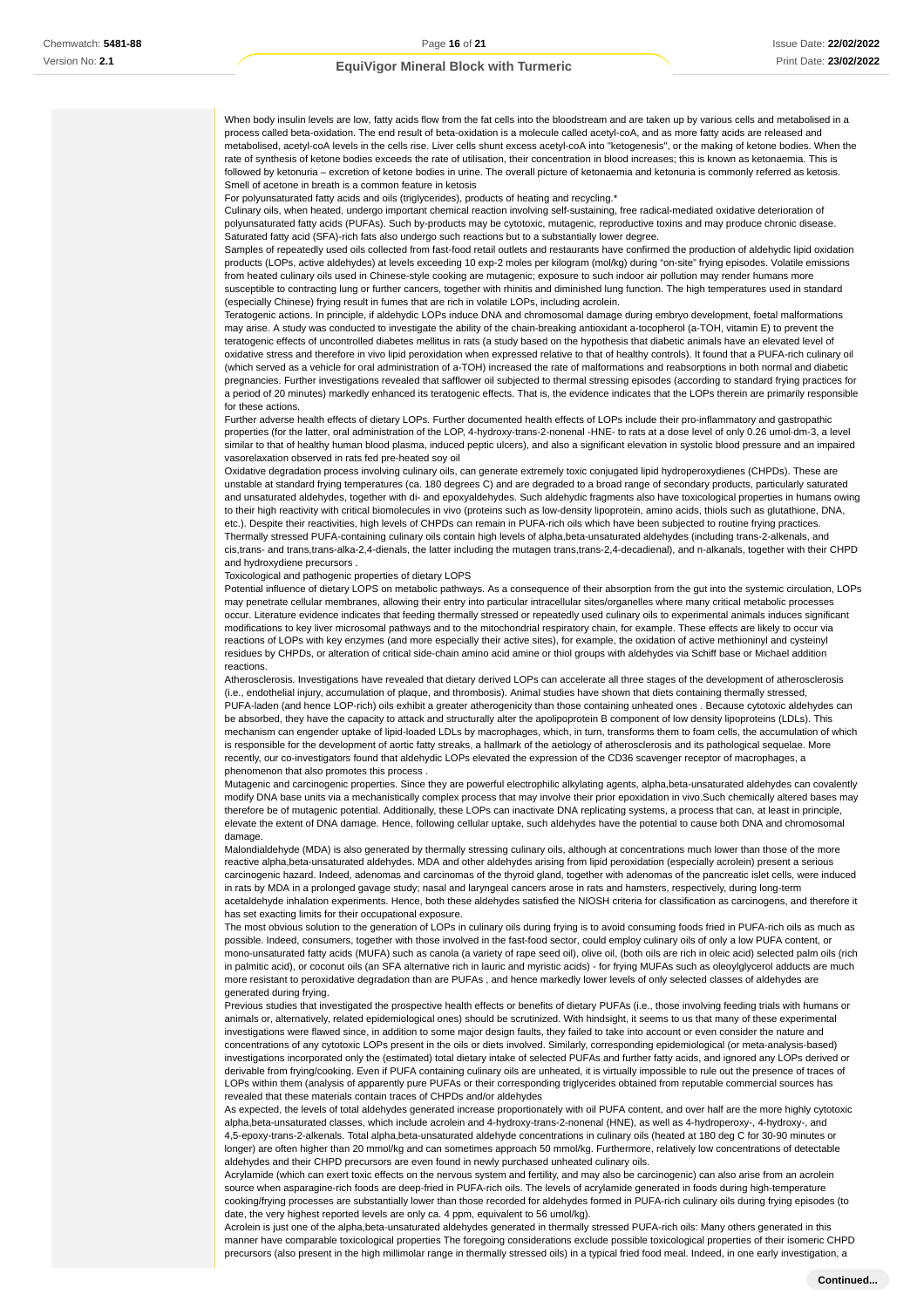|                                             | single intravenous dose of methyl linoleate hydroperoxide (20 mg/kg) administered to rats gave rise to a high mortality within 24 hours (animals<br>dying from lung damage), although a higher dose given orally was without effect. This observation may reflect the limited in vivo absorption of<br>these particular aldehyde precursors, in contrast to the known absorption of aldehydes.<br>Furthermore, with regard to the risk of inhalation of aldehydes volatilised during frying practices by humans, the maximum US Occupational<br>Safety and Health (OSHA) permissible exposure limit (PEL) for acrolein, which is an (atmospheric) level of 0.1 ppm (equivalent to only 1.8<br>umol/kg in the fried food model) for a time-weighted long-term (8 hour) exposure, and 0.3 ppm (5.4 umol/kg) for a short-term (15 minute) one. This<br>15-minute exposure time can be considered to be less than the time taken to consume a typical fried meal<br>The concentrations of aldehydes generated in culinary oils during episodes of heating at 180 deg C represent only what remains in the oil: Owing<br>to their low boiling points, many of the aldehydes generated are volatilized at standard frying temperatures. These represent inhalation health<br>hazards, in view of their inhalation by humans, especially workers in inadequately ventilated fast-food retail outlets.<br>The composition and content of hazardous LOPs available in fried foods depend on the identity of the frying/cooking oil and its PUFA content, the<br>frying conditions employed, the length of the frying process, exposure of the frying medium to atmospheric oxygen, the reactivities of these<br>agents with a range of other biomolecules (e.g., amino acids and proteins), and, to a limited extent, the antioxidant content of the frying matrix.<br>Experiments have shown that shallow frying gives rise to much higher levels of LOPs than deep frying under the same conditions (reflecting the<br>influence of the surface area of the frying medium, its exposure to atmospheric oxygen, and the subsequent dilution of LOPs generated into the<br>bulk medium).<br>In vivo absorption of dietary LOPs<br>Except for direct damage to the gastrointestinal epithelium, the toxicological actions exerted by LOPs depend on their rate and extent of<br>absorption from the gut into the systemic circulation where they may cause damage to essential organs, tissues, and cells. Experiments in rats<br>have demonstrated that trans-2-alkenals, which are generated in PUFA-containing culinary oils during thermal stressing episodes, are absorbed.<br>Following absorption, these cytotoxic agents are metabolized by a process involving the primary addition (Michael addition reaction) of<br>glutathione across their electrophilic carbon-carbon double bonds and finally excreted in the urine as C-3 mercapturate derivatives.<br>* Martin Grootveld, Victor Ruiz Rodado, and Christopher J.L. Silwood<br>Detection, monitoring, and deleterious health effects of lipid oxidation products generated in culinary oils during thermal stressing episodes<br>American Oil Chemists Society, 25 (10), pp. 614-624. November/December 2014<br>The material may cause skin irritation after prolonged or repeated exposure and may produce a contact dermatitis (nonallergic). This form of<br>dermatitis is often characterised by skin redness (erythema) and swelling the epidermis. Histologically there may be intercellular oedema of the<br>spongy layer (spongiosis) and intracellular oedema of the epidermis. |                                 |   |
|---------------------------------------------|------------------------------------------------------------------------------------------------------------------------------------------------------------------------------------------------------------------------------------------------------------------------------------------------------------------------------------------------------------------------------------------------------------------------------------------------------------------------------------------------------------------------------------------------------------------------------------------------------------------------------------------------------------------------------------------------------------------------------------------------------------------------------------------------------------------------------------------------------------------------------------------------------------------------------------------------------------------------------------------------------------------------------------------------------------------------------------------------------------------------------------------------------------------------------------------------------------------------------------------------------------------------------------------------------------------------------------------------------------------------------------------------------------------------------------------------------------------------------------------------------------------------------------------------------------------------------------------------------------------------------------------------------------------------------------------------------------------------------------------------------------------------------------------------------------------------------------------------------------------------------------------------------------------------------------------------------------------------------------------------------------------------------------------------------------------------------------------------------------------------------------------------------------------------------------------------------------------------------------------------------------------------------------------------------------------------------------------------------------------------------------------------------------------------------------------------------------------------------------------------------------------------------------------------------------------------------------------------------------------------------------------------------------------------------------------------------------------------------------------------------------------------------------------------------------------------------------------------------------------------------------------------------------------------------------------------------------------------------------------------------------------------------------------------------------------------------------------------------------------------------------------------------------------------------------------------------------------------------------------------------------------------------------------------------------------------------------------------------------------------------------------------------------------------------------------------------------------------------------------------------------------------------------------------------------------------------------------------------------------------------------------------|---------------------------------|---|
| <b>Acute Toxicity</b>                       | ×                                                                                                                                                                                                                                                                                                                                                                                                                                                                                                                                                                                                                                                                                                                                                                                                                                                                                                                                                                                                                                                                                                                                                                                                                                                                                                                                                                                                                                                                                                                                                                                                                                                                                                                                                                                                                                                                                                                                                                                                                                                                                                                                                                                                                                                                                                                                                                                                                                                                                                                                                                                                                                                                                                                                                                                                                                                                                                                                                                                                                                                                                                                                                                                                                                                                                                                                                                                                                                                                                                                                                                                                                                              | Carcinogenicity                 | × |
| <b>Skin Irritation/Corrosion</b>            | ✔                                                                                                                                                                                                                                                                                                                                                                                                                                                                                                                                                                                                                                                                                                                                                                                                                                                                                                                                                                                                                                                                                                                                                                                                                                                                                                                                                                                                                                                                                                                                                                                                                                                                                                                                                                                                                                                                                                                                                                                                                                                                                                                                                                                                                                                                                                                                                                                                                                                                                                                                                                                                                                                                                                                                                                                                                                                                                                                                                                                                                                                                                                                                                                                                                                                                                                                                                                                                                                                                                                                                                                                                                                              |                                 | × |
|                                             |                                                                                                                                                                                                                                                                                                                                                                                                                                                                                                                                                                                                                                                                                                                                                                                                                                                                                                                                                                                                                                                                                                                                                                                                                                                                                                                                                                                                                                                                                                                                                                                                                                                                                                                                                                                                                                                                                                                                                                                                                                                                                                                                                                                                                                                                                                                                                                                                                                                                                                                                                                                                                                                                                                                                                                                                                                                                                                                                                                                                                                                                                                                                                                                                                                                                                                                                                                                                                                                                                                                                                                                                                                                | Reproductivity                  |   |
| <b>Serious Eye Damage/Irritation</b>        | ✔                                                                                                                                                                                                                                                                                                                                                                                                                                                                                                                                                                                                                                                                                                                                                                                                                                                                                                                                                                                                                                                                                                                                                                                                                                                                                                                                                                                                                                                                                                                                                                                                                                                                                                                                                                                                                                                                                                                                                                                                                                                                                                                                                                                                                                                                                                                                                                                                                                                                                                                                                                                                                                                                                                                                                                                                                                                                                                                                                                                                                                                                                                                                                                                                                                                                                                                                                                                                                                                                                                                                                                                                                                              | <b>STOT - Single Exposure</b>   | × |
| <b>Respiratory or Skin</b><br>sensitisation | $\checkmark$                                                                                                                                                                                                                                                                                                                                                                                                                                                                                                                                                                                                                                                                                                                                                                                                                                                                                                                                                                                                                                                                                                                                                                                                                                                                                                                                                                                                                                                                                                                                                                                                                                                                                                                                                                                                                                                                                                                                                                                                                                                                                                                                                                                                                                                                                                                                                                                                                                                                                                                                                                                                                                                                                                                                                                                                                                                                                                                                                                                                                                                                                                                                                                                                                                                                                                                                                                                                                                                                                                                                                                                                                                   | <b>STOT - Repeated Exposure</b> | × |

**Mutagenicity Aspiration Hazard**

**Legend:**  $\mathbf{X}$  – Data either not available or does not fill the criteria for classification – Data available to make classification

 $\overline{\mathbf{x}}$ 

## **SECTION 12 Ecological information**

## **Toxicity**

|                                                 | Endpoint                                            | <b>Test Duration (hr)</b> | <b>Species</b>                              | Value             | <b>Source</b>    |
|-------------------------------------------------|-----------------------------------------------------|---------------------------|---------------------------------------------|-------------------|------------------|
| EquiVigor Mineral Block with<br><b>Turmeric</b> | Not<br>Available                                    | Not Available             | Not Available                               | Not<br>Available  | Not<br>Available |
|                                                 | Endpoint                                            | <b>Test Duration (hr)</b> | Value<br><b>Species</b>                     |                   | Source           |
| molasses                                        | <b>Not</b><br>Available                             | Not Available             | Not Available                               | Not<br>Available  | Not<br>Available |
|                                                 | Endpoint                                            | <b>Test Duration (hr)</b> | <b>Species</b>                              | Value             | Source           |
|                                                 | NOEC(ECx)                                           | 168h                      | Crustacea                                   | $0.63$ mg/l       | 4                |
|                                                 | <b>LC50</b>                                         | 96h                       | Fish                                        | 3644-4565mg/l     | 4                |
| sodium chloride                                 | EC50                                                | 72h                       | Algae or other aquatic plants               | 20.76-36.17mg/L   | 4                |
|                                                 | <b>EC50</b>                                         | 48h                       | Crustacea                                   | 340.7-469.2mg/l   | 4                |
|                                                 | <b>EC50</b><br>96h<br>Algae or other aquatic plants |                           | 1110.36mg/L                                 | $\overline{4}$    |                  |
|                                                 | Endpoint                                            | <b>Test Duration (hr)</b> | <b>Species</b>                              | Value             | Source           |
|                                                 | EC10(ECx)                                           | 72h                       | Algae or other aquatic plants               | $>14$ mg/l        | $\overline{c}$   |
| calcium oxide                                   | <b>LC50</b>                                         | 96h                       | Fish<br>50.6mg/l                            |                   | 2                |
|                                                 | <b>EC50</b>                                         | 72h                       | Algae or other aquatic plants<br>$>14$ mg/l |                   | $\overline{2}$   |
|                                                 | <b>EC50</b>                                         | 48h                       | Crustacea                                   | 49.1mg/l          | $\overline{2}$   |
|                                                 | Endpoint                                            | <b>Test Duration (hr)</b> | <b>Species</b>                              | Value             | Source           |
|                                                 | EC50(ECx)                                           | 72h                       | Algae or other aquatic plants               | $>0.4 - 0.6$ mg/l | $\overline{2}$   |
| linseed oil                                     | <b>LC50</b>                                         | 96h                       | Fish<br>$>1$ mg/l                           |                   | $\overline{2}$   |
|                                                 | <b>EC50</b>                                         | 72h                       | Algae or other aquatic plants               | $>0.4 - 0.6$ mg/l | 2                |
|                                                 | EC50                                                | 48h                       | Crustacea                                   | $>0.8$ mg/l       | $\overline{c}$   |
|                                                 | Endpoint                                            | <b>Test Duration (hr)</b> | <b>Species</b>                              | Value             | Source           |
| magnesium oxide                                 | Not<br>Available                                    | Not Available             | Not Available                               | Not<br>Available  | Not<br>Available |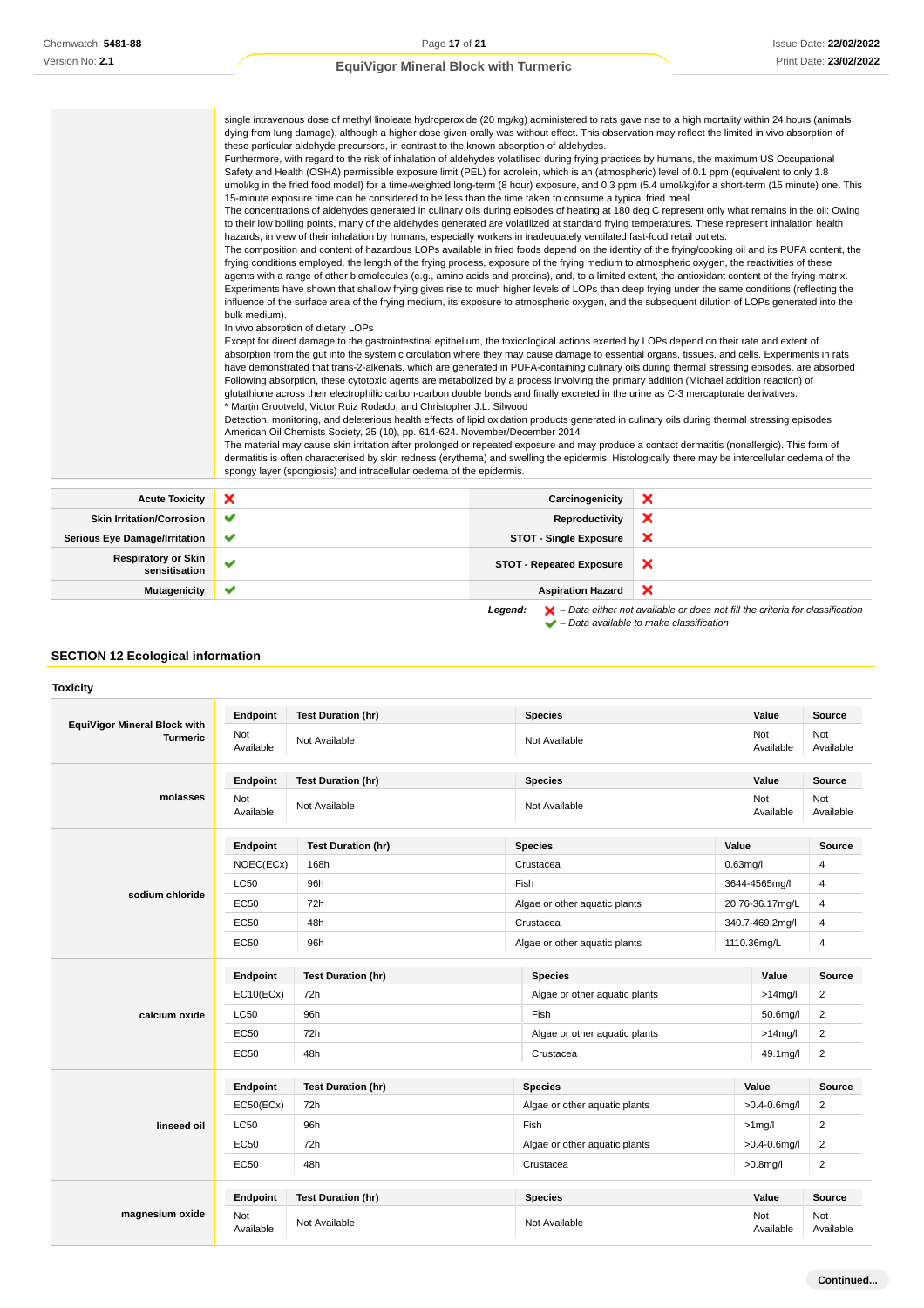|                            | Endpoint         | <b>Test Duration (hr)</b>                                                                                                                                                                                                                                                                                                      | <b>Species</b>                | Value            | <b>Source</b>    |
|----------------------------|------------------|--------------------------------------------------------------------------------------------------------------------------------------------------------------------------------------------------------------------------------------------------------------------------------------------------------------------------------|-------------------------------|------------------|------------------|
|                            | EC50(ECx)        | 48h                                                                                                                                                                                                                                                                                                                            | Crustacea                     | $>2.9$ mg/l      | 2                |
| calcium phosphate, dibasic | <b>LC50</b>      | 96h                                                                                                                                                                                                                                                                                                                            | Fish                          | $>13.5$ mg/l     | 2                |
|                            | EC50             | 72h                                                                                                                                                                                                                                                                                                                            | Algae or other aquatic plants | $>4.4$ mg/l      | 2                |
|                            | <b>EC50</b>      | 48h                                                                                                                                                                                                                                                                                                                            | Crustacea                     | $>2.9$ mg/l      | $\overline{2}$   |
|                            | Endpoint         | <b>Test Duration (hr)</b>                                                                                                                                                                                                                                                                                                      | <b>Species</b>                | Value            | Source           |
| soybean oil                | Not<br>Available | Not Available                                                                                                                                                                                                                                                                                                                  | Not Available                 | Not<br>Available | Not<br>Available |
|                            | Endpoint         | <b>Test Duration (hr)</b>                                                                                                                                                                                                                                                                                                      | <b>Species</b>                | Value            | Source           |
| D-glucosamine              | Not<br>Available | Not Available                                                                                                                                                                                                                                                                                                                  | Not Available                 | Not<br>Available | Not<br>Available |
| Legend:                    |                  | Extracted from 1. IUCLID Toxicity Data 2. Europe ECHA Registered Substances - Ecotoxicological Information - Aquatic Toxicity 4. US EPA,<br>Ecotox database - Aquatic Toxicity Data 5. ECETOC Aquatic Hazard Assessment Data 6. NITE (Japan) - Bioconcentration Data 7. METI (Japan)<br>- Bioconcentration Data 8. Vendor Data |                               |                  |                  |

#### **DO NOT** discharge into sewer or waterways.

#### **Persistence and degradability**

| Ingredient                              | Persistence: Water/Soil | <b>Persistence: Air</b> |
|-----------------------------------------|-------------------------|-------------------------|
| sodium chloride<br>$\sim$ $\sim$ $\sim$ | LOW<br>____             | LOW                     |
| D-glucosamine                           | LOW<br>____             | LOW                     |

#### **Bioaccumulative potential**

| Ingredient      | <b>Bioaccumulation</b>   |  |
|-----------------|--------------------------|--|
| sodium chloride | LOW (LogKOW = $0.5392$ ) |  |
| D-glucosamine   | LOW (LogKOW = -2.1962)   |  |

#### **Mobility in soil**

| Ingredient      | Mobility             |
|-----------------|----------------------|
| sodium chloride | LOW ( $KOC = 14.3$ ) |
| D-glucosamine   | $LOW (KOC = 10)$     |

#### **SECTION 13 Disposal considerations**

| Waste treatment methods      |                                                                                                                                                                                                                                                                                                                                              |  |
|------------------------------|----------------------------------------------------------------------------------------------------------------------------------------------------------------------------------------------------------------------------------------------------------------------------------------------------------------------------------------------|--|
| Product / Packaging disposal | <b>DO NOT</b> allow wash water from cleaning or process equipment to enter drains.<br>It may be necessary to collect all wash water for treatment before disposal.<br>In all cases disposal to sewer may be subject to local laws and regulations and these should be considered first.<br>Where in doubt contact the responsible authority. |  |

Ensure that the hazardous substance is disposed in accordance with the Hazardous Substances (Disposal) Notice 2017

#### **Disposal Requirements**

Packages that have been in direct contact with the hazardous substance must be only disposed if the hazardous substance was appropriately removed and cleaned out from the package. The package must be disposed according to the manufacturer's directions taking into account the material it is made of. Packages which hazardous content have been appropriately treated and removed may be recycled.

The hazardous substance must only be disposed if it has been treated by a method that changed the characteristics or composition of the substance and it is no longer hazardous. Only dispose to the environment if a tolerable exposure limit has been set for the substance.

Only deposit the hazardous substance into or onto a landfill or sewage facility or incinerator, where the hazardous substance can be handled and treated appropriately.

#### **SECTION 14 Transport information**

## **Labels Required Marine Pollutant** NO **HAZCHEM** Not Applicable

**Land transport (UN): NOT REGULATED FOR TRANSPORT OF DANGEROUS GOODS**

**Air transport (ICAO-IATA / DGR): NOT REGULATED FOR TRANSPORT OF DANGEROUS GOODS**

**Sea transport (IMDG-Code / GGVSee): NOT REGULATED FOR TRANSPORT OF DANGEROUS GOODS**

**Transport in bulk according to Annex II of MARPOL and the IBC code**

Not Applicable

**Transport in bulk in accordance with MARPOL Annex V and the IMSBC Code**

**Product name Group**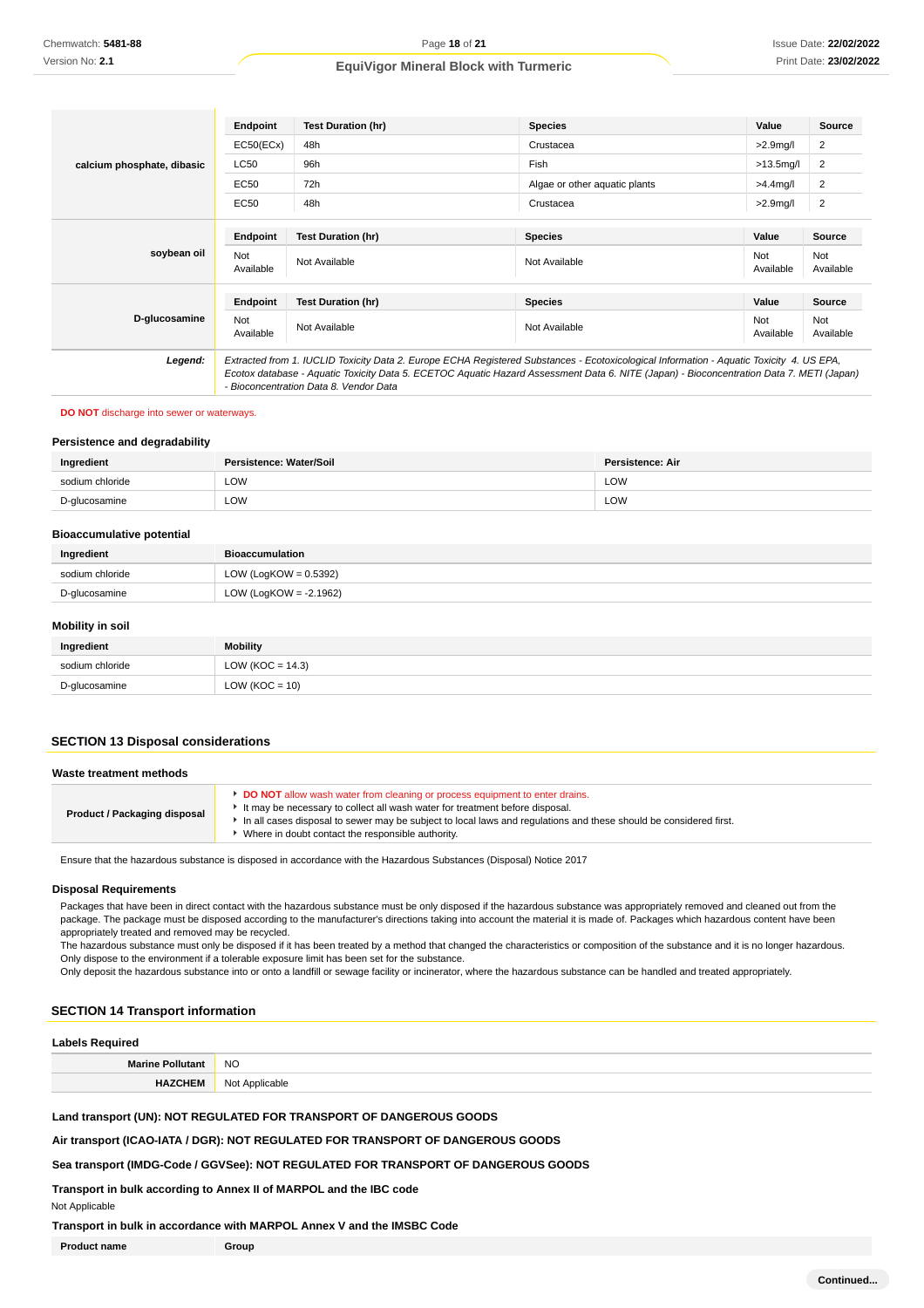| <b>Product name</b>        | Group         |
|----------------------------|---------------|
| molasses                   | Not Available |
| sodium chloride            | Not Available |
| calcium oxide              | Not Available |
| linseed oil                | Not Available |
| magnesium oxide            | Not Available |
| calcium phosphate, dibasic | Not Available |
| soybean oil                | Not Available |
| D-glucosamine              | Not Available |

## **Transport in bulk in accordance with the ICG Code**

| <b>Product name</b>        | <b>Ship Type</b> |
|----------------------------|------------------|
| molasses                   | Not Available    |
| sodium chloride            | Not Available    |
| calcium oxide              | Not Available    |
| linseed oil                | Not Available    |
| magnesium oxide            | Not Available    |
| calcium phosphate, dibasic | Not Available    |
| soybean oil                | Not Available    |
| D-glucosamine              | Not Available    |

#### **SECTION 15 Regulatory information**

| SECTION 15 Regulatory information                                                                                                                                                                  |                                                                                |                                                                                                                      |  |  |
|----------------------------------------------------------------------------------------------------------------------------------------------------------------------------------------------------|--------------------------------------------------------------------------------|----------------------------------------------------------------------------------------------------------------------|--|--|
| Safety, health and environmental regulations / legislation specific for the substance or mixture<br>This substance is to be managed using the conditions specified in an applicable Group Standard |                                                                                |                                                                                                                      |  |  |
| <b>HSR Number</b>                                                                                                                                                                                  | <b>Group Standard</b>                                                          |                                                                                                                      |  |  |
| HSR002521                                                                                                                                                                                          | Animal Nutritional and Animal Care Products Group Standard 2020                |                                                                                                                      |  |  |
| Please refer to Section 8 of the SDS for any applicable tolerable exposure limit or Section 12 for environmental exposure limit.                                                                   |                                                                                |                                                                                                                      |  |  |
| molasses is found on the following regulatory lists                                                                                                                                                |                                                                                |                                                                                                                      |  |  |
| New Zealand Inventory of Chemicals (NZIoC)                                                                                                                                                         |                                                                                |                                                                                                                      |  |  |
| sodium chloride is found on the following regulatory lists                                                                                                                                         |                                                                                |                                                                                                                      |  |  |
| New Zealand Approved Hazardous Substances with controls                                                                                                                                            | New Zealand Hazardous Substances and New Organisms (HSNO) Act - Classification | New Zealand Hazardous Substances and New Organisms (HSNO) Act - Classification<br>of Chemicals - Classification Data |  |  |
| of Chemicals                                                                                                                                                                                       |                                                                                | New Zealand Inventory of Chemicals (NZIoC)                                                                           |  |  |
| calcium oxide is found on the following regulatory lists                                                                                                                                           |                                                                                |                                                                                                                      |  |  |
| New Zealand Approved Hazardous Substances with controls                                                                                                                                            |                                                                                | New Zealand Inventory of Chemicals (NZIoC)                                                                           |  |  |
| New Zealand Hazardous Substances and New Organisms (HSNO) Act - Classification<br>of Chemicals                                                                                                     |                                                                                | New Zealand Workplace Exposure Standards (WES)                                                                       |  |  |
| New Zealand Hazardous Substances and New Organisms (HSNO) Act - Classification<br>of Chemicals - Classification Data                                                                               |                                                                                |                                                                                                                      |  |  |
| linseed oil is found on the following regulatory lists                                                                                                                                             |                                                                                |                                                                                                                      |  |  |
| New Zealand Inventory of Chemicals (NZIoC)                                                                                                                                                         |                                                                                |                                                                                                                      |  |  |
| magnesium oxide is found on the following regulatory lists                                                                                                                                         |                                                                                |                                                                                                                      |  |  |
| International WHO List of Proposed Occupational Exposure Limit (OEL) Values for<br>Manufactured Nanomaterials (MNMS)                                                                               |                                                                                | New Zealand Hazardous Substances and New Organisms (HSNO) Act - Classification<br>of Chemicals - Classification Data |  |  |
| New Zealand Approved Hazardous Substances with controls                                                                                                                                            |                                                                                | New Zealand Inventory of Chemicals (NZIoC)                                                                           |  |  |
| of Chemicals                                                                                                                                                                                       | New Zealand Hazardous Substances and New Organisms (HSNO) Act - Classification | New Zealand Workplace Exposure Standards (WES)                                                                       |  |  |
|                                                                                                                                                                                                    | calcium phosphate, dibasic is found on the following regulatory lists          |                                                                                                                      |  |  |
| New Zealand Approved Hazardous Substances with controls                                                                                                                                            |                                                                                | New Zealand Hazardous Substances and New Organisms (HSNO) Act - Classification                                       |  |  |
|                                                                                                                                                                                                    | New Zealand Hazardous Substances and New Organisms (HSNO) Act - Classification | of Chemicals - Classification Data                                                                                   |  |  |
| of Chemicals                                                                                                                                                                                       |                                                                                | New Zealand Inventory of Chemicals (NZIoC)                                                                           |  |  |
| soybean oil is found on the following regulatory lists                                                                                                                                             |                                                                                |                                                                                                                      |  |  |
| New Zealand Inventory of Chemicals (NZIoC)                                                                                                                                                         |                                                                                |                                                                                                                      |  |  |
|                                                                                                                                                                                                    |                                                                                |                                                                                                                      |  |  |

**D-glucosamine is found on the following regulatory lists**

New Zealand Inventory of Chemicals (NZIoC)

## **Hazardous Substance Location**

Subject to the Health and Safety at Work (Hazardous Substances) Regulations 2017.

| $\cdot$ .<br>ы. .<br>_____ | .                                |
|----------------------------|----------------------------------|
| Not Applicable             | : Applicable<br>$1^+$<br>יש<br>. |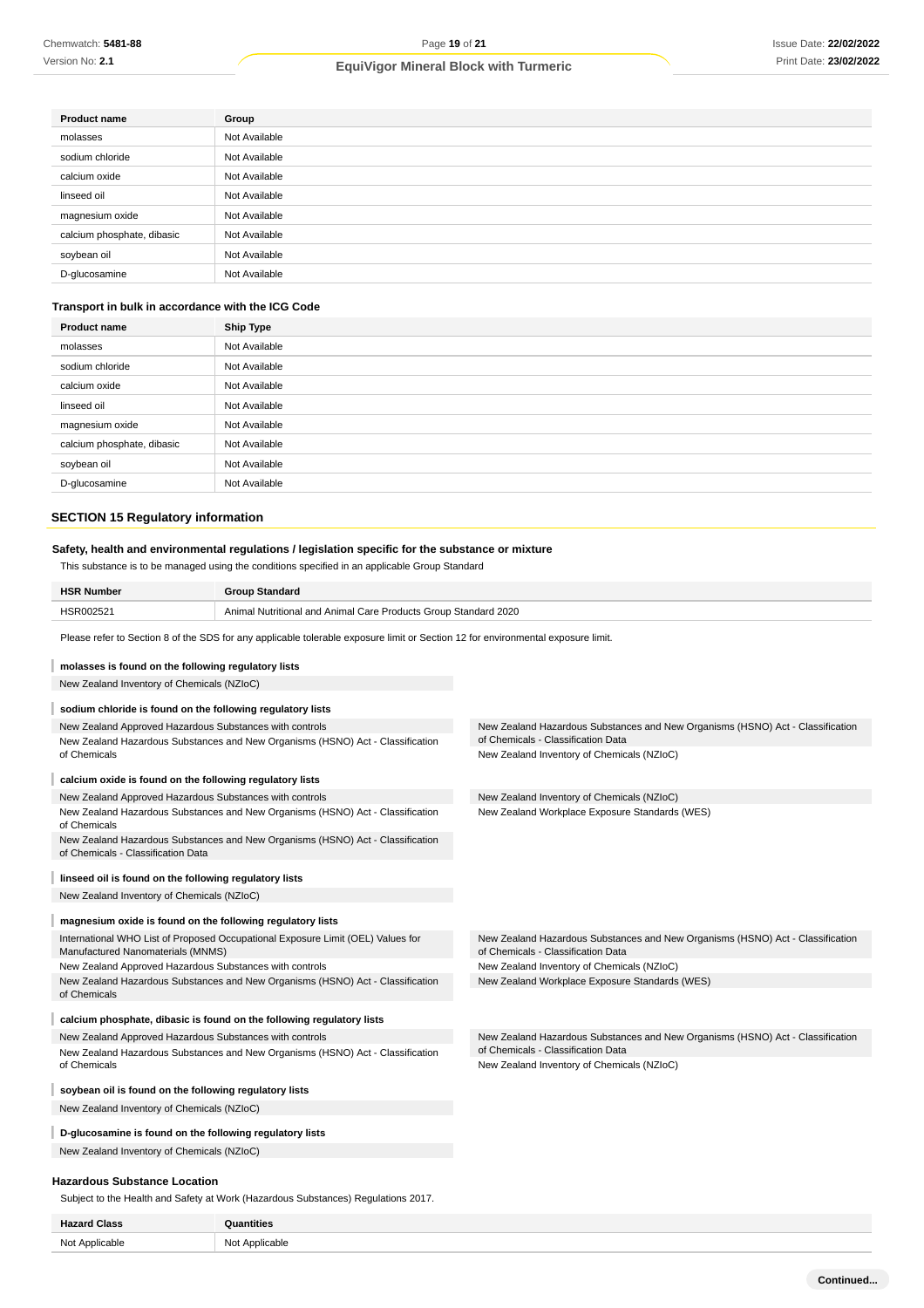#### **Certified Handler**

Subject to Part 4 of the Health and Safety at Work (Hazardous Substances) Regulations 2017.

| Class of suber<br>:tance | ıntities       |
|--------------------------|----------------|
| Not Applicable           | Not Applicable |
|                          |                |

Refer Group Standards for further information

#### **Maximum quantities of certain hazardous substances permitted on passenger service vehicles**

Subject to Regulation 13.14 of the Health and Safety at Work (Hazardous Substances) Regulations 2017.

| <b>Hazard Class</b> | Gas (aggregate water capacity in mL) | Liauid (L) | Solid (kg) | Maximum quantity per package for each classification |
|---------------------|--------------------------------------|------------|------------|------------------------------------------------------|
| 6.5A or 6.5B        | 120<br>$\sim$                        |            |            |                                                      |

#### **Tracking Requirements**

Not Applicable

#### **National Inventory Status**

| <b>National Inventory</b>                          | <b>Status</b>                                                                                                                                                                                     |  |  |
|----------------------------------------------------|---------------------------------------------------------------------------------------------------------------------------------------------------------------------------------------------------|--|--|
| Australia - AIIC / Australia<br>Non-Industrial Use | Yes                                                                                                                                                                                               |  |  |
| Canada - DSL                                       | Yes                                                                                                                                                                                               |  |  |
| Canada - NDSL                                      | No (molasses; sodium chloride; calcium oxide; linseed oil; magnesium oxide; calcium phosphate, dibasic; D-glucosamine)                                                                            |  |  |
| China - IECSC                                      | Yes                                                                                                                                                                                               |  |  |
| Europe - EINEC / ELINCS / NLP                      | Yes                                                                                                                                                                                               |  |  |
| Japan - ENCS                                       | Yes                                                                                                                                                                                               |  |  |
| Korea - KECI                                       | No (D-glucosamine)                                                                                                                                                                                |  |  |
| New Zealand - NZIoC                                | Yes                                                                                                                                                                                               |  |  |
| Philippines - PICCS                                | No (D-glucosamine)                                                                                                                                                                                |  |  |
| USA - TSCA                                         | Yes                                                                                                                                                                                               |  |  |
| Taiwan - TCSI                                      | Yes                                                                                                                                                                                               |  |  |
| Mexico - INSQ                                      | No (molasses; D-glucosamine)                                                                                                                                                                      |  |  |
| Vietnam - NCI                                      | Yes                                                                                                                                                                                               |  |  |
| Russia - FBEPH                                     | No (molasses; D-glucosamine)                                                                                                                                                                      |  |  |
| Legend:                                            | Yes = All CAS declared ingredients are on the inventory<br>No = One or more of the CAS listed ingredients are not on the inventory. These ingredients may be exempt or will require registration. |  |  |

### **SECTION 16 Other information**

| ∍~   |                 |
|------|-----------------|
| )ate | 22/02/2022      |
|      | .               |
|      | 22/02/2022<br>. |

#### **SDS Version Summary**

| <b>Version</b> | Date of<br>Update | <b>Sections Updated</b>                                                                                                                                                                                                                                                                                                                                                                                                                                                                                                                                                                                                                                                                                                                                                                                    |
|----------------|-------------------|------------------------------------------------------------------------------------------------------------------------------------------------------------------------------------------------------------------------------------------------------------------------------------------------------------------------------------------------------------------------------------------------------------------------------------------------------------------------------------------------------------------------------------------------------------------------------------------------------------------------------------------------------------------------------------------------------------------------------------------------------------------------------------------------------------|
|                | 22/02/2022        | Acute Health (eye), Acute Health (inhaled), Acute Health (skin), Acute Health (swallowed), Advice to Doctor, Appearance,<br>Chronic Health, Classification, Disposal, Engineering Control, Environmental, Fire Fighter (extinguishing media), Fire Fighter<br>(fire/explosion hazard), Fire Fighter (fire fighting), Fire Fighter (fire incompatibility), First Aid (eye), First Aid (inhaled), First Aid<br>(skin), First Aid (swallowed), Handling Procedure, Ingredients, Instability Condition, Personal Protection (other), Personal<br>Protection (Respirator), Personal Protection (eye), Personal Protection (hands/feet), Physical Properties, Spills (major), Spills<br>(minor), Storage (storage incompatibility), Storage (storage requirement), Storage (suitable container), Transport, Name |

#### **Other information**

Classification of the preparation and its individual components has drawn on official and authoritative sources as well as independent review by the Chemwatch Classification committee using available literature references.

The SDS is a Hazard Communication tool and should be used to assist in the Risk Assessment. Many factors determine whether the reported Hazards are Risks in the workplace or other settings. Risks may be determined by reference to Exposures Scenarios. Scale of use, frequency of use and current or available engineering controls must be considered.

#### **Definitions and abbreviations**

PC-TWA: Permissible Concentration-Time Weighted Average PC-STEL: Permissible Concentration-Short Term Exposure Limit

- IARC: International Agency for Research on Cancer
- ACGIH: American Conference of Governmental Industrial Hygienists
- STEL: Short Term Exposure Limit

TEEL: Temporary Emergency Exposure Limit。

IDLH: Immediately Dangerous to Life or Health Concentrations

ES: Exposure Standard

OSF: Odour Safety Factor

NOAEL :No Observed Adverse Effect Level

LOAEL: Lowest Observed Adverse Effect Level

TLV: Threshold Limit Value